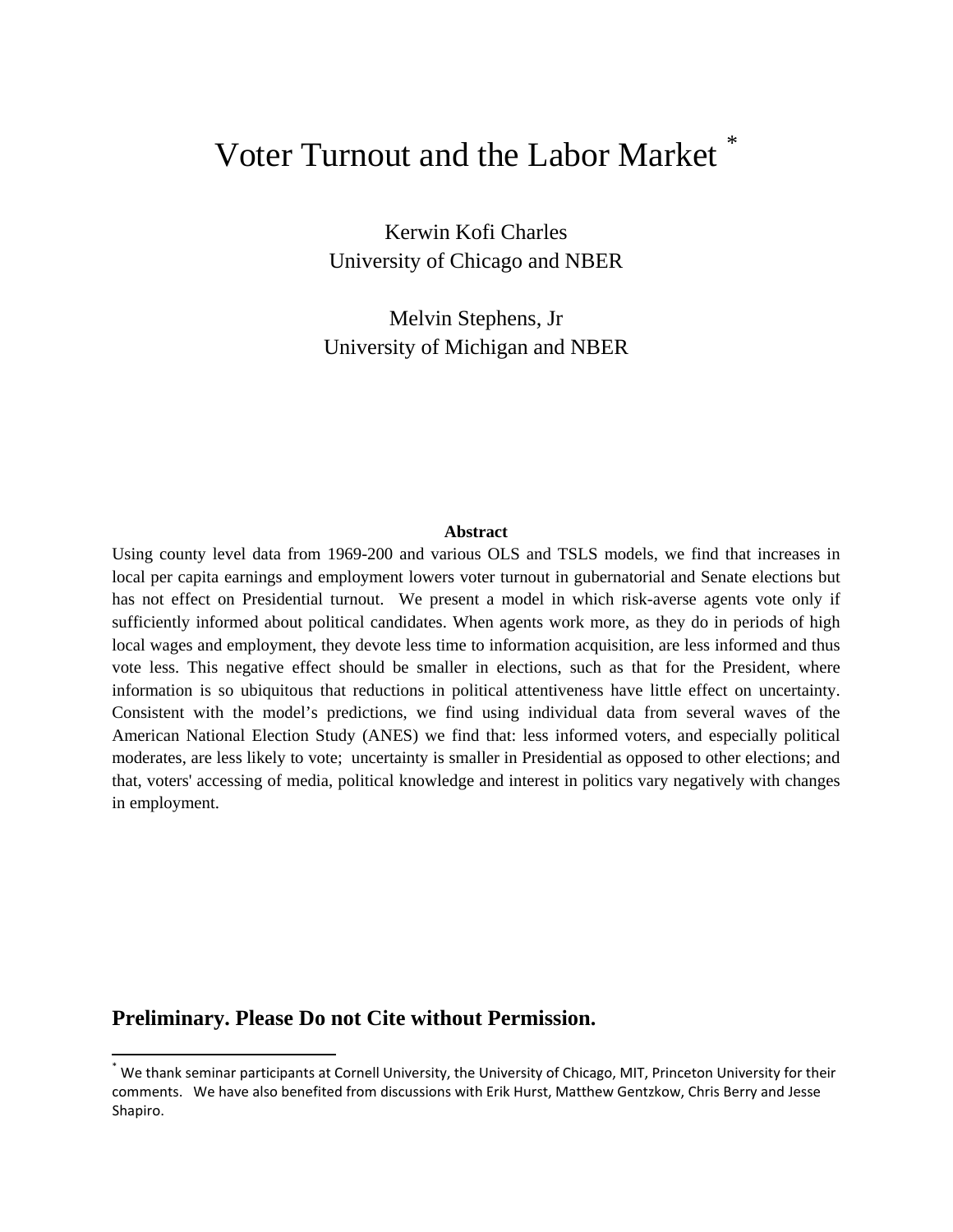## **1. Introduction**

Does voter turnout rise or fall as the labor market improves? Why? Although economists and political scientists have long been interested in how the performance of the labor market affects voting behavior, virtually no work in the "economic voting" literature studies voter participation – the most fundamental dimension of voting behavior. Instead, most previous work, generally using state or national level data, has studied the incumbent's vote share – the fraction of votes in an election received by the incumbent or the incumbent's party.<sup>[1](#page-1-0)</sup> But since the vote share summarizes how those *who have chosen to vote* cast their ballots, this focus presents an incomplete picture of economic voting if the propensity to vote in the first place is affected by the state of the labor market. Moreover, an exclusive focus on the vote share could lead to misleading theoretical conclusions about the reason for a relationship between the state of the labor market and agents' voting behavior.

This paper studies how voter participation is affected by the level of earnings and employment in the labor market. Using county-level data from for elections between 1969 and 2000, we find that, once county fixed effects and state-year fixed effects are accounted for, increases in county per capita earnings and per capita employment lead to lower voter turnout in Senate and gubernatorial elections, but have no effect on turnout in Presidential elections.

To address potential concerns about either the mis-measurement or the endogeneity of county-level changes in labor market conditions, we employ a Two Stage Least Squares (TSLS) strategy in which we instrument for county labor market performance with county-level exposure to exogenous shocks in coal and oil prices. Consistent with our expectation of the likely bias in the OLS estimates, the TSLS results for the Senate and gubernatorial elections are of the same sign but larger in absolute value than their OLS counterparts. Strikingly, the TSLS Presidential results are relatively precisely estimated zeroes, as is the case for the OLS estimates. We next estimate simple difference models on data aggregated to a higher level than the county: the State Economic Area, or SEA. These OLS regressions do not rely in any way on our instrument so are thus not affected by the concern that might be raised about the TSLS estimates that the instruments directly affect voting, possibly via transitory migration. And, because of the higher level of aggregation, labor market conditions are likely measured with less error at this level than at the

<span id="page-1-0"></span> $1$  Kramer (1971) is widely regarded as the first systematic empirical analysis in this literature. See Stigler (1973) and Arcelus and Meltzer (1975) for other early work. See Nannestad and Paldam (1994), Lewis-Beck and Stegmaier (2000), and Hibbs (2005) for careful reviews of the large recent empirical literature on economic voting. Owens and Olson (1980), who study district-level congressional voting, is one of the only studies on economic voting we have been able to locate in the United States which uses local data.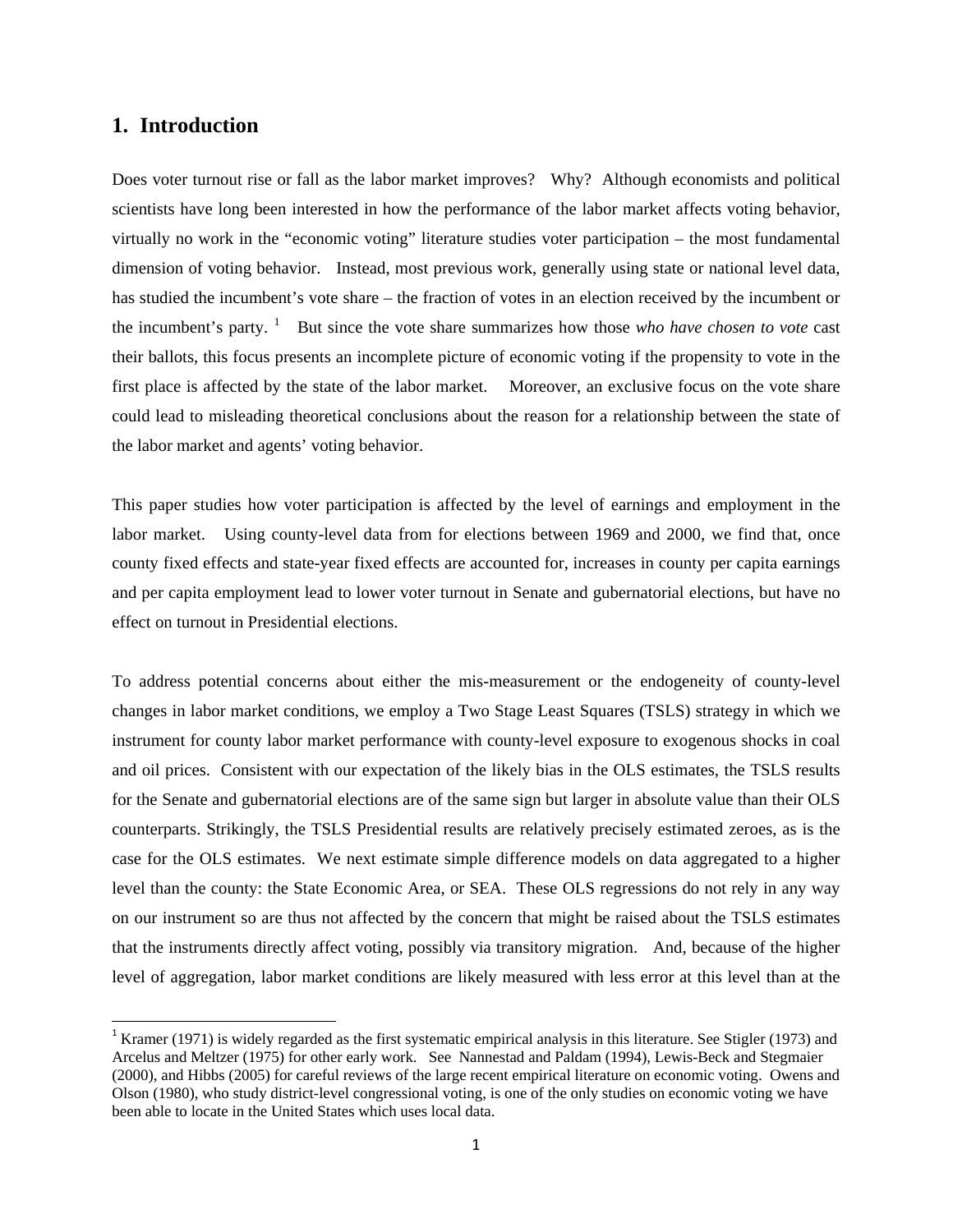level of the county. These results are very similar to those from the other strategies: economically meaningful and negative relationships between local labor market performance and turnout for gubernatorial and Senate elections; no statistically significant relationship between these variables for Presidential elections.

To our knowledge, these results are new to the literature on economic voting. We spend the remainder of the paper exploring an explanation for them. The theoretical argument usually posited for why labor market conditions might affect voting behavior dates back to the seminal work of Downs (1957), and holds that macro-economic conditions are informative about the incumbent's competence as a steward of economic matters. Positive labor market realizations cause voters to think more highly of the incumbent, which in turn makes them more likely to support that person or his party at the following election. This argument is consistent with results from the previous literature that the incumbent's vote share is increasing rises when the labor market improves.  $2$  This traditional argument has long been controversial, however.<sup>[3](#page-2-1)</sup> Skeptics have pointed out that since no single person can affect macroeconomic variables such as aggregate wages, economic growth or unemployment, rational voters should neither credit nor punish an incumbent for something he could not possibly have affected.<sup>[4](#page-2-2)</sup>

We take no position on whether part of people's support for the incumbent is how well the labor does under his stewardship, or the rationality of that position. For our purposes, the key issue is that this argument cannot explain our various results for voter turnout.<sup>[5](#page-2-3)</sup> Following the recent literature on "expressive voting", we present a simple alternative model in which agents vote when they are sufficiently certain about the candidates' relative closeness to them in political space. Uncertainty is a function of the information the voter has been able to access about political matters, and this information depends in turn on the time spent accessing media or information sources and the availability of political information on those sources. When job market conditions are good or wages high, agents work more,

<span id="page-2-0"></span> $2^{2}$  Beginning with Kramer (1971), many authors have found using aggregate state or national data that the vote share is positively related to average income for different types of elections. Interestingly, as summarized by Paldam (1991), some studies do not find the usual estimated relationship between some measures of labor market performance and vote share.<br> $\frac{3}{2}$  See Stigler (1073) and (1079)

<span id="page-2-3"></span><span id="page-2-2"></span><span id="page-2-1"></span>See Stigler (1973) and (1979) for sharp criticisms of both the theoretical justification for and empirical tests in the literature about macro economic performance and the vote share. Peltzman (1990) makes very similar arguments. <sup>4</sup> If the only aim of voting is to affect the likelihood of who wins an election, the fact that an individual votes at all is a "paradox" (Downs (1957) and not consistent with rationality, since no individual ballot is pivotal in determining the outcome. Confronting the fact that many millions of people routinely vote, recent work has argued that voting is also partly "expressive", and also partly an act by which people discharge a basic civic or social responsibility.  $<sup>5</sup>$  If, as the standard argument says, positive labor market performance leads citizens to think more highly for the</sup> incumbent and makes them more likely to vote for him. But negative labor market performance which presumably leads them to think less highly of the incumbent should *also* make them more likely to vote – this time to register their negative opinion of him and his party.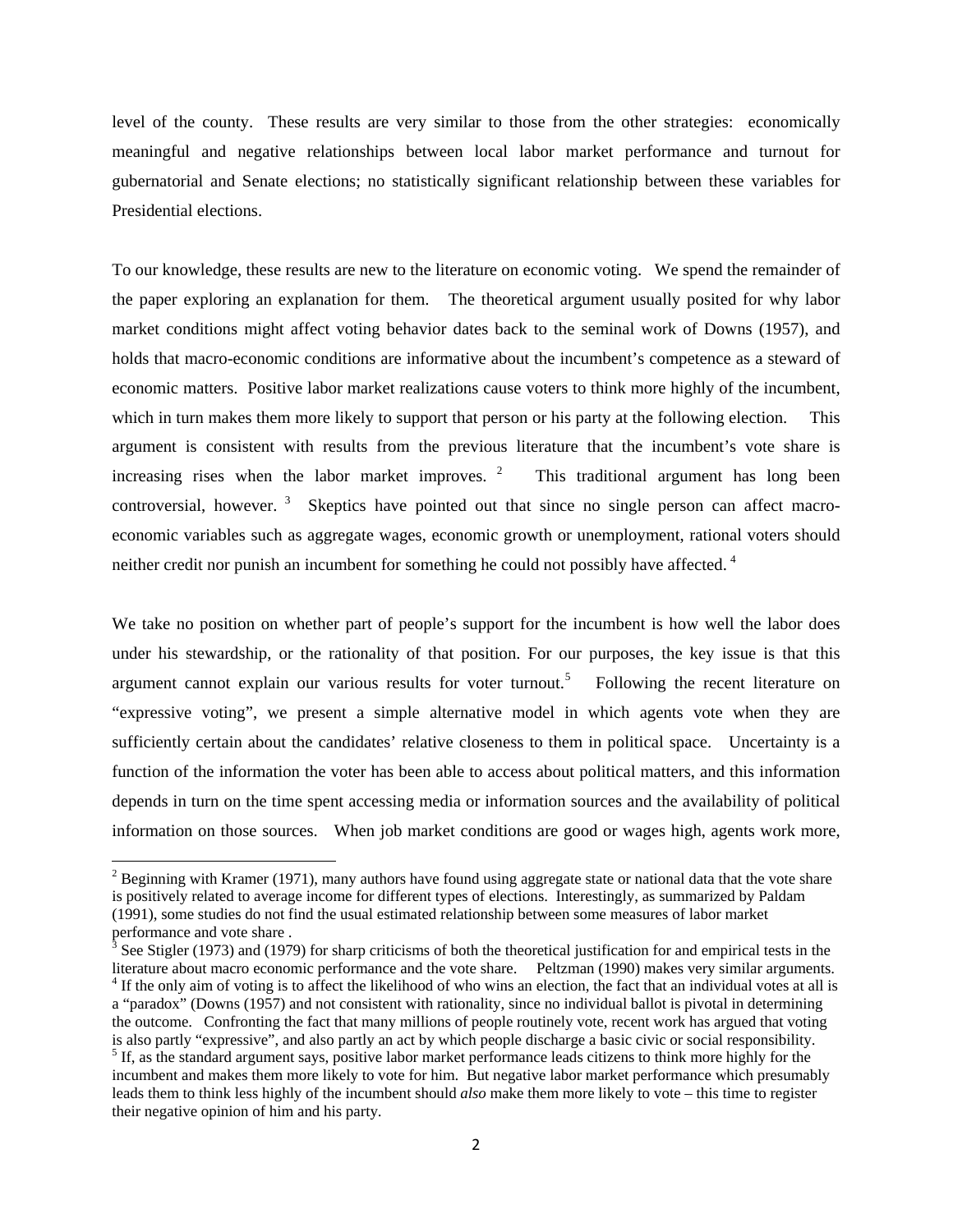are less politically attentive, are less informed and are thus less likely to vote. This is consistent with our aggregate finding for gubernatorial and Senate elections.

Our model also implies that when political information is ubiquitous, as is the case in Presidential elections, lower political attentiveness arising from greater labor market specialization should have little effect on uncertainty and thus little effect on voting. Finally, although explaining them is not our focus, our model can also reconcile previous results about pro-cyclical vote share without relying on the controversial assumption that citizens credit politicians for the performance of the labor market.

The insight that an absence of political information can lead to lower voter turnout is not new. For example, Feddersen and Pesendorfer (1996) show that, in a game-theoretic model, uninformed voters may choose to abstain and allow the informed voters to decide the outcome of an election. Empirical evidence on the relationship between information and turnout has been found using observational data (e.g., Palfrey and Poole 1987; Wattenberg et al. 2000; Coupe and Noury 2004), in the lab (Battaglini, Morton, and Palfey, Forthcoming), and with natural experiments on the presence of media (e.g., Gentzkow 2005; Lassen 2005; Gentzkow, Shapiro, and Sinkinson 2009). Our contribution in this paper is the idea that labor market fluctuations not only affect labor supply decisions by altering the opportunity cost of time working but also affect the amount of time allocated to other activities, including time devoted to collecting political information. If political information is an important determinant of voter turnout as posited by the prior literature, then rational individual time allocation decisions should lead to a systematic relationship between labor market fluctuations and voter turnout.

An especially attractive feature of our model is that it yields a number of implications that can be directly tested in individual level data. Using individual level data from several waves of the American National Election Study (ANES), we find strong support for several of these in the data. First, we show that, as our model argues, voters of all types of partisanship are more likely to vote the better informed they are. Second, we show that, as the model predicts political moderates are most sensitive to information, in the sense that the gap in turnout between those of them who are informed and those who are not is larger than the corresponding gap for political extremes. Third, and least surprisingly, we show that voters are best informed about candidates in Presidential elections compared to other contests. Fourth, and most importantly, using panel models on multiple waves of individual ANES data, we find that changes in individual labor supply are negatively associated with time spent accessing media, and knowledge about and interest in politics.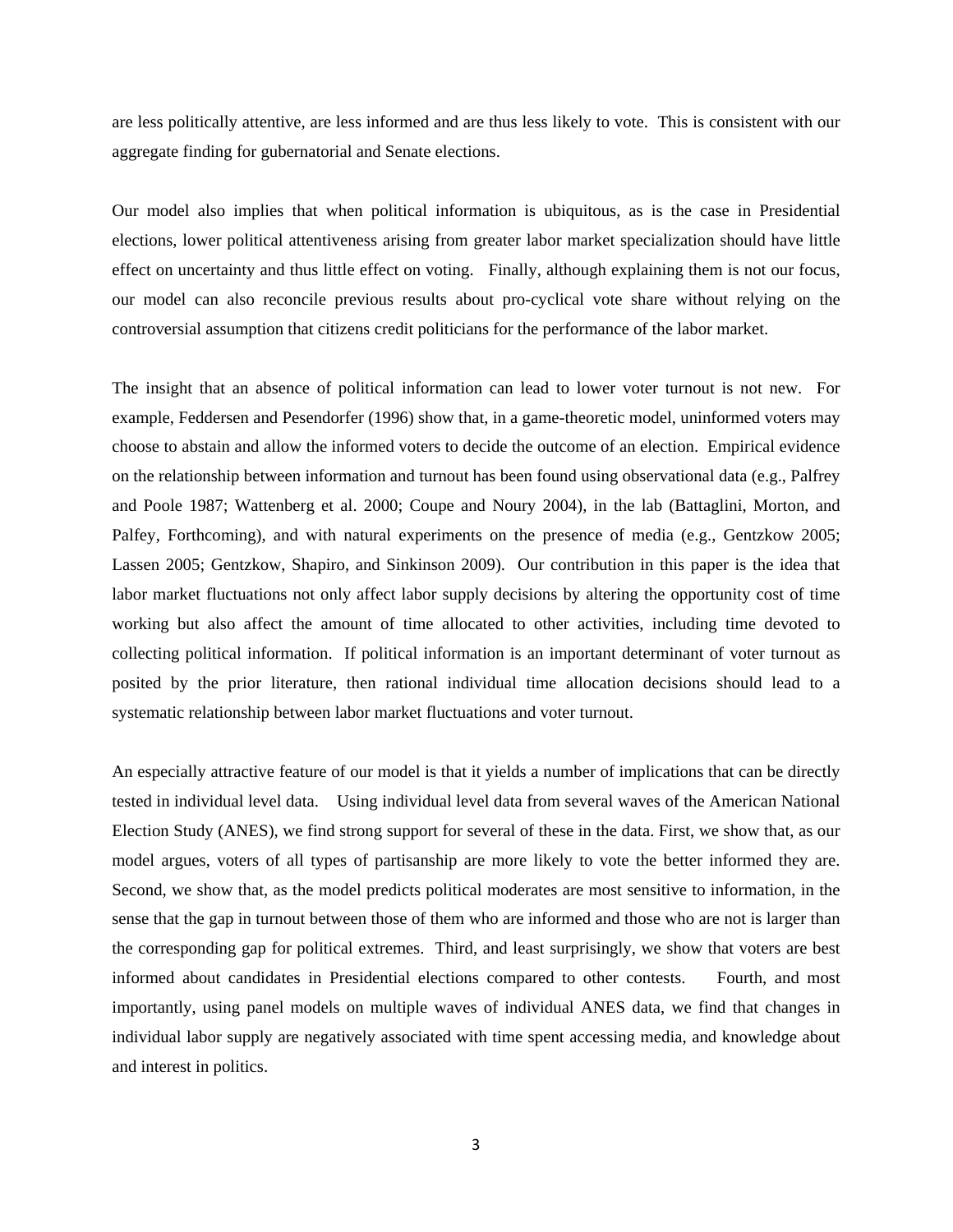In the next section we outline the basic empirical framework for our county level analysis. Section 3 discusses the county analysis and Section 4 discusses these results. In Section 5 we present a model that reconciles the various aggregate results. Section 6 tests implication of that model with individual level data. Section 7 concludes.

### **2. Empirical Specification using Aggregate Data**

<span id="page-4-0"></span>Suppose voter turnout,  $V_{\text{cst}}$ , in county *c* and state *s* for an election occurring at date *t* is given by

$$
V_{\rm cst} = \beta_0 + \beta_1 x_{\rm cst} + \beta_2 E_{\rm cst}^* + \delta_c + \pi_{\rm st} + \eta_{\rm cst}.
$$
 (1)

In [\(1\)](#page-4-0),  $x_{\text{cst}}$  is a vector of observed county characteristics, and  $\eta_{\text{cst}}$  is an independent, mean-zero error.  $E_{\text{cst}}^*$  represents measured local labor market performance in the county in the time period immediately preceding the election; the variable is starred to denote the fact that we observe error-ridden versions of actual labor market outcomes. The variable  $\delta_c$  is a vector of county-fixed effects that account for fixed, latent factors specific to a county that affect voter turnout. The variable  $\pi_{st}$  is a set of state×year fixed effects that captures the effect of factors specific to a state in a given election year that affect voting behavior, especially those like the popularity (or wealth) of the challenger that might vary systematically with economic conditions. To account for these state×year effects, one must use data at a finer level of aggregation than the state, as we use here with county-level data.

We seek to estimate the parameter  $\beta_2$  -- the effect of labor market conditions on voter turnout. Consider a differenced version of [\(1\),](#page-4-0) where  $\Delta_c$  represent the county-level difference between consecutive election years in a given variable<sup>[6](#page-4-1)</sup>:

$$
\Delta_c V_{\rm cst} = \beta_0 + \beta_1 \Delta_c x_{\rm cst} + \beta_2 \Delta_c E_{\rm cst}^* + \Delta_c \pi_{\rm st} + \Delta_c \eta_{\rm cst}.
$$
\n(2)

<span id="page-4-2"></span>Regression [\(2\)](#page-4-2) is purged of the effects of any latent, fixed factors, and still controls for state-specific factors that change across elections. Unfortunately, there are two reasons to worry that the estimate of  $\beta_2$  forthcoming from the estimation of [\(2\)](#page-4-2) will not be an unbiased estimate of the parameter. One is the familiar concern about difference estimators that any attenuation bias associated with the fact that labor market conditions is measured with error is likely even worse in the difference model [\(2\)](#page-4-2) than in the level

<span id="page-4-1"></span><sup>&</sup>lt;sup>6</sup> If time were denoted in terms of election years only, then the term "difference" would be equivalent to a "firstdifference." However, since we let the subscript t refer to calendar year, we use the term "difference" to avoid confusion between differences in consecutive calendar years and differences in consecutive election years.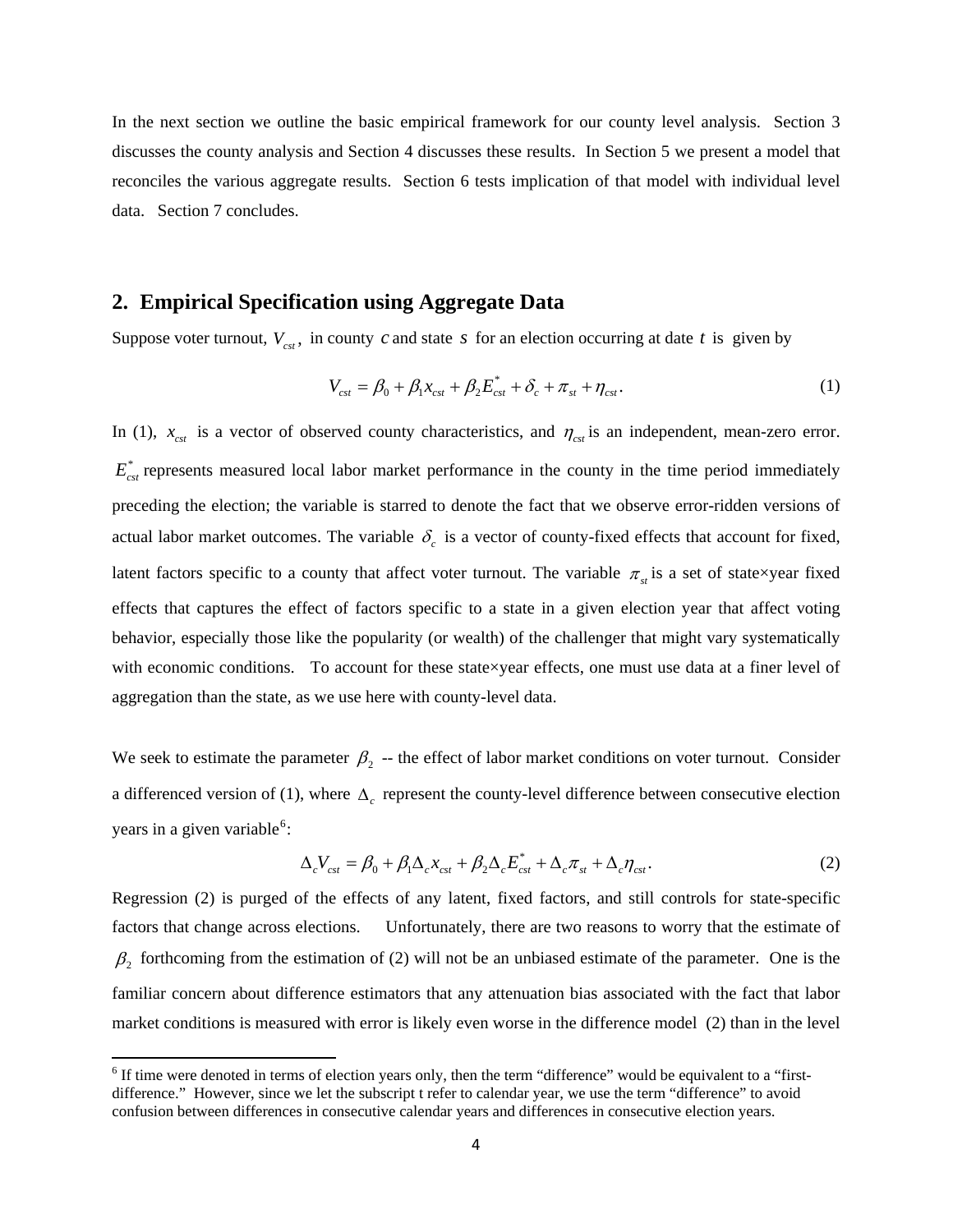equation [\(1\)](#page-4-0) (Bound et al. 2001). A second potential problem is that even if local labor market performance is measured with no error at all, the estimate of  $\beta$ , forthcoming from [\(2\)](#page-4-2) is unbiased only if  $\text{cov}(\Delta_c E_{\text{cst}}^*, \Delta_c \eta_{\text{cst}}) = 0$ . That is, the estimate is biased if within-county *changes* in economic performance are uncorrelated with *changes* in time varying county-specific factors that also affect voting behavior.

One way to deal with both attenuation bias caused by measurement error and any bias arising from the endogeneity of earnings growth is to instrument for changes in county labor market performance,  $\Delta_{c} E_{\text{cst}}^{*}$ . In much of the analysis to follow, we focus on counties in states especially affected by exogenous variation in coal and oil prices.<sup>[7](#page-5-0)</sup> In these "coal" and "oil" states, counties will be differentially affected by price variation because of differential endowments of the relevant resources. If counties in these states are sorted into bins representing the importance of oil or coal production within them, a natural instrument for the change in county-level earnings is

$$
\Delta P \times I\left( \text{county} - \text{size} \right) \tag{3}
$$

where  $\Delta P$  is the change in the price oil or coal between election years, and  $I$  (*county \_ size*) is an indicator variable denoting the "bin" into which county can be sorted, based on the importance of oil or coal production in the county. The resulting Two Stage Least Squares (TSLS) model estimates [\(2\),](#page-4-2) with the change in earning replaced by the predicted value from the regression

$$
\Delta_c E_{\text{cst}}^* = a_0 + a_1 \Delta P \times I \left(\text{county} - \text{size}\right) + a_2 \Delta_c x_{\text{cst}} + a_3 \Delta_c \pi_{\text{st}} + \Delta_c e_{\text{cst}} \tag{4}
$$

<span id="page-5-1"></span>Although we estimate some modified versions of these expressions, which we discuss below, equations [\(2\)](#page-4-2)[-\(4\)](#page-5-1) are the foundation of the analysis of aggregate data to follow.

## **3. Aggregate Data**

#### *County-Level Data*

We study gubernatorial, senate and presidential elections occurring between 1969 and 2000. We focus throughout on two different measures of aggregate labor market performance: per capita earnings and

<span id="page-5-0"></span> $<sup>7</sup>$  Other authors have used shocks to energy prices to isolate variation in local labor market outcomes – most notably</sup> Black et al (2002) who use only coal shocks in their study of disability payments. Acemoglu et al (2009) use the impact of oil price shocks on the economies of areas in the South with large oil wells to study health spending. A paper by Wolfers (2002) in the economic literature also uses oil price shocks. That work very much differs from our analysis in that it focuses on incumbent vote share and uses aggregate state-level data. Also, following the logic of the previous literature, evidence of voting responses to exogenous changes in outcomes arising from oil shocks would be considered evidence against voter rationality, something we do not argue*.*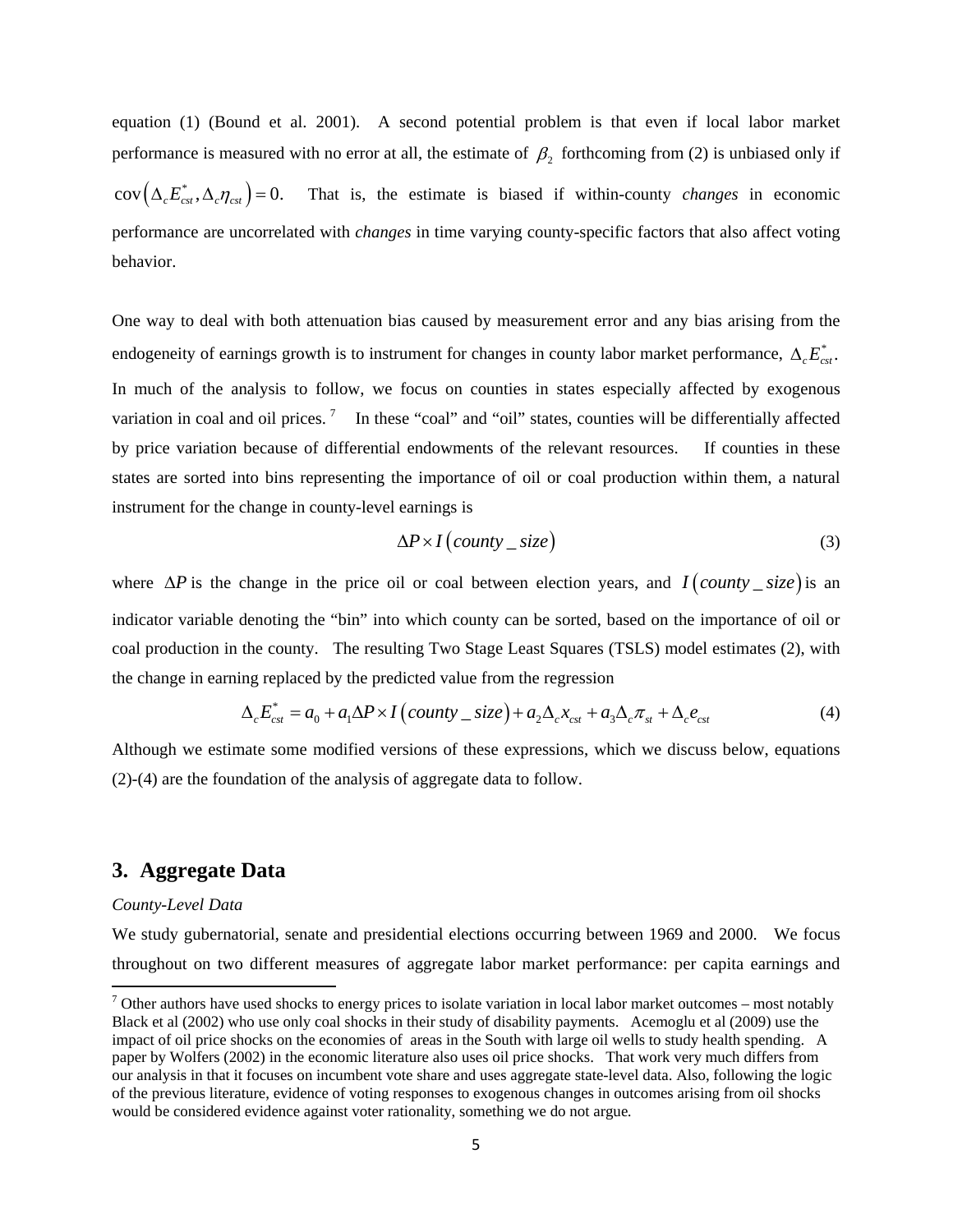employment per population. The Bureau of Economic Analysis's Regional Economic Information System (REIS) provides annual county-level data on earnings and employment beginning in 1969. Earnings include wage and salary disbursements, other labor income, and proprietors' income. The primary source for REIS wage and salary disbursements and employment data is compiled by the Bureau of Labor Statistics (BLS) using ES-202 collected as part of the state unemployment insurance program.<sup>[8](#page-6-0)</sup>

County-level wages and employment are known to be measured with error. Some employers with establishments in multiple counties may only report wages and employment ES-202 information at the state-level. These reports are allocated back to counties based on their industry level distribution by county among employers reporting at the county-level. Components of other labor income and proprietors income (e.g., pension plan contributions, health and life insurance contributions, and private worker's compensation contributions) are only collected at the state-level and also make use of an allocation rule to determine county-level totals.

In our empirical analysis, we control for both the level of county population and the within-county population age distribution. The REIS reports population data, but only county-level population totals are provided; there is no population information by demographic characteristics. The Census Bureau provides county-level population by age, sex, and race beginning in 1[9](#page-6-1)70.<sup>9</sup> However, prior to 1980, county-level population distributions by age are limited to five year age bands (0 to 4, 5 to 9, etc.). Therefore, our county-level estimates of the number of voting age individuals is calculated as the number of individuals aged 20 and over.

We compile voting information from two sources. County-level voting totals by party of the candidate are available from the Inter-University Consortium for Political and Social Research (ICPSR) as part of "General Election Data for the United States, 1950-1990" (ICPSR study no. 13). We collected data for the remaining years from the CQ Press Voting and Elections Collection. Voter turnout at the county-level is constructed by dividing the total number of votes cast in an election by the Census estimate of the number of individuals ages 20 and over residing in the county. We have verified, and corrected when necessary, outlier values for voter turnout as well as missing data from both data sources. These corrections are detailed in the Data Appendix. We exclude elections in particular state-years that might be affected by mechanisms different from those that prevail in the standard case. Thus, we focus on Senate elections

<span id="page-6-0"></span><sup>&</sup>lt;sup>8</sup> Documentation for all of the REIS sources are available on-line with the REIS data at http://www.bea.gov/regional/docs/cd.cfm.

<span id="page-6-1"></span><sup>&</sup>lt;sup>9</sup> These data are available on-line at<http://www.census.gov/popest/archives/>. We impute 1969 county population information by simply using the 1970 population data.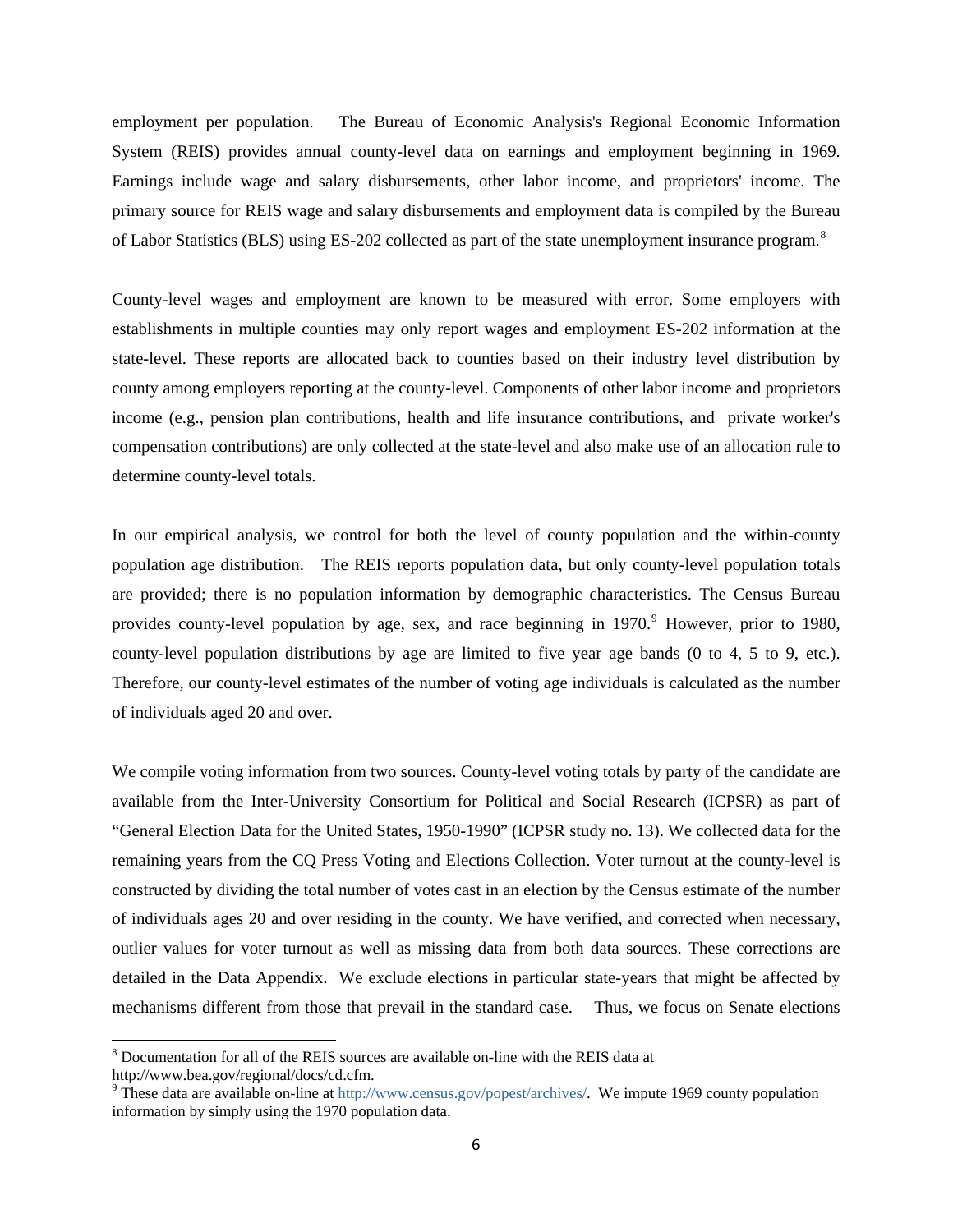which are separated by the standard six year interval, and gubernatorial elections that are four years apart. These restrictions ensure that no special elections are part of our sample. We also drop a small number of unopposed elections.

An important portion of our empirical analysis focuses on the changes in a county's economic performance induced by changes in the exogenously determined prices of oil and coal. To identify these counties, we first define a set of "coal" and "oil" states. "Coal" states are the four states that span the country's large coal seam. Following Black et al. (2002), these are Kentucky, Ohio, Pennsylvania, and West Virginia. We define "oil" states to be those in which at least 1 percent of annual state wages in the 1974 County Business Patterns are from the oil and gas industry. These states are Colorado, Kansas, Louisiana, Mississippi, Montana, New Mexico, North Dakota, Oklahoma, Texas, Utah, and Wyoming.<sup>[10](#page-7-0)</sup>

We construct a measure of the importance of the oil and gas industry and the coal industry in the various counties within these states using County Business Patterns (CBP). Since 1974, CBP data have been based on the Census Bureau's Standard Statistical Establishment List. Because of the risk of disclosing firm specific information, exact employment numbers for two-digit industries such as coal and oil and gas are not available at the county-level. However, the CBP provides county-level information on both the number of firms in each two-digit industry and the number of firms that fall into a specific firm-size category (e.g., 20 to 49 employees) for these industries. By weighting the number of firms in a firm-size category by the mid-point of the number of employees in that category, we create an estimate of the number of employees in each two-digit industry at the county-level. We then create county-level estimated employment shares by industry as the ratio of the estimated industry employment to the estimated total county employment where the total county employment is also estimated by using the firm-size methodology. By this method, we can create estimates of the oil and gas industry and the coal industry using two-digit information as early as  $1974$ .<sup>[11](#page-7-1)</sup>

Appendix Table 1 compares our "oil" and "coal" states to other states in which mining is important. The first column presents, in decreasing order, the 25 states with the highest share of total employment in mining according to the 1974 CBP. The next two pairs of columns show the share of mining establishments in these states in oil and gas and in coal using the 1974 CBP and the 1967 Census of

<span id="page-7-0"></span><sup>&</sup>lt;sup>10</sup> This list excludes Alaska because changes in FIPS code definitions during the sample period create difficulties for matching across data sources.

<span id="page-7-1"></span><sup>&</sup>lt;sup>11</sup> CBP data for 1970-1976 were obtained from UCLA's Institute for Social Science Research Data Archive through the kind help of Libbie Stephenson. CBP Data for 1977-1996 and 1998-1999 were obtained from ICPSR with the remaining years being obtained from the U.S. Census Bureau.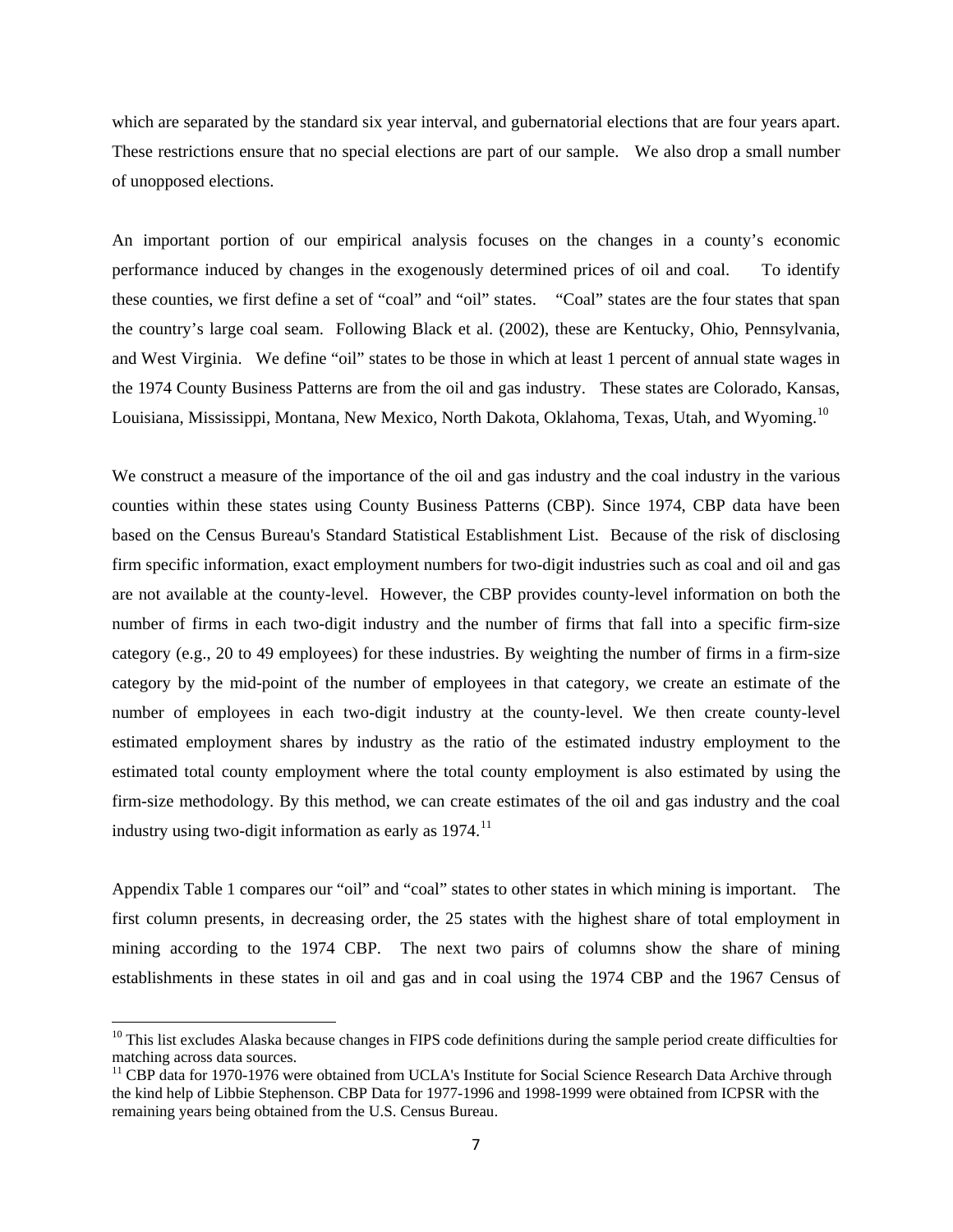Mineral Industries (CMI). The numbers indicate that the states we call "oil" and "coal" by our definition line up very well with the importance of mining overall, and of the specific type of mining, across states. For example, our "oil" state of New Mexico had the third highest fraction of total employment in mining in 1974. And, more than 80% of the mining establishments in the state are in oil and gas. The pattern is very similar for "coal" states like Kentucky or West Virginia. Importantly, the table also shows that the same basic pattern from 1967 CMI Mining data, suggesting that the states and counties we label as important oil and coal producers would have been so described even before the large energy price shocks described below. The table also shows that various states labeled "oil" or "coal" have much of the other type of mining within them. [12](#page-8-0) Consequently, although we characterize states as either "oil" or "coal", in the empirical work we measure the importance of *both* oil and coal in the counties in the states, regardless of whether the county falls into an oil state or a coal state.

Throughout our analysis, we define counties with less than 5% of their 1974 total employment in the production of oil and gas as "small" oil and gas producers. Counties with at least 5% but less than 20% of 1974 employment in the production of oil and gas are "medium" oil and gas producers and counties with 1974 employment shares of 20% or more are "large" oil and gas produces. We also divide counties into analogous coal producing categories based on their share of total 1974 employment in coal production. Figure 1a and 1b are maps of the oil and coal states in our analysis, showing the distribution of "large", "medium" and "small" oil and gas producing counties within oil states and coal producing counties within coal states. As summarized in the list in Appendix Table 1, our oil and coal states span a large swath of the country, with the oil states running essentially through the midsection of the country and the coal states a large part of the upper South and lower Mid-West. The figures also show that there is tremendous variation in the importance of oil and coal across counties *within* states. It is this variation that our TSLS analysis exploits.

Table 1 shows summary statistics in the Census years 1970, 1980 and 1990 for the age distribution, gender, education, and occupation in "oil" and "coal" states for all workers, and for workers in the particular sectors. Both oil and coal – and especially coal -- are heavily male industries: despite a modest decline in the fraction of oil workers who were male over this period, as late as 1990 the share remained above 80%; the coal industry was almost exclusively male in 1970 at 97% and remained so twenty years later. By 1990, about a quarter of oil and coal workers were college graduates, and nearly half had attended college – numbers similar to those for other workers in these states. By contrast, only 5% of

<span id="page-8-0"></span><sup>&</sup>lt;sup>12</sup> For example, 40% of the mining in the "coal" state of West Virginia is devoted to oil and gas. Similarly, 15% of the mining in the "oil" state of North Dakota is in coal.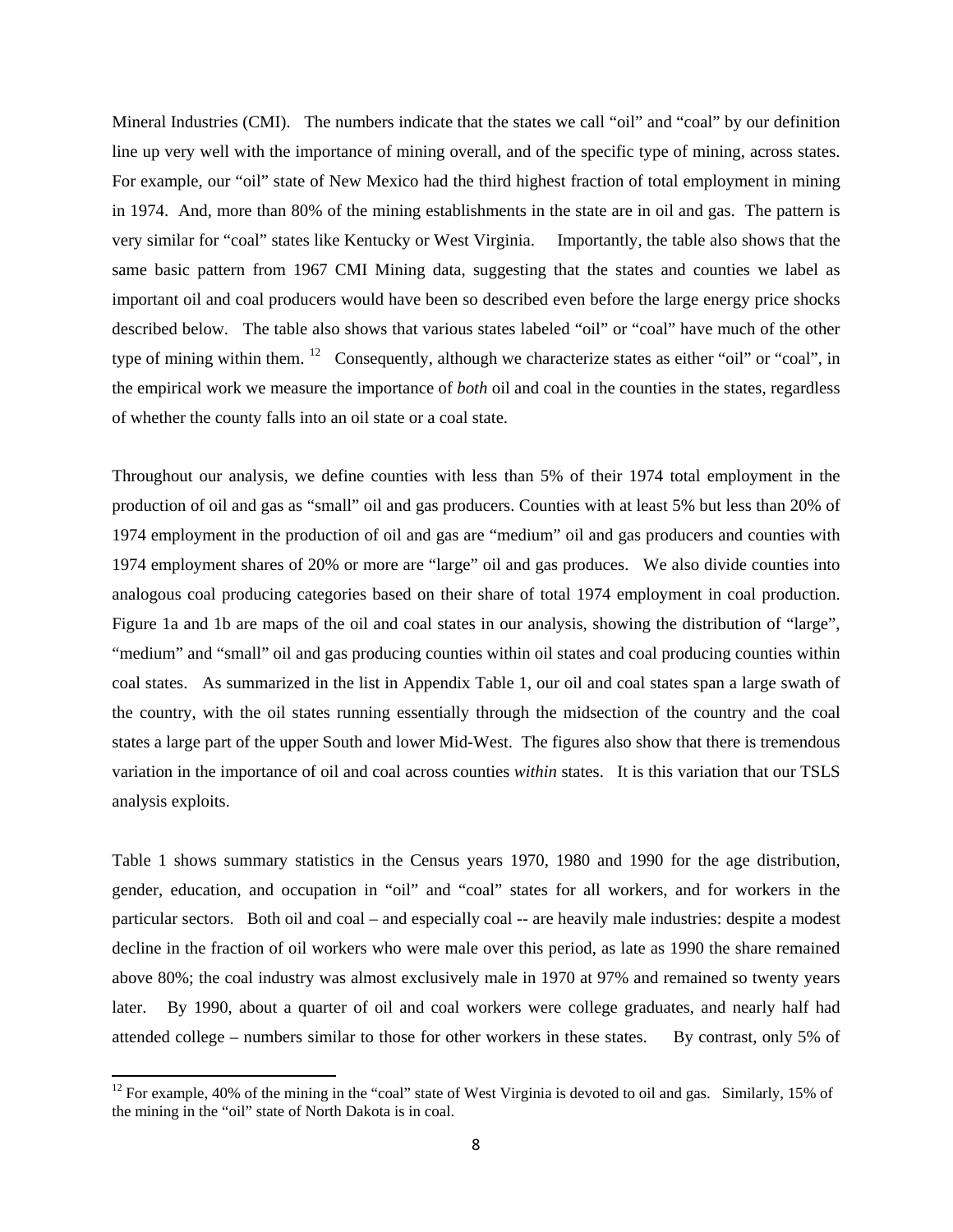coal workers in 1990 were college graduates, and only 20% had attended college. These attainment rates were quite low not only when compared to oil workers, but also compared to other workers in coal states.

Corresponding to these educational differences are the differences in workers' occupations. One quarter of oil workers were managerial or professional workers; the comparable rate for coal workers was only 6% in 1990. Coal is heavily blue-collar, with about three-quarters of all coal workers employed as craftsmen, repairers, operator or laborers. Whereas these occupations were also heavily represented among oil workers, the rates in that industry are much lower than those for coal. An important consequence of these differences is that our TSLS results do not hinge on voting behavior among a particular set of citizens (such as those with very low levels of schooling), as would have been true if we had focused exclusively on either oil or coal price shocks.

#### *Coal and Oil Shock Measures*

For the TSLS analyses, we obtain data on energy prices from the Energy Information Administration's *Annual Energy Review*. Oil prices are the U.S. average first purchase price per barrel, gas prices are the wellhead price per thousand cubic feet, and coal prices are the total price per short ton. National oil and gas industry and coal industry employment is taken from CBP data. We restrict our attention to the Continental United States (i.e., we drop Alaska and Hawaii). We also exclude Washington, D.C. since its residents do not cast votes in either gubernatorial or senatorial elections.

Our Two Stage Least Squares strategy focuses on the years 1969 to 1990, a period during which there were two large exogenous shocks the world oil supply: the OPEC oil embargo following the Yom Kippur War; and the period from the end of 1979 to early 1981, following the overthrowing of the Shah of Iran and the start of the Iran-Iraq War. <sup>[13](#page-9-0)</sup> These geo-political events affected the real prices of oil, coal and natural gas, as shown in Figure 2a. Oil prices doubled over the 1973-1974 period, were stable for several years, then increased fourfold over a two year period – reaching a then record high of \$60 a barrel by 1981. Oil prices fell dramatically over the next four years to levels in the mid-1980s slightly lower prices in the mid-1970s. Coal prices were rising before 1973 but these increases were swamped by rises between 1973 and 1976, when coal prices essentially doubled. Coal prices fell consistently over the next two decades, by the late 1990s returning to levels not seen since the early 1970s. Natural gas real prices followed very much the same pattern as that for oil prices. Gas prices increased 5- fold between 1970

<span id="page-9-0"></span><sup>&</sup>lt;sup>13</sup> In 1967, when OPEC had a very similar policy response after the Six Day War, the effect on the price of oil was small and fleeting. In the early 1970s, however, with so much of oil used in the West imported from the Middle East, matters were quite different.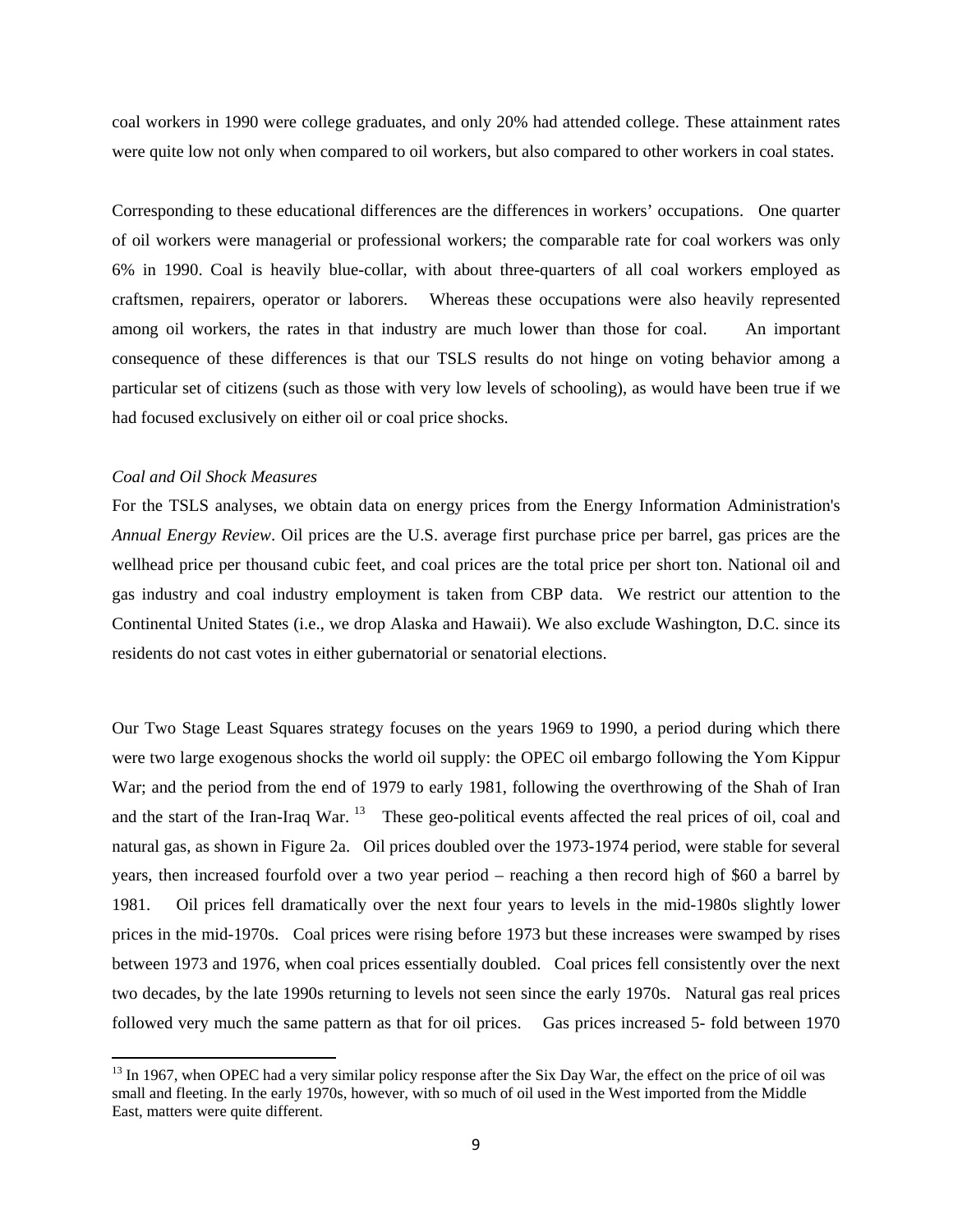and the early 1980s and then declined by more than a half over the next 6 years. Our information on employment does not distinguish between oil and gas production, so our analysis uses only oil prices to instrument for oil and gas employment. The close co-movement of oil and gas prices over the sample period shows that this assumption is reasonable.

Figure 2a shows that oil prices were relatively flat during certain periods in the 1970s – the result of the very heavy regulation that then characterized this industry.<sup>[14](#page-10-0)</sup> One could argue that these policydetermined intervals of unchanging oil prices show that oil price variation was not totally exogenous. To deal with this concern we also conduct all of our TSLS analyses using total national employment in oil and gas as our instrument rather than the change in oil prices. Figure 2b shows that this employment variable matches the basic pattern in prices and, in particular, does not have the flat portions that are evident with the oil price series. When we use the change in national employment as our instrument, our results are almost identical to those using price changes.

Although our measures of the county-level importance of the coal and oil and gas industries are computed at the beginning of the boom in the resource prices, one possible concern is that our 1974 employment measures have been influenced by the price changes. Unfortunately, County Business Pattern data prior to 1974 does not include the same two-digit firm size detail available in subsequent years. Alternatively, we make use of the one-digit data from the 1967 County Business Patterns data.<sup>[15](#page-10-1)</sup> We are able to create measures of the total mining share of total employment using the same firm-size methodology as with the 1974 CBP, but we cannot do so for each specific mining industry such as coal and oil and gas. One drawback to using this alternative 1967 measure of the importance of mining is that we must treat all counties on oil states as being affected oil prices and all counties in coal states as being affected by coal prices. This approximation is not too onerous since, as shown in Appendix Table 1, nearly all of the mining in oil states is in the oil and gas industry and a majority of mining in coal states is in the coal industry. Thus, while this alternative measure of importance pre-dates the early 1970s boom in prices, it sacrifices the ability to delineate between coal and oil and gas production at the county-level. As we

<span id="page-10-0"></span> $14$  Since the early 1900s, oil production in U.S. has been overseen by various state regulatory boards, such as the Oklahoma Corporations Commission, the Louisiana Conservation Commission and, most importantly, the Texas Railroad Commission. Although the specific language outlining each board's functions and objectives differ from state to state, these agencies set limits on level of extraction and exploration in their particular states so as to stabilize price, and prevent over-exploitation of oil reserves. In the immediate post-WWII years, the various commissions gradually allowed increased production activity, as U.S. energy demand increased. This careful prorationing, and the relatively low (by later standards) level of U.S. demand, allowed domestic supplier to receive a stable price for oil. And, the rationing also meant that oil production in these years was substantially less than capacity which meant that increases in production in early years was not accompanied by large price increases.

<span id="page-10-1"></span><sup>&</sup>lt;sup>15</sup> CBP data for 1967 were obtained from the University of Wisconsin's Data and Information Services Center (DISC) through the kind help of Cynthia Severt.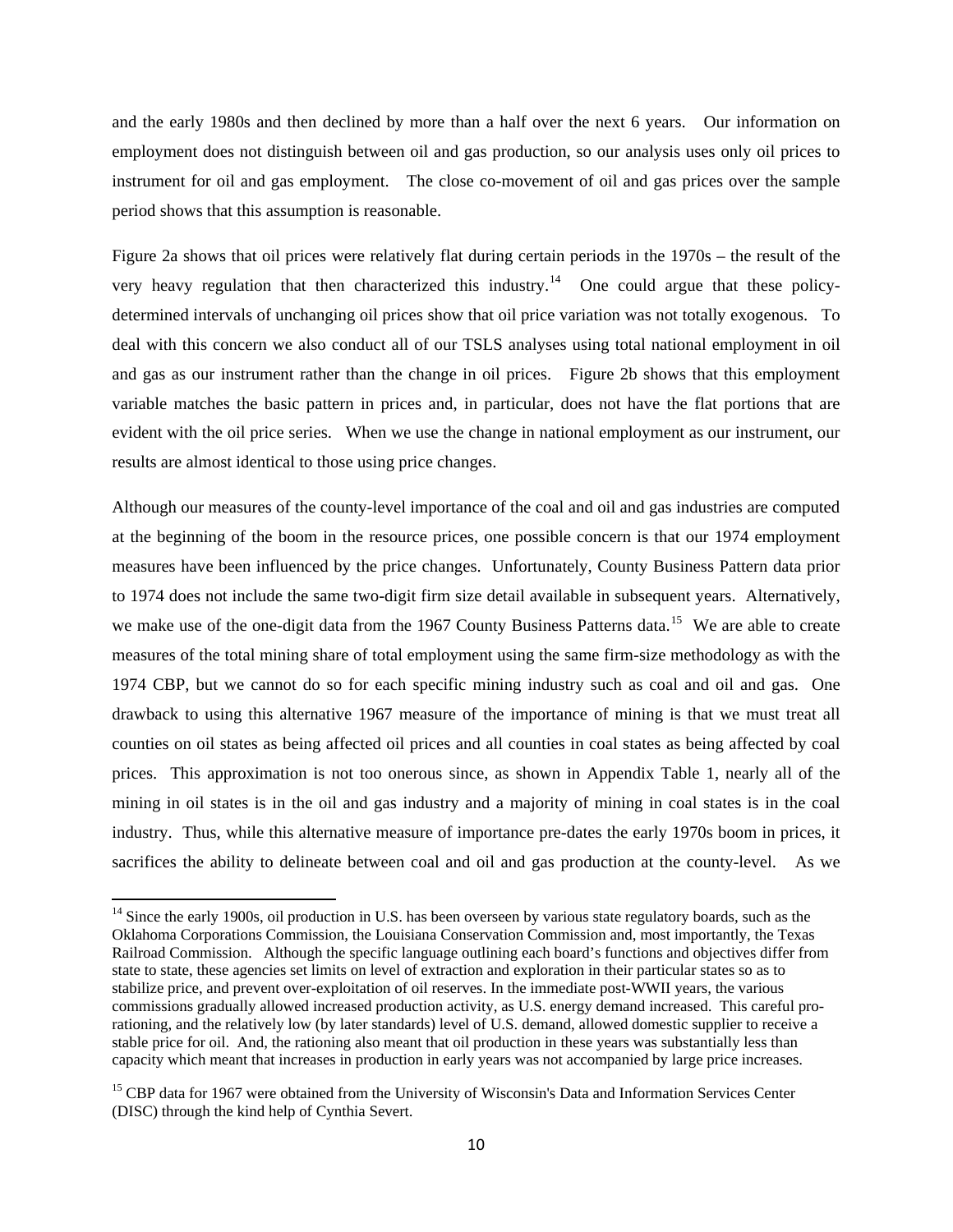show formally later, the oil and coal price shocks shown Figure 2 led to differential changes in the earnings and employment in counties based on how important oil or coal production was within the county. The portion of our analysis that utilizes TSLS methods exploits this variation.

Table 2 summarizes turnout and labor market outcomes for the counties in our sample. The table shows that across all elections from 1969 to 2000, county turnout in Presidential elections averaged around 55%, while gubernatorial and Senate turnout averaged 43% and 47% respectively. This basic pattern was very similar for counties in counties in the oil and coal states, both during the entire 1969-2000 period, and also during the interval the boom and bust period of 1969-1990. Oil and coal counties had slightly lower earnings than did the rest of the country during overall, and this difference grew very slightly during the boom and bust years. For employment, there is a modest difference in labor market outcomes between these counties and the rest of the country only during the period of the boom and bust.

## **4. Empirical Results using Aggregate Data**

#### *4.1 OLS and Difference Estimates*

Table 3 presents estimated results for various versions of regressions [\(1\)](#page-4-0) and [\(2\)](#page-4-2). As will be the rule for virtually all of the results to follow, the table shows results for both labor market outcomes and for gubernatorial, Senate and Presidential elections. This table studies all counties in the U.S., over the period 1969-2000. For each election type, we present three sets of estimates. The estimates in column (a) are from pooled OLS regressions that control for state and year fixed effects. Column (b) presents difference estimates in which the change in county voter turnout is regressed on the change in the relevant labor market outcome. These regressions include year effects. The regressions in column (c) replace the year effects from column (b) with state×year fixed effects. The movement from columns (a) to (b) reflects the importance of controlling for fixed county characteristics;the movement from columns (b) to (c) the importance of factors specific to that particular state×year. In addition, we present results for each labor market outcome separately with log per capita earnings as the earnings measure shown in the first row and employment per adult shown in the second row.

The results are striking. In pooled OLS models that control separately for state and time effects, better local labor market performance is associated with higher voter turnout. The estimated effects are very strongly statistically significant for all election types and for both labor market measures. The results in column (b) in which we relate the *change* in county voter turnout to the *change* in labor market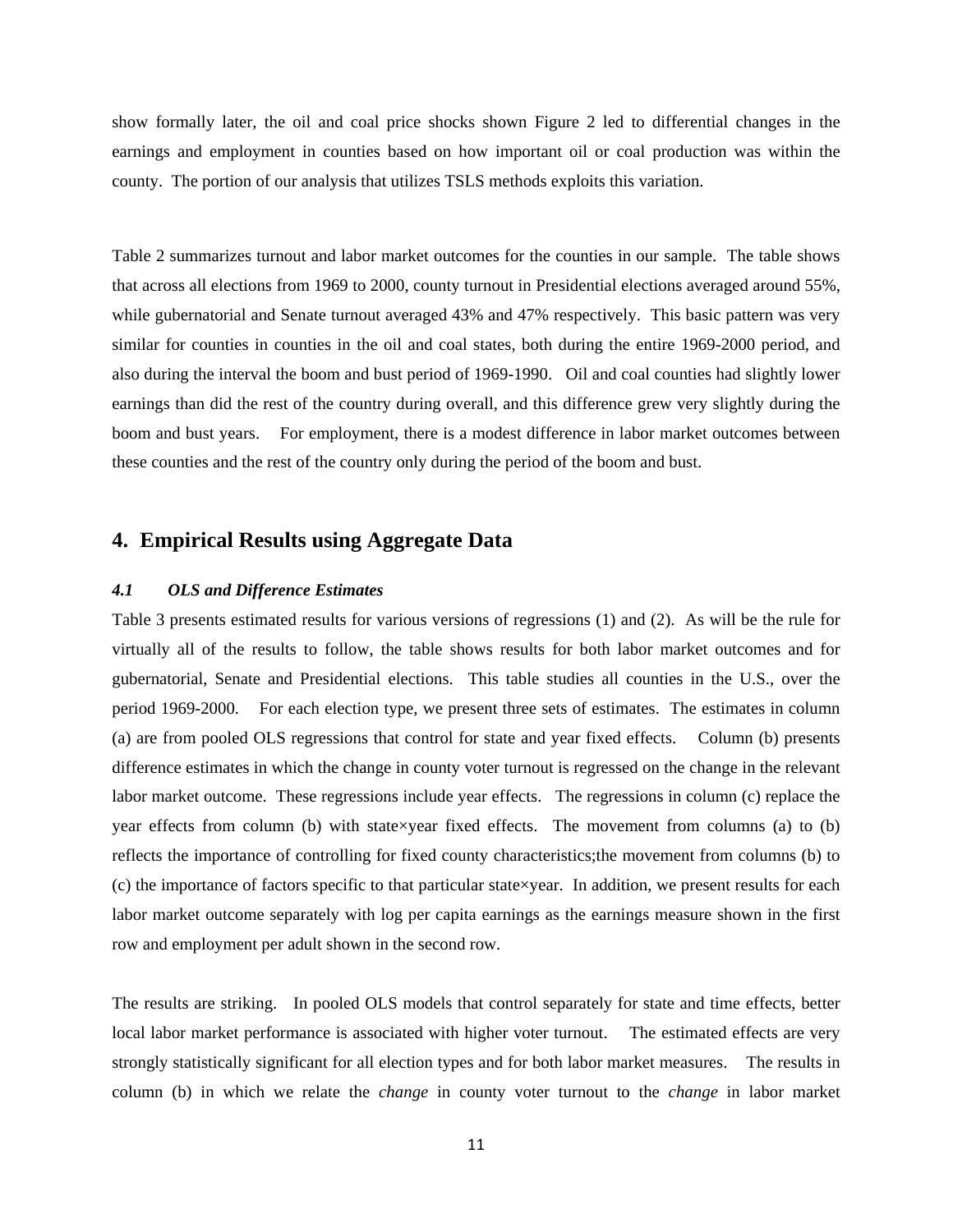performance are very different. In particular, the previously positive point estimates become negative for the Senate and gubernatorial elections. For the governor, both of estimated negative effects are significant, but neither is for the senate. For Presidential elections, estimating the simple difference model in column (b) does not change the signs of the various point estimates, but the estimated effect of labor market performance on turnout is no longer significant. When we add state×year effects to the difference model, the negative gubernatorial estimates for earnings are cut in half but remain significant. The point estimate for employment remains negative but falls by an even larger amount than does the earnings results, and is no longer statistically significant. For both the senate results, the addition of state×year effects lowers the estimated labor market effects to zero. For the president, the effect of earnings remains zero, but that for employment is now positive and significant, albeit at less than half the magnitude of the pooled OLS results.

On the whole, these results show that fixed factors specific to the county, and considerations specific to a state in a given year matter importantly for turnout. In all that follows we therefore use as our benchmark the difference model [\(2\)](#page-4-2), which includes state×year fixed effects. We have noted two reasons to be concerned about the consistency of the point estimates in column (c ) are: measurement error in changes in county level labor market measures, and the possible endogeneity of those measures. Measurement error likely biases the estimates towards 0; endogeneity likely biases the estimates positively through 0.<sup>[16](#page-12-0)</sup> Both of these would lead to estimated negative effects that are too small. We turn next to our instrumental variables strategy for dealing with these problems.

#### *4.2 TSLS Estimates*

We begin our instrumental variables analysis with results from the first-stage regressions [\(4\)](#page-5-1), and of the reduced form equation in which we relate the change in voter turnout directly to the instrument  $\Delta P \times I$  (*county \_ size*). These county-level results are presented in Table 4. The various panels in the table are from a regression of the change in relevant variable between election years on the instrument set, over the years spanned by the different election types during the boom/bust period of 1969-1990. Because these regressions control for state×year fixed effects, the models in the Panels A and B assess whether deviations in the growth rate of a county's earnings (or employment) from the time series pattern

<span id="page-12-0"></span><sup>&</sup>lt;sup>16</sup> Since better educated and richer people are more likely to vote, we would expect that counties in which income or unobserved dimensions of human capital were growing would also exhibit growth in the likelihood of voting for other reasons.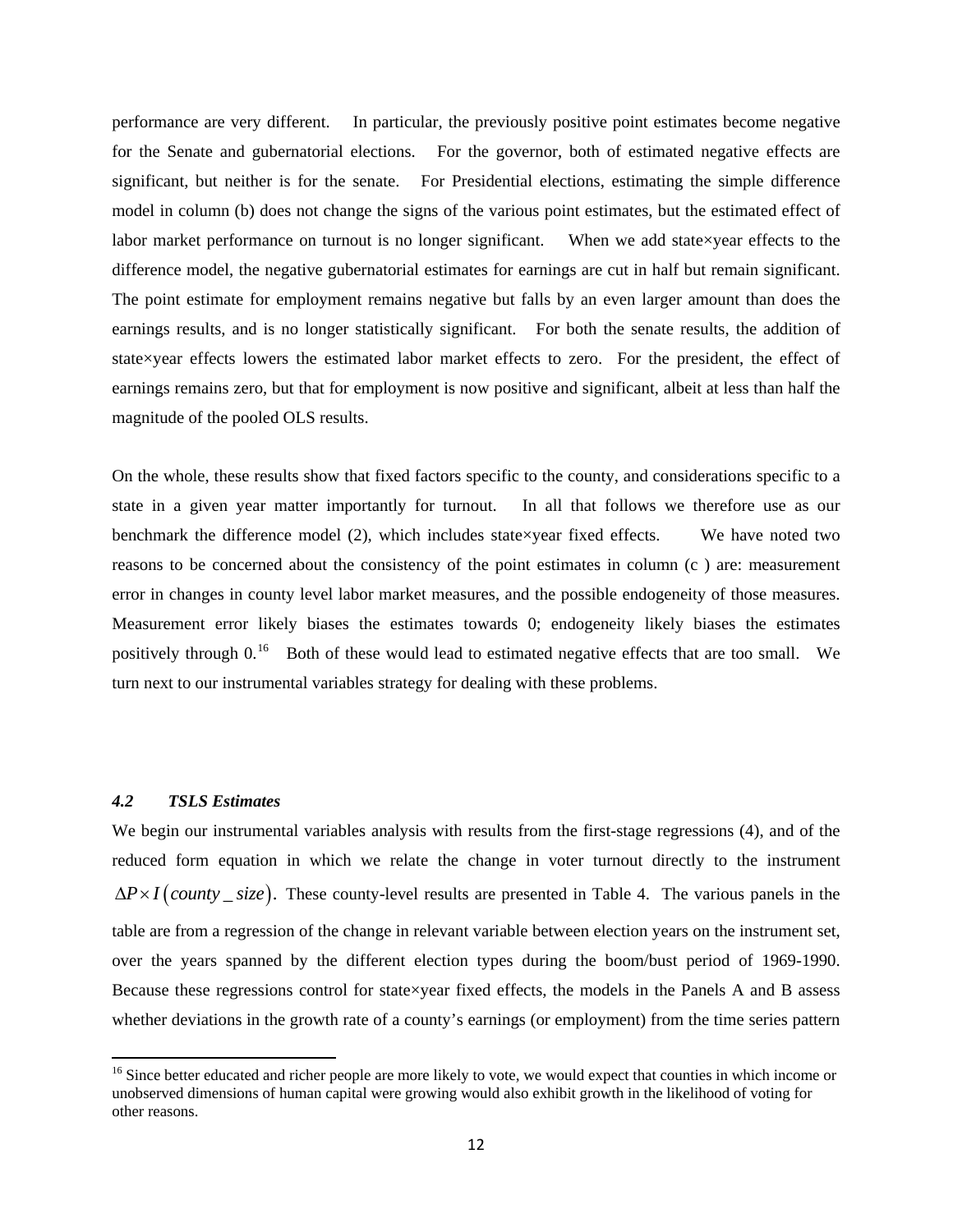*within* the state are systematically related to the exogenous change in the change in oil/coal price and whether this effect differs across counties in which the resource was differentially important.

For log earnings shown in Panel A, the results show that for all three elections the price shock was systematically related to changes in county earnings, in the direction expected. The *F*-stat for the full set of instruments are above 10 for types of elections, and the estimated effects of the shocks, are largest for "large" counties, and next biggest for those that are "medium". With some minor differences, we find much the same pattern for employment per adult in Panel B. The most noteworthy differences are that the *F*-stat for the shock variables is only 8.3 for the senate elections years; they are by contrast, very large for governor and presidential election years. On the whole, our price instrument appear to be exogenous drivers of county-specific employment and log earnings growth – even over the years specific to any type of election.

Panel C in the table presents reduced form results where the change in voter turnout is the dependent variable. If our empirical strategy is valid, it would be reassuring if county-specific changes in turnout are systematically related to measures of the energy price shock, with magnitudes consistent with the size of the shock. For the most part, this is what the results show – especially for "large" counties. The results suggest that a given shock to oil or coal prices *lowered* voter turnout in "large" counties relative to "small" or "medium" counties for both senate and gubernatorial elections. The reduced form results for presidential elections are quite different: oil price shocks seem to have had no effect on the change in voter turnout for any kind of oil county; and coal price shocks appear to have seem to have increased turnout, and done so more in "medium" than in "large" counties.

Table 5 presents OLS and TSLS estimates of the effect of *changes* in the two labor market measures on the *change* in voter turnout in oil and coal counties over the boom/bust years. The TSLS estimates of labor market performance on turnout are negative and strongly statistically significant for both gubernatorial and senate elections. The fact that these estimates are larger (in absolute value) than the negative OLS point estimates strongly suggests that measurement error and endogeneity bias affect the latter results in the manner we have described. The difference between the gubernatorial and senate elections on the one hand, and with the presidential results on the other, is very striking. For Presidential elections, both of the TSLS point estimate are positive but neither is statistically different from zero– just as was the case in the (albeit more precisely estimated) OLS results.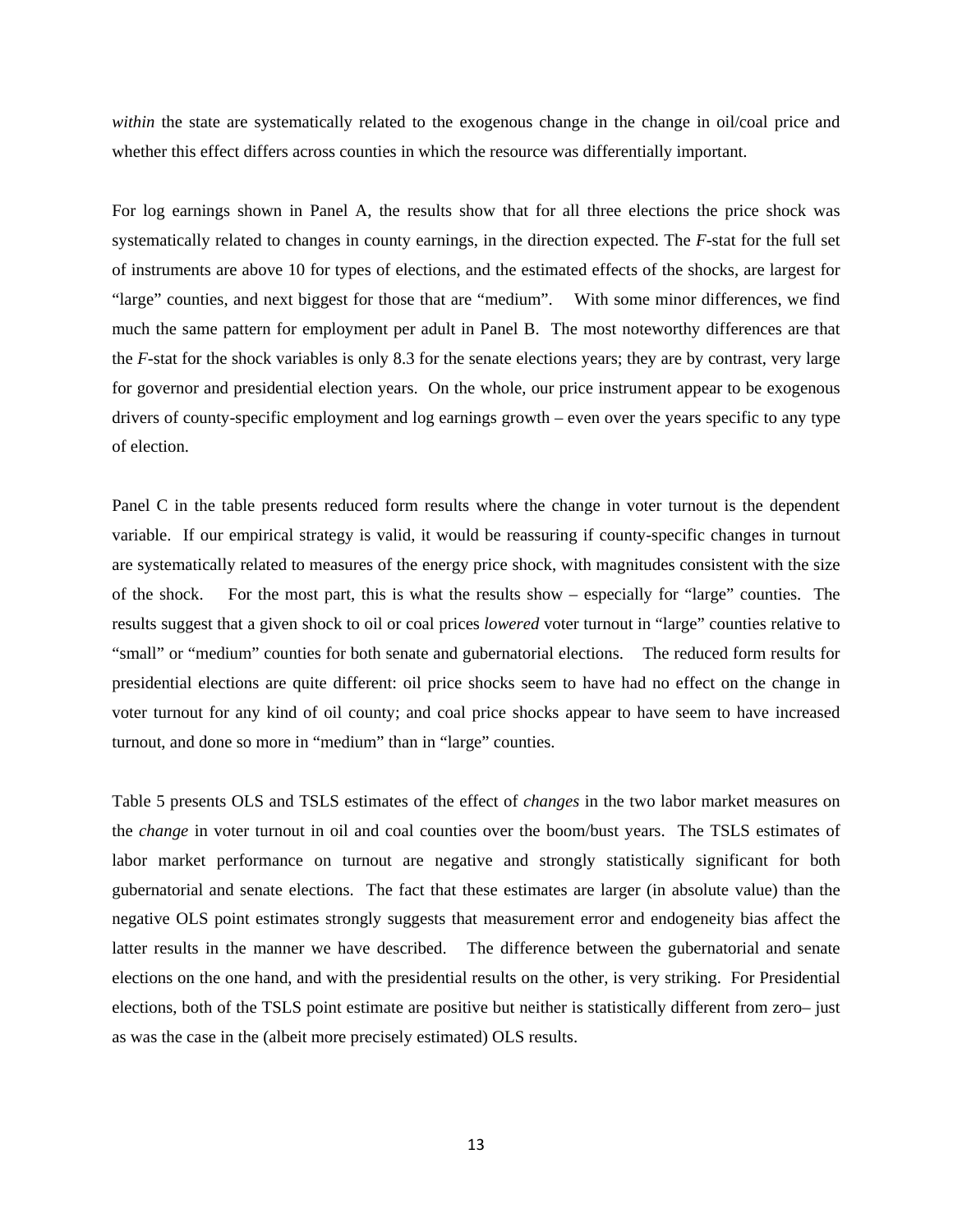How large are these various estimated effects? The estimated coefficient of -0.168 for the log earnings variable in the gubernatorial regressions implies that a twenty percent increase in a county's per capita earnings – a 0.2 log point change – leads to about 3.4 percentage point reduction in county voter turnout. Relative to the mean of close to 43% across all gubernatorial elections in the U.S., this implied effect is economically significant but not overwhelming large. Similarly, the point estimate for Senate elections of -0.39 implies that an increase in the employment rate per adult by 20 percentage points leads to a reduction in county turnout of about 3.8 percentage points --- another effect that is economically significant but not implausibly large given levels of average turnout for Senate elections.

Rather than using the change in the coal and oil and gas prices to construct our instrument, we could have used instead the change in total national coal and oil and gas employment – a series which we earlier showed tracked the price changes very closely. In addition, instead of measuring a county's "size" by the 1974 CBP employment share in coal and oil and gas, we could have used the alternative 1967 CBP measure mining employment share as presented above. We have already discussed what we see as the limitations of each of these two options relative to the ones we chose, but we conducted a variety of robustness exercises using alternative specifications of the instrument set that correspond to these two possibilities. As summarized in Appendix Table 2, we find essentially the same results irrespective of the particular instrument specification used: for gubernatorial and Senate elections, the TSLS estimates of the effect of both labor market measures are negative, larger than OLS results, and strongly statistically significant; and, for Presidential elections, none of the TSLS estimates is statistically different from 0.

#### *4.3 State Economic Area Estimates*

We believe that the TSLS estimates for gubernatorial and Senate elections are larger than the OLS estimates because measurement error and endogeneity bias (arising from the fact that counties with high earnings growth rates might, for idiosyncratic reasons, exhibit higher vote rates) should both likely bias the OLS estimates towards 0. We are reassured in this conclusion by the fact that both sets of presidential results are 0. This suggests that the TSLS estimates do not instead reflect the some direct of resource price shocks on voting, such as that arising from temporary migration, as this should affect behavior across all types of elections. Nonetheless, it would be reassuring if we found qualitatively similar results with another estimation strategy which did not rely on our instrumental variables approach at all.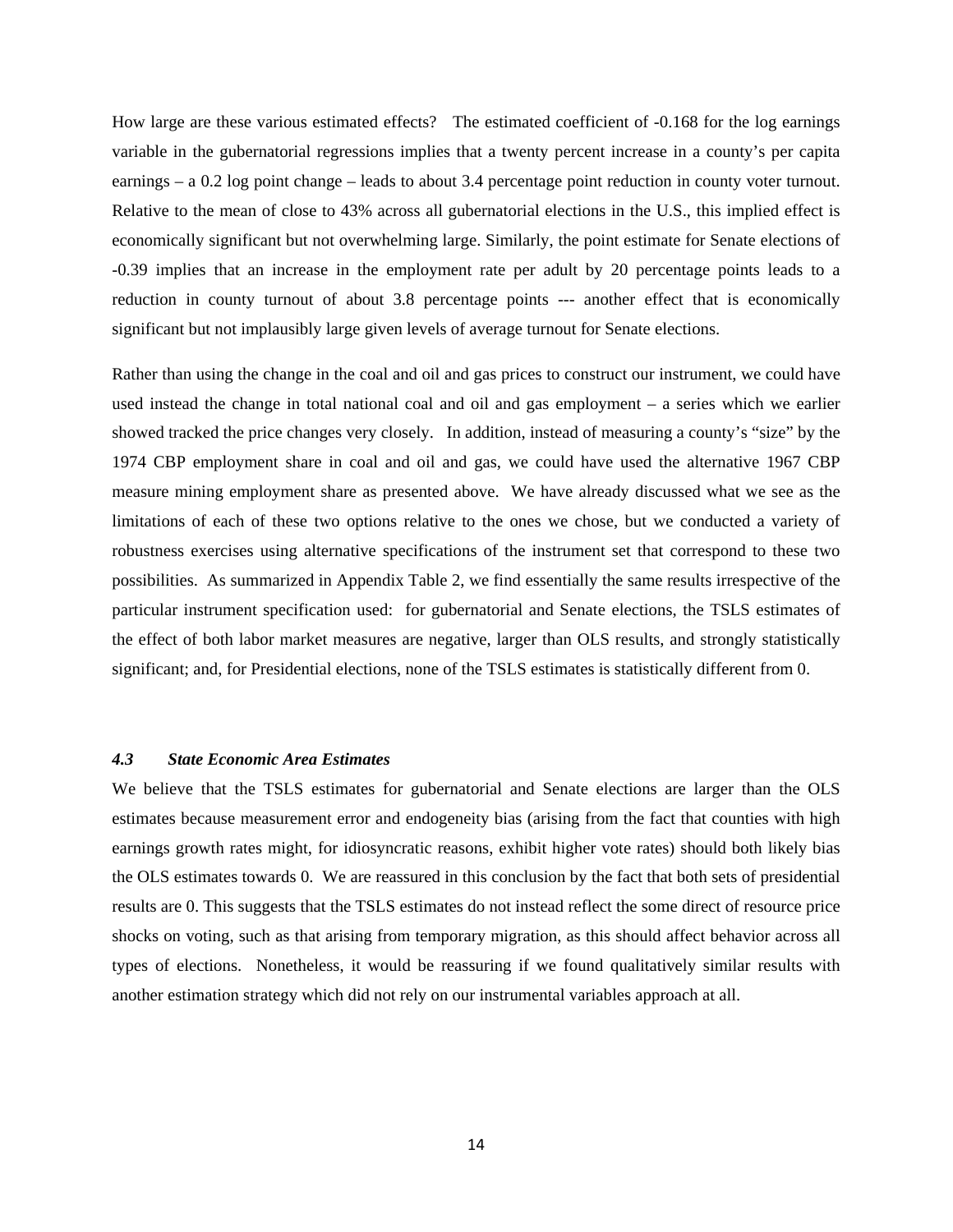To that end, we estimate OLS models using data aggregated to the level of State Economic Areas  $(SEA)$ .<sup>[17](#page-15-0)</sup> SEAs are aggregate economic units originally developed for the 1950 Census which consist of either a single county or a set of continguous counties which do not cross state lines (Bogue 1951). Thus, we can use the same difference specification including controls for the important state×year fixed effects. Because SEAs are much larger than counties, labor market conditions should be much better measured at this level. OLS estimates with SEA level data should be much larger in absolute value than corresponding county level results if attenuation bias in the latter estimates is a serious concern, as we have argued. And, because the SEA results do not depend on the oil and coal price shocks, there is no concern about the results being driven by some failure of the exclusion restriction as might be claimed about the preferred TSLS estimates shown earlier.

Table 6 shows that, indeed, the OLS difference estimates with SEA data are, for gubernatorial and senate elections, substantially larger than the corresponding OLS county-level estimates in Table 3. For example, while the estimated effect of the change in log per capita earnings on the change in gubernatorial voting was  $-0.014$  in the county level regression without state×year fixed effects, the corresponding SEA estimate is -0.058. Adding state×year sharply decreases the SEA point estimates, as was the case with the county level OLS results, but again the estimates are much larger than the corresponding OLS results. So for example, whereas adding state×year effects lowers the OLS county estimate of the effect of employment to 0 for gubernatorial elections, with SEA data the point estimate falls from -0.16 to -0.047, and remains statistically significant. Interestingly, notice that unlike the other two types of elections, for the Presidential election none of the OLS results using SEA data level point estimates is statistically different from zero.

On the whole, these results combined with the other aggregate estimates, suggest that for gubernatorial and Senate elections, improvements in labor market conditions lead to reductions in voter turnout. Presidential turnout, by contrast, seems unaffected by changes in local labor market conditions.

### **5. Theoretical Framework**

What theoretical account can explain the results in the previous section? We present a simple model of expressive voting in which risk-averse voters care about candidates' views on some purely political question -- say abortion or gun-control -- but have imperfect information about candidates' views. Information quality depends how much non-market time agents consume and thus devote to activities like

<span id="page-15-0"></span> $17$  Most states have between 6 to 11 times the number of SEAs as counties.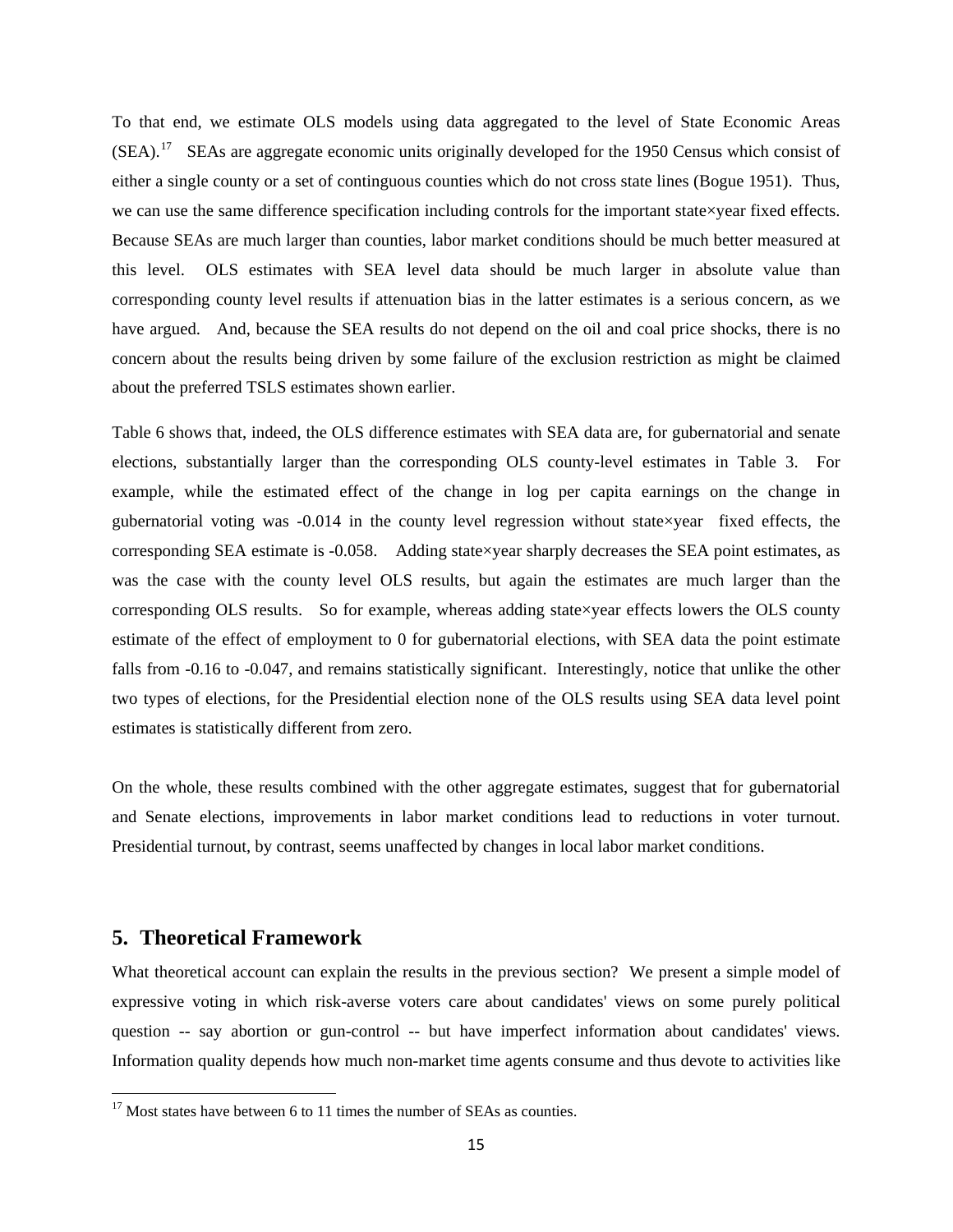reading newspapers, listening to the radio, or watching television and the amount of political information on these media outlets. When wages and employment are high, voters devote less time to the collection of and are less knowledgeable about politics. We argue that the implication for this on voting behavior may explain our finding above, and may also explain findings from previous work about the incumbent's vote share.

Following the expressive voting literature, we suppose that voting is a costly expression of a voter's relative approval between two candidates, based on how close candidates' views are to the voter's. Formally, let voters *j* have political sentiment  $\theta_i$  which can be positive or negative. Suppose  $\theta_i$  is distributed Standard Normal to reflect the fact that people with extreme political views - those whose  $\theta_i$ are large in absolute value - are relatively rare, compared to the majority of voters whose political sentiments place them just over one side or the other of the political divide. Elections are contested between two candidates representing two political parties, P. Voters do not directly observe candidates' political sentiments, but know that candidates from the  $L$ (eft) party have preferences  $x<sub>L</sub>$ , drawn from some density  $F_L$  over the range  $(-\infty, 0]$ , and that candidates from party  $R(\text{ight})$  have political sentiments  $x_R$ , drawn from some density  $F_R$  over the range  $(0, \infty]$ .<sup>[18](#page-16-0)</sup>

The political distance between a voter and the candidate from *P* is  $d_j^P = |x_p - \theta_j|$ , and the binary variable  $C_j^L = I\left[d_j^L \leq d_j^R\right]$  indicates that the voter *j* is closer to the *L* candidate than to the *R* candidate.<sup>19</sup> Because candidate sentiments are un-observed, voters do not know  $C_j^L$ , but given the densities  $F_L$  and  $F_R$ , there is for each voter *j* a known prior probability,  $\pi_i^L$  that a voter of given is closer to the candidate from party *L* than to the candidate from party *R*. That is,

$$
\pi_j^L(\theta_j) = \Pr\Big[C_j^L = 1\Big].\tag{5}
$$

Since a voter is less likely to be closer to an  $L$  candidate the more intensely  $R$  partisan that voter's views, we assume that  $\partial \pi_j^L / \partial \theta_j < 0$ ; and  $\pi_j^L (\infty) = 0$  and  $\pi_j^L (-\infty) = 1$ . Since  $\pi_j^L$  is a monotone function

<span id="page-16-0"></span> $18$  We allow the process generating political candidates to have different distribution of traits than is true for noncandidates in the party.

<span id="page-16-1"></span><sup>.</sup> on the probability that the voter is closer to candidate from party *R* . <sup>19</sup>Our decision to cast our analysis in terms of whether the voter is closer to the candidate from the \$L\$ party is, of course, irrelevant. Given the binary nature of the problem, all of the reasoning goes through if we focused instead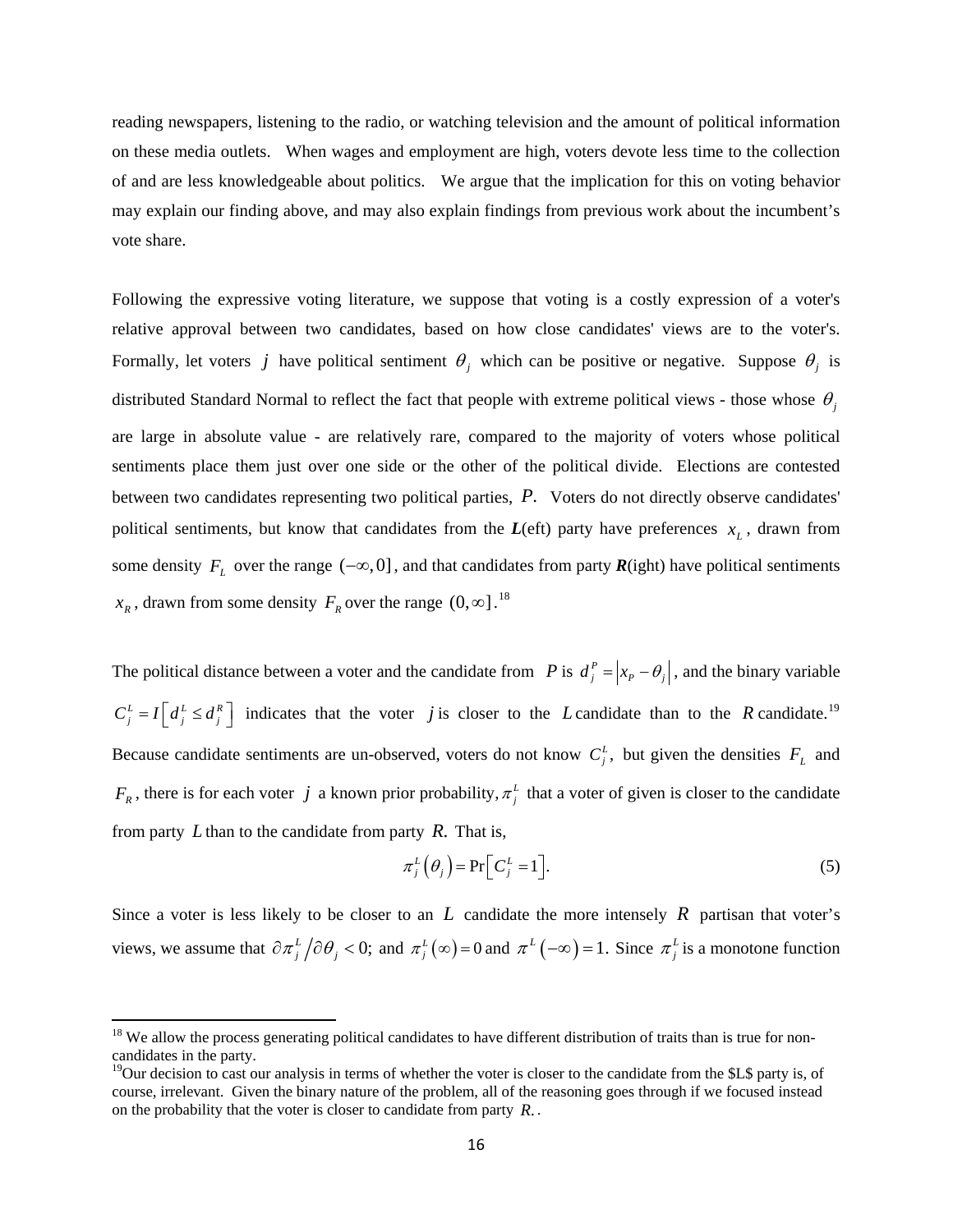of  $\theta_j$ , the fraction of people in the population with a prior probability of - say  $\pi_j^L(a)$  - is  $\varphi(a)$  where  $\varphi$ is the p.d.f. of the Standard Normal distribution.

Before an election, voters receive some information  $s_j^L$  about whether they are closer to the L candidate. This information depends on a voter's true relative distances from the two candidates in the following way:

$$
C_j^L = 1 \Longrightarrow \begin{cases} s_j^L = 1 & \text{with probability } (1 - e) \\ s_j^L = 0 & \text{with probability } e \end{cases}
$$
  
\n
$$
C_j^L = 0 \Longrightarrow \begin{cases} s_j^L = 1 & \text{with probability } e \\ s_j^L = 0 & \text{with probability } (1 - e) \end{cases}
$$
 (6)

The "error" *e* is a summary measure of information quality, and we suppose  $0 \le e \le 1/2$ . We assume that

$$
e = e(l_j, \gamma) \tag{7}
$$

where  $l_j$  is the amount of leisure (or non-market time) that the voter consumes, and  $\gamma \ge 0$  summarizes how much information about political matters is forthcoming from time spent accessing media sources during leisure time. We suppose that  $\partial e/\partial l_i < 0$  and  $\partial e/\partial \gamma < 0$ . In labor markets with high aggregate wages and employment,  $l_j$  is, of course, smaller for the typical voter.<sup>[20](#page-17-0)</sup>

Returning to the model, suppose that after voters receive information, they can take one of three actions: vote for the  $L$  candidate; vote for the  $R$  candidate; or abstain, denoted respectively by the binary indicators  $v_j^L$ ,  $v_j^R$ , and  $v_j^a$ , with  $v_j^L + v_j^R + v_j^a = 1$ . A voter receives a utility flow of 1 if he votes for the candidate he believes himself closer to, and a utility flow of  $-\Lambda$  if he votes for the other candidate. We assume that  $\Lambda > 1$  to represent the fact that voters are risk averse and dislike uncertainty. Voters pay the small sum  $0 < \kappa_p < 1$  when they cast a ballot for the candidate from party P. We allow these logistical costs of voting to differ across candidates to allow for the possibility that the parties might differ in the

<span id="page-17-0"></span> $20$ This assumption is true by definition for total employment. However, there is the theoretical possibility that higher wages could lead to a reduction in labor supply -- that is, higher *l*- because of the income effect. Our assumption that the substitution effect dominates is consistent with the evidence showing the positive correlation between aggregate wages and employment and is relatively innocuous for the purposes of the model.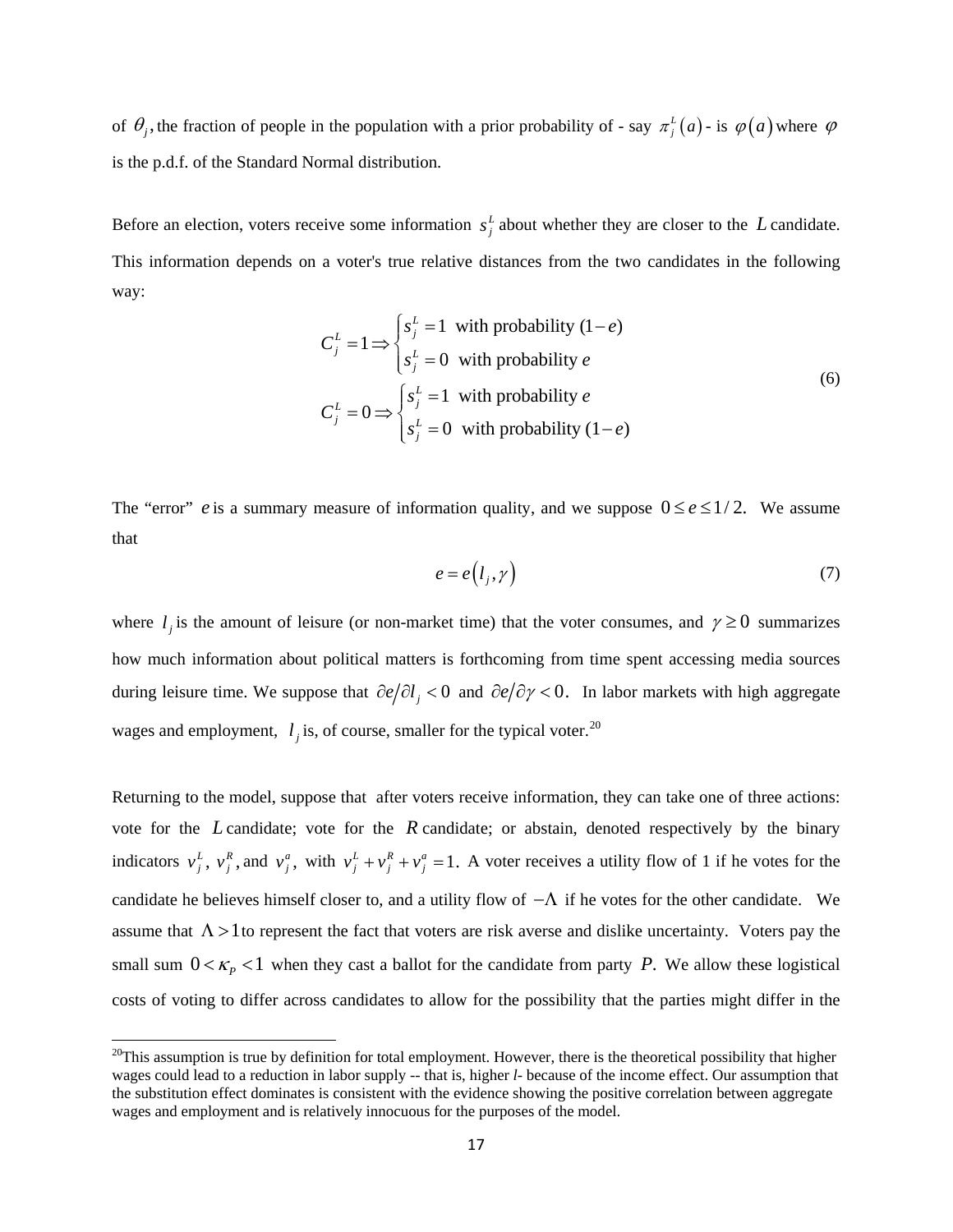assistance they provide to those likely to vote for them through such mechanisms as rides to polling stations or reminder phone calls. Voters who abstain receive no utility flow from expressing their opinions, but also incur no cost of voting.

Let  $\lambda_j^L(s_j^L) = Pr\left[C_j^L = 1 | s_j^L\right]$  be a voter's conditional belief that he is closer to the *L* candidate after receiving information, and let  $\Omega(v)$  be the voter's net payoff from a given voting action. A voter's alternative net payoffs from voting for the  $L$  candidate, voting for the  $R$  candidate, and abstaining are, respectively:

$$
\Omega(v_j^L) = \lambda_j^L(s_j^L) - \Lambda \Big[ 1 - \lambda_j^L(s_j^L) \Big] - \kappa_L
$$
  
\n
$$
\Omega(v_j^R) = \Big[ 1 - \lambda_j^L(s_j^L) \Big] - \Lambda \lambda_j^L(s_j^L) - \kappa_R
$$
  
\n
$$
\Omega(v_j^a) = 0
$$
\n(8)

<span id="page-18-0"></span>and the voter's optimal voting decision,  $v_j^*$ , is therefore

$$
v_j^* = v_j^L \text{ iff } \lambda_j^L \left( s_j^L \right) > \left( \kappa_L + \Lambda \right) / \left( 1 + \Lambda \right)
$$
  
\n
$$
v_j^* = v_j^R \text{ iff } \lambda_j^L \left( s_j^L \right) \le \left( 1 - \kappa_R + \Lambda \right) / \left( 1 + \Lambda \right)
$$
  
\n
$$
v_j^* = v_j^a \text{ iff } \left( 1 - \kappa_R + \Lambda \right) / \left( 1 + \Lambda \right) < \lambda_j^L \left( s_j^L \right) \le \left( \kappa_L + \Lambda \right) / \left( 1 + \Lambda \right)
$$
\n(9)

The two quantities  $T_L = (\kappa_L + \Lambda)/(1 + \Lambda)$  and  $T_R = (1 - \kappa_R + \Lambda)/(1 + \Lambda)$  in [\(9\)](#page-18-0) both lie between 0 and 1, with  $T_L > 1/2 > T_R$ . Remembering that  $1 - \lambda_j^L \left( s_j^L \right)$  is a voter's conditional belief that he is closer to the *R* candidate after receiving a signal  $s_j^L$ , expression [\(9\)](#page-18-0) says that people vote for a particular candidate only if their conditional belief that they are closer to that candidate is above a threshold specific to the candidate ( $T_L$  or  $T_R$ ). Otherwise, the voter abstains. It follows immediately that, a widening of the distance between  $T_L$  and  $T_R$  increases the likelihood of abstention for every voter. Thus, an increase in the uncertainty cost  $\Lambda$  increases abstention, as does an increase in either of the logistical voting costs  $\kappa$ <sup>L</sup>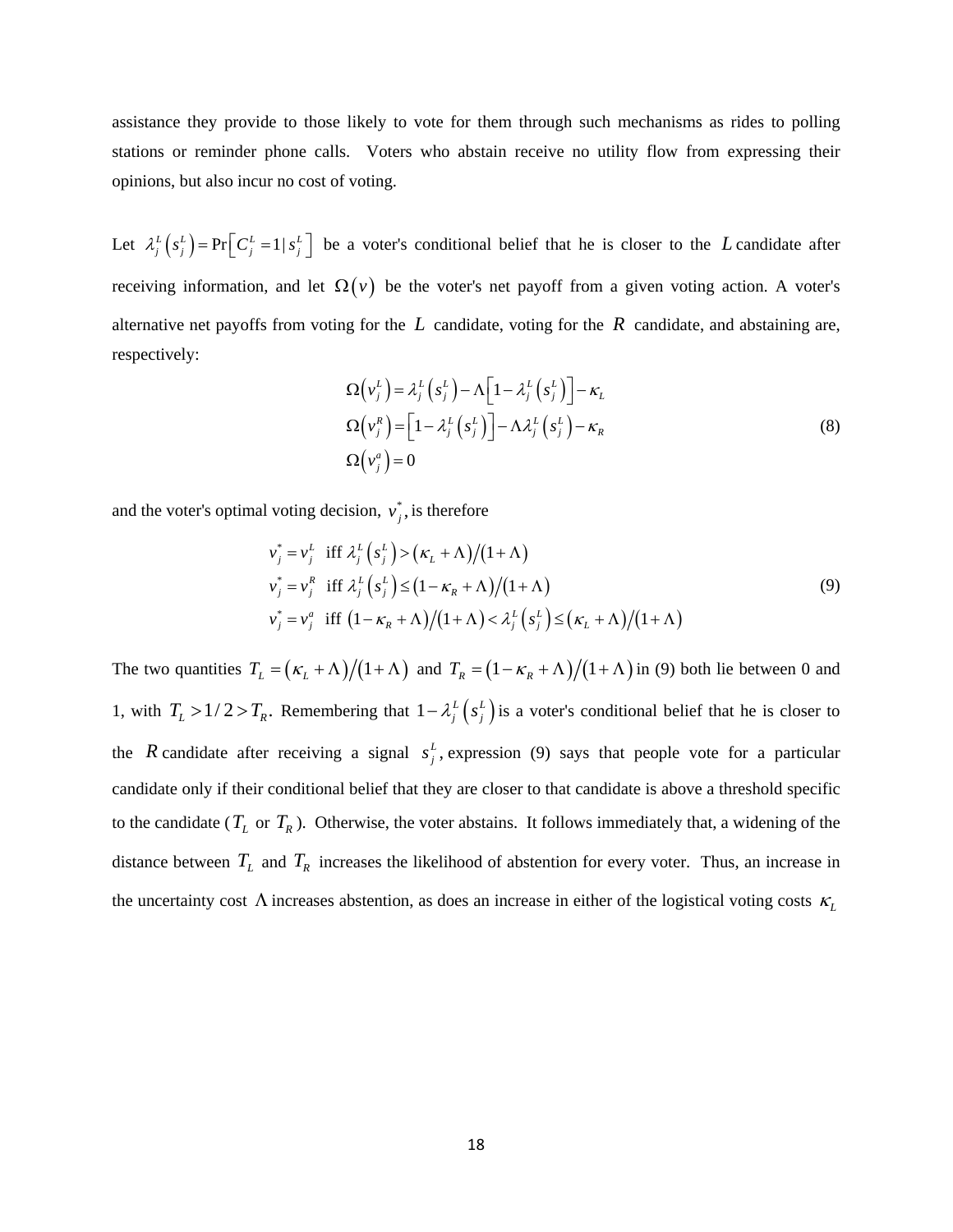or  $K_R$ .<sup>21</sup> Notice that a general increase in logistical voting costs leads disproportionately to a reduction in [voting for the candidate whose logistical costs](#page-19-0)  $\kappa_p$ rise by more.<sup>22</sup>

<span id="page-19-3"></span>By Bayes' Rule, the conditional probability  $\lambda_j^L \left( s_j^L \right)$  can be expressed in terms of e and the prior probability  $\pi^{L}(\theta_{j})$ - a monotonic function of  $\theta_{j}$ . When the voter's information is  $s_{j}^{L} = 1$ ,

$$
\lambda_j^L \left( s_j^L = 1 \right) = \frac{\Pr \left( s_j^L = 1 \mid C_j^L = 1 \right) \pi_j^L}{\Pr \left( s_j^L = 1 \mid C_j^L = 1 \right) \pi_j^L + \Pr \left( s_j^L = 1 \mid C_j^L = 0 \right) \left( 1 - \pi_j^L \right)}
$$
\n
$$
= \frac{\left( 1 - e \right) \pi_j^L}{\left( 1 - e \right) \pi_j^L + e \left( 1 - \pi_j^L \right)} \tag{10}
$$

<span id="page-19-4"></span>and when  $s_j^L = 0$ 

$$
\lambda_j^L \left( s_j^L = 0 \right) = \frac{\Pr \left( s_j^L = 0 \mid C_j^L = 1 \right) \pi_j^L}{\Pr \left( s_j^L = 0 \mid C_j^L = 1 \right) \pi_j^L + \Pr \left( s_j^L = 0 \mid C_j^L = 0 \right) \left( 1 - \pi_j^L \right)}
$$
\n
$$
= \frac{e \pi_j^L}{e \pi_j^L + (1 - e)(1 - \pi_j^L)}
$$
\n(11)

Differentiating the two expressions [\(10\)](#page-19-3) and [\(11\)](#page-19-4) shows that  $\lambda_j^L (s_j^L = 1)$  is strictly decreasing in *e*, from a maximum of 1 when  $e = 0$ , to  $\pi_i^L$  when  $e = 1/2$ ; and  $\lambda_i^L (s_i^L = 0)$  is strictly rising in e, from a minimum of 0 when  $e = 0$ , to a maximum of  $\pi^L$  when  $e = 1/2$ .<sup>23</sup> Figure 3 depicts the conditional belief  $\lambda_j^L$  for the two different values of the information  $s_j^L$ , and at different levels of information quality, *e*. The two horizontal lines in the figure are the two voting thresholds  $T<sub>L</sub>$  and  $T<sub>R</sub>$ . When the conditional

<span id="page-19-0"></span> $21$  Our model therefore trivially reproduces the result from models on instrumental voting that increases in the cost of voting lead on increases in abstention. Notice, however, that those models do not stress the effect of uncertainty, which is our focus. Nor do those models posit, as we do here, that logistical voting costs might differ across candidates. The conventionally studied case where "voting costs" are the same, irrespective of the candidate for whom the agent votes, is a special case in our model.

<span id="page-19-1"></span><sup>&</sup>lt;sup>22</sup> In general, if  $K_L \neq K_R$  the voter who is just indifferent between abstaining and voting for the candidate with the candidate. In the special case where  $\kappa_L = \kappa_R$ , these voters have exactly the same level of confidence in their higher logistical costs is more certain that he is closer to that candidate than the person who is just indifferent between abstaining and voting for the candidate with the lower logistical costs is sure about is closeness to that other relative closeness to the candidate for whom they vote.

<span id="page-19-2"></span><sup>&</sup>lt;sup>23</sup> The derivative of  $\lambda (s_i^L = 1)$  with respect to *e* is  $\pi (\pi - 1)/(e + \pi - 2e\pi)^2 < 0$ . The derivate of  $\lambda (s_i^L = 0)$  with respect to *e* is  $\pi (1 - \pi)/(e + \pi - 2e\pi)^2 > 0$ .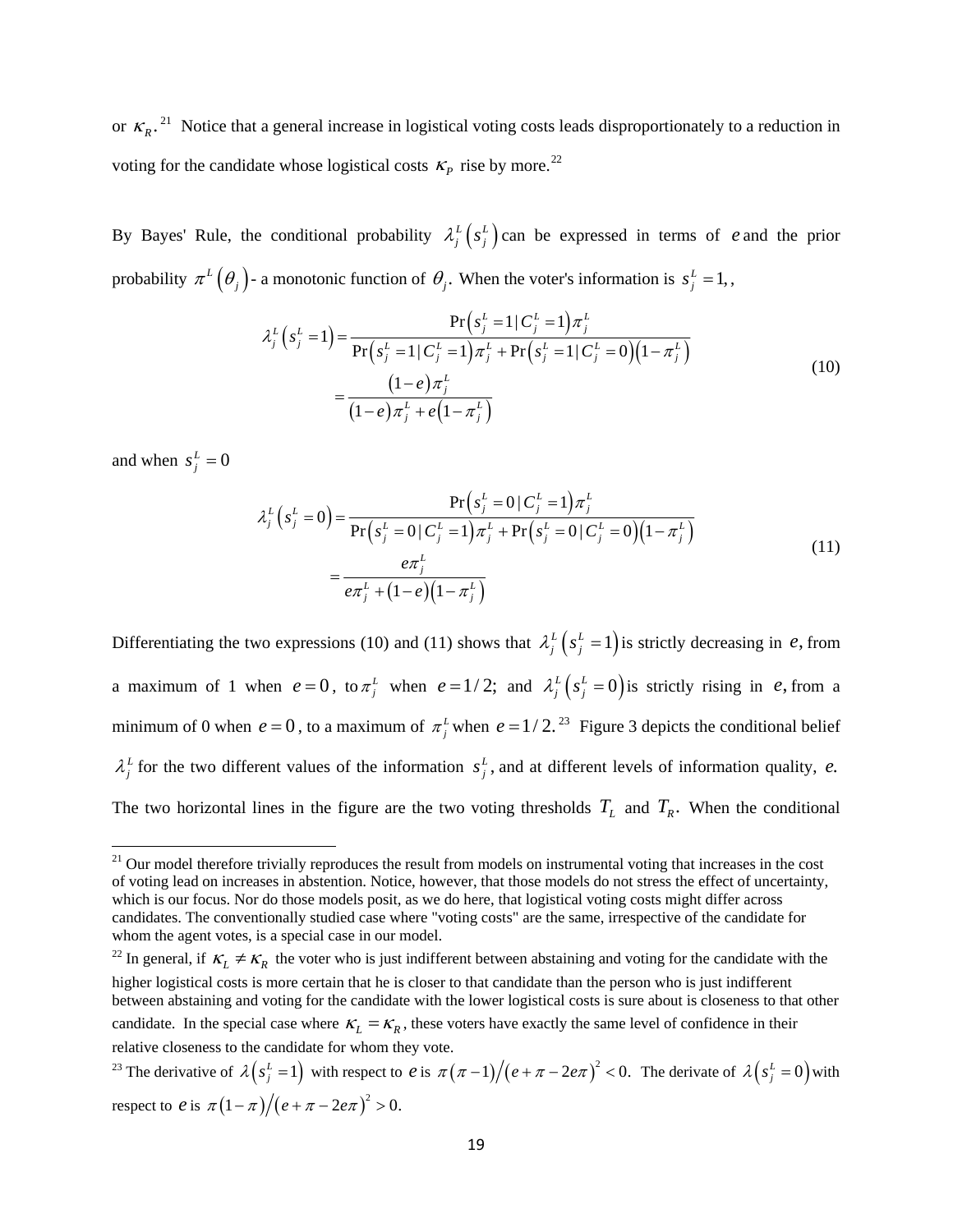[belief for a given signal lies in the shaded area between these thresholds, a voter abstains when he](#page-19-2)  [receives that particular bit of information.](#page-19-2) 

To give some intuition for these expressions, consider the extreme case of perfect information when  $e = 0$ . In that case,  $\lambda_j^L (s_j^L = 1) = 1 > T_L$  and  $\lambda_j^L (s_j^L = 0) = 0 < T_R$ , for every voter. That is, each voter is certain about whether he is closer to the  $L$  or to the  $R$  candidate and no person abstains. More realistically, information is imperfect. Consider the most extreme case, when information is of the worst possible quality, or  $e = 1/2$ . Expressions [\(10\)](#page-19-3) and [\(11\)](#page-19-4) imply that a voter's conditional belief that he is *closer* to the *L* candidate is  $\pi_j^L$ , whether he receives information  $s_j^L = 0$  or  $s_j^L = 1$ . When information is of the lowest possible quality, a voter's conditional belief after getting information is simply what he would have believed had he received no information at all -- that is, his prior probability  $\pi$ <sup>*l*</sup>. Whether the person votes or not in the case of worthless information, and for whom, depends on how  $\pi_i^L$  compares to  $T_L$  and  $T_R$ : if  $T_R \leq \pi \frac{L}{I} \leq T_L$  abstains, and he votes for the L candidate if it is above  $T_L$  and votes for the *R* candidate if it is smaller than  $T_R$ .

In general, the shape of expressions  $\lambda_j^L (s_j^L = 1)$  and  $\lambda_j^L (s_j^L = 0)$ , plus the fact that every voter receives one or the other signal with positive probability, means that increases in *e* increase the likelihood of abstention, but do so differentially depending on the voter's partisanship,  $\pi_i^L$ . For voters with  $T_R \leq \pi \frac{L}{l} \leq T_L$ , increases in *e* unambiguously increase the likelihood of abstention; as *e* increases beyond the perfect information case, there is some level of e at which each of these persons switches from voting [for the candidate recommended by his information to abstaining.](#page-20-0) 

Persons for whom  $\pi_j^L > T_L$ , such as the voter in the figure, are strongly L partisan. These persons vote for the L candidate whenever they receive information  $s_j^L = 1$ , irrespective of the quality of information. The interesting issue for these voters is how they behave when they receive the signal  $s_j^L = 0$  at different levels of  $e$ . When information is very good these persons vote for the  $R$  candidate when they receive

<span id="page-20-0"></span><sup>&</sup>lt;sup>24</sup> For a voter with prior probability  $\pi^L(\theta_j)$  the probability that the voter receives a signal of  $s_j^L = 1$  is  $\pi(1-e)+(1-\pi)e=\pi+e-2e\pi$ .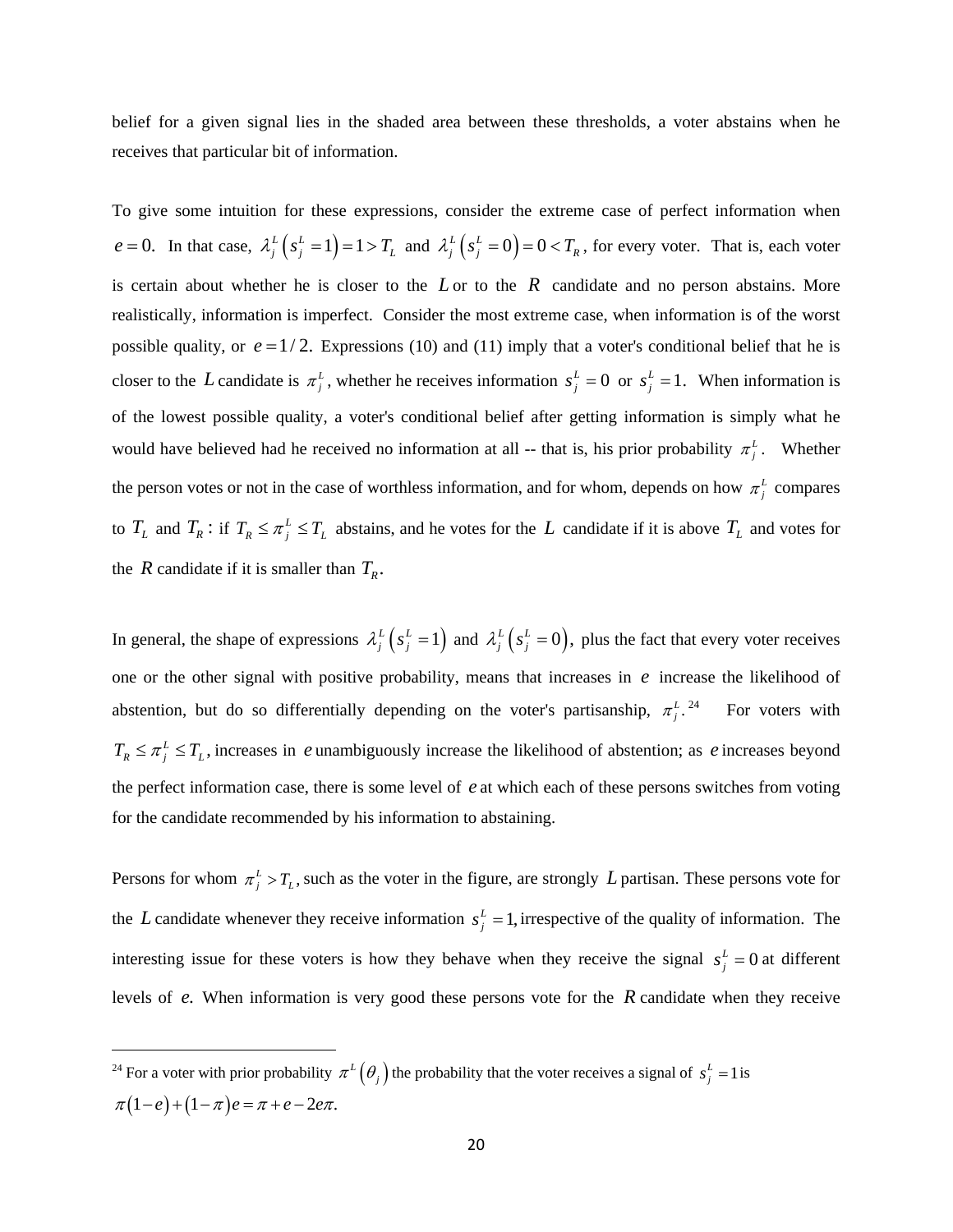$s_j^L = 0$ . However, as *e* increases  $\lambda_j^L (s_j^L = 0)$  eventually rises above  $T_R$ , at which point the voter abstains when  $s_j^L = 0$ . For further increases in *e*,  $\lambda_j^L (s_j^L = 0)$  eventually rises above even  $T_L$  for these voters. These very partisan voters eventually vote for the L candidate when getting information  $s_j^L = 0$ , provided that information quality is sufficiently low. This is in contrast to more moderate voters for whom  $\lambda_j^L (s_j^L = 0)$  never rises so much that they are willing to vote for the *L* candidate when they get information  $s_j^L = 0$ . All the foregoing, is of course, symmetrically true for those strongly R partisan voters for whom  $\pi_j^L < T_R$ .<sup>25</sup>

abstention. As *e* increases some moderates to abstain for certain, while more strongly partisan voters If partisanship is Normally distributed as we have assumed, higher levels of  $e$ , such as that caused by greater labor force attachment and decreased political attentiveness, should lead to overall increases in either abstain more often *or* to switch from sometimes abstaining to voting for their party's candidate. But since, as the second panel of Figure 3 shows, the number of moderates thrust into abstention will tend to sharply exceed the number of extreme partisans who switch from occasionally abstaining to definitely voting for their party's candidate. Aggregate turnout should fall with better labor marker performance, as we find for Senate and gubernatorial elections.<sup>[26](#page-21-0)</sup> Notice also that if, as casual observation suggests, the availability of information  $\gamma$  on media outlets is substantially larger for Presidential as compared to other types of elections, reduced political attentiveness from higher labor market activity leads to a smaller reduction in uncertainty and thus a smaller negative effect on abstention in Presidential contests, as we find above.

Our model also predicts that only the most strongly partisan persons should vote when information is especially bad, with distribution among titled towards supporters of the candidate with lower  $\kappa_p$ . That incumbents enjoy a electoral advantage is a well-established result in the literature, although the reasons for the advantage are not clear. One way of capturing that advantage in our model is to assume that the

<sup>&</sup>lt;sup>25</sup> These persons vote for the R candidate whenever they receive information  $s_j^L = 0$ . When they receive the signal

 $s_j^L = 1$ , they vote for the L candidate at very low levels of e; abstain at intermediate levels of e; and vote for the R candidate when information is of very low quality.

<span id="page-21-0"></span> $26$  In the empirical work in the previous section we stressed how instrumenting for local labor market conditions helps deal with the measurement error problems associated with the mis-measurement of local wages. Notice that another advantage of the TSLS approach in the context of our model is that those results isolate variation in employment prospect that derive from exogenous shifts in aggregate demand, thereby accounting for the fact that people of different levels of partisanship may be idiosyncratically inclined to collect political information.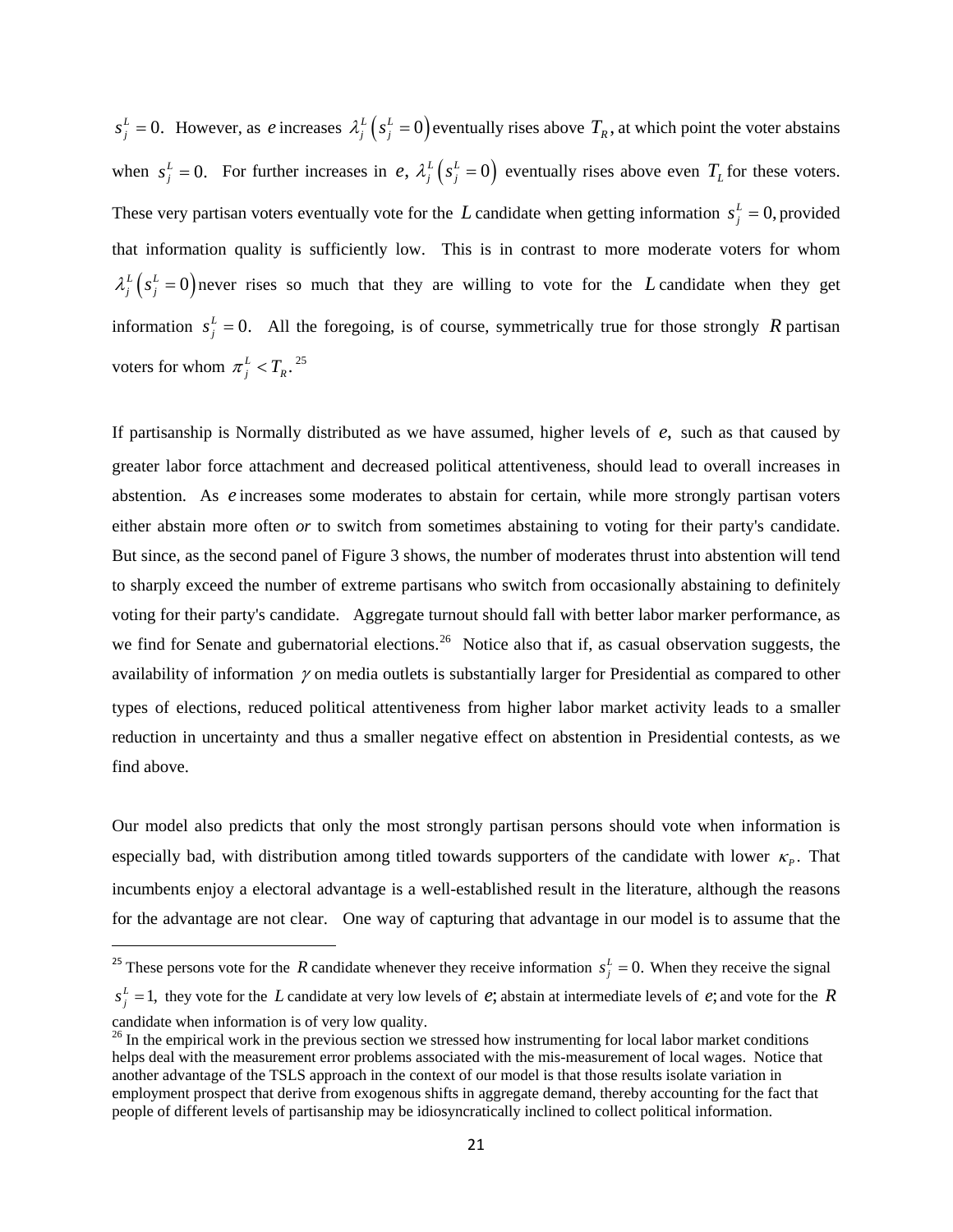logistical costs of voting for an incumbent are lower than for challenger. This would imply that the incumbent's vote share should rise as the labor market improves, as previous work finds. Our model can thus previous finding, without relying on the controversial assumption made in much of the previous economic voting literature about the vote share that voters credit politicians for outcomes like the equilibrium distribution of wages and employment that lie outside the politician's control.<sup>[27](#page-22-0)</sup>

## 6. **Micro Data Evidence on Political Attentiveness**

In addition to theoretically reconciling the various aggregate level results, an attractive feature of the above simple model is that several of its assumptions and implications can be directly tested in microlevel data. In particular, if the mechanism outlined above accounts for the aggregate voting patterns we have documented then: (a) individual voters who are less informed should be less likely to vote; (b) any negative relationship between being informed and turnout should be steeper for moderates than for more strongly partisan voters, since the voting of moderates is predicted to be more sensitive to information; and (c) voters should be much better informed about the candidates in Presidential elections compared other elections. Most importantly, if the aggregate voting patterns we have documented arise from the mechanism we outline, then at the individual level we should observe that labor force attachment is associated with lower attentiveness to political matters, diminished use of media, and more uncertainty about political matters.

We use several years of individual level data from the 1948-2004 American National Election Studies (ANES) Cumulative Data File (Sapiro et al. 2004) to test for these implications. The ANES is primarily a repeated cross-sectional survey that has been carried out every other year since 1952 as well as in 1948. Occassionally, the ANES also includes a panel component which we will also use in our analysis below. Individuals are interviewed twice during presidential election years, once in the weeks prior to the election and once again in the weeks following the election. In non-presidential election years, individuals are only interviewed once following the election.

<span id="page-22-0"></span> $^{27}$  Although commonly invoked in previous work on economic voting to account for the finding that the incumbent's vote share in pro-cyclical, this assumption has been controversial. Stigler (1973), perhaps its harshest critic, argued that it was inconsistent with rational behavior and questioned the basic finding that motivated it. Recent writers, such as Wolfers (2002), using different and better evidence, also find procyclical incumbent vote shares and suggest that voters may indeed (irrationally) credit politicians for the performance of the aggregate labor market. Whether voters credit incumbents for the performance of the labor market or not, or whether that belief is rational or not, our model suggests an alternative mechansim that can, in part, explain this finding.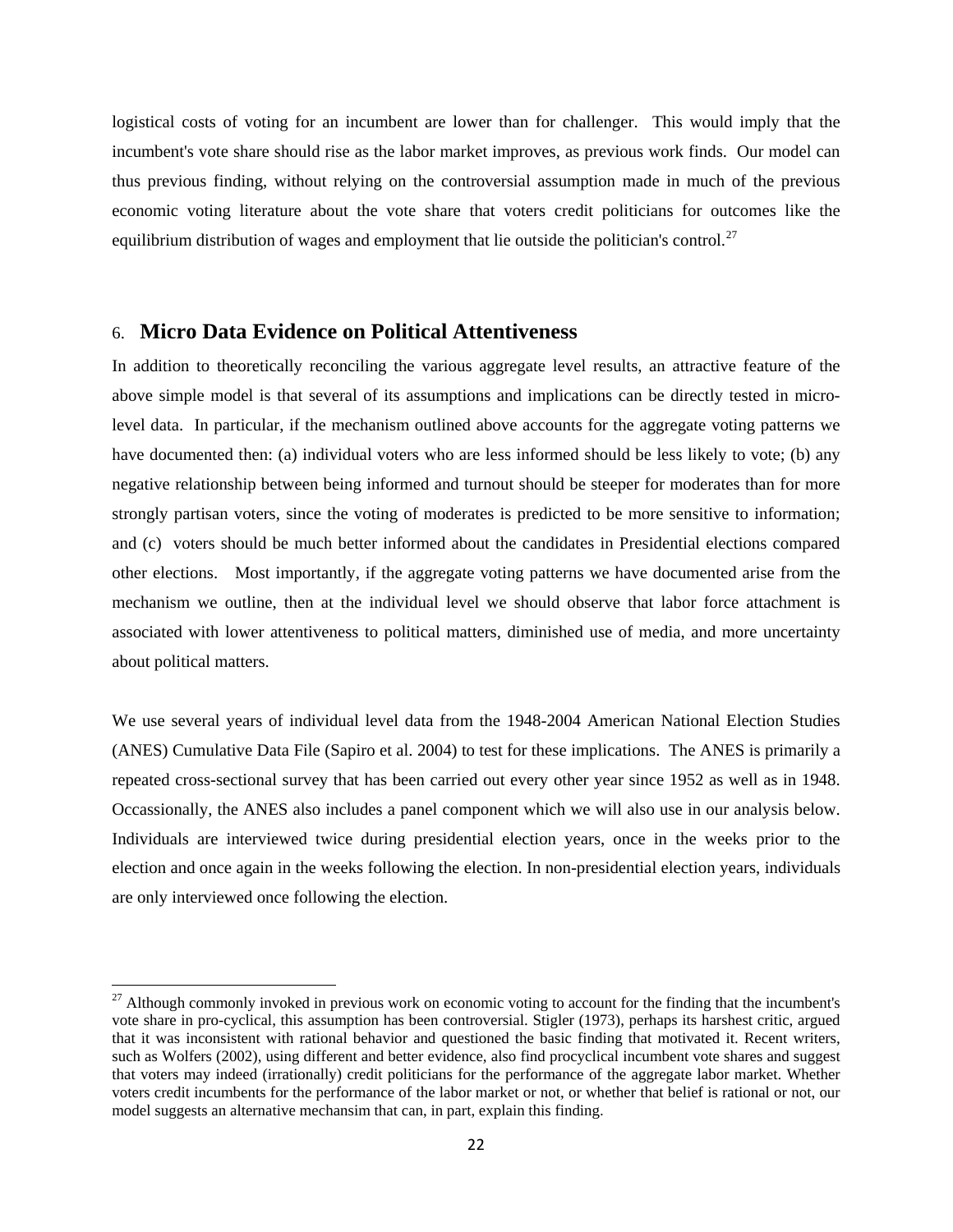In Presidential election years since 1968, the ANES includes a variable which reflects the ANES *interviewer's assessment* of the respondent's general level of information about politics and public affairs, based on the respondent's answers to various questions over the course of the survey interview. This measure is collected in both the pre-election and post-election interviews. In addition, the survey also reports an index constructed by the ANES which measures a respondent's exposure to campaign information from multiple media sources which is available in all Presidential elections years during the post-election interview from 1952 to 1996, except for 1988, and a handful of non-Presidential election years. This Media Exposure Index summarizes the number of four different types of media (t.v., radio, magazines, newspapers) from which the respondent reports having accessed information about the recently completed electoral campaign. The third bit of information is the respondent's statement about his level of interest in the current year's political campaigns. This measure is collected during the preelection interview during Presidential election years since 1952 and during the post-election (only) interview in non-Presidential election years since 1958. All of these measures correlate roughly with the idea of "political attentiveness" or "political information".

We restrict our analysis to Presidential election years since two of the three political attentiveness measures are primarily collected in those years. In addition, we restrict our analysis of the interviewer assessment to the pre-election surveys although it is available in both the pre-election and post-election surveys. Since the labor supply measures that are available in the ANES are only collected in pre-election interview, we use the pre-election measure to eliminate discrepancies between the timing of the labor force measures and the timing of the attentiveness measure. However, since the media exposure index is only available in the post-election survey, our analysis of this measure may suffer slightly due to the differences in the timing of the labor force measure and the media exposure data.

In addition to these attentiveness measures, ANES respondents report their political partisanship in a series of two questions which are then translated to a seven point scale where "Strong Democrat"=1, "Independent"=4, and "Strong Republican"=7. In addition, respondents report whether they voted in the election preceding the post-election survey. The three graphs in Figure 4 show the share of respondents who voted in the election, by the respondent's self-reported partisanship and by their level of political information as measured by the three ANES measures. The top two lines in each figure are the average turnout rate in the election for informed and un-informed persons of the given partisanship type; the bottom line in each graph shows the difference in these two means, with 95% confidence interval bands. The figure shows that, consistent with the main assumption in our model, better informed persons of each partisanship type were more likely to vote by statistically significant amounts. The graphs also show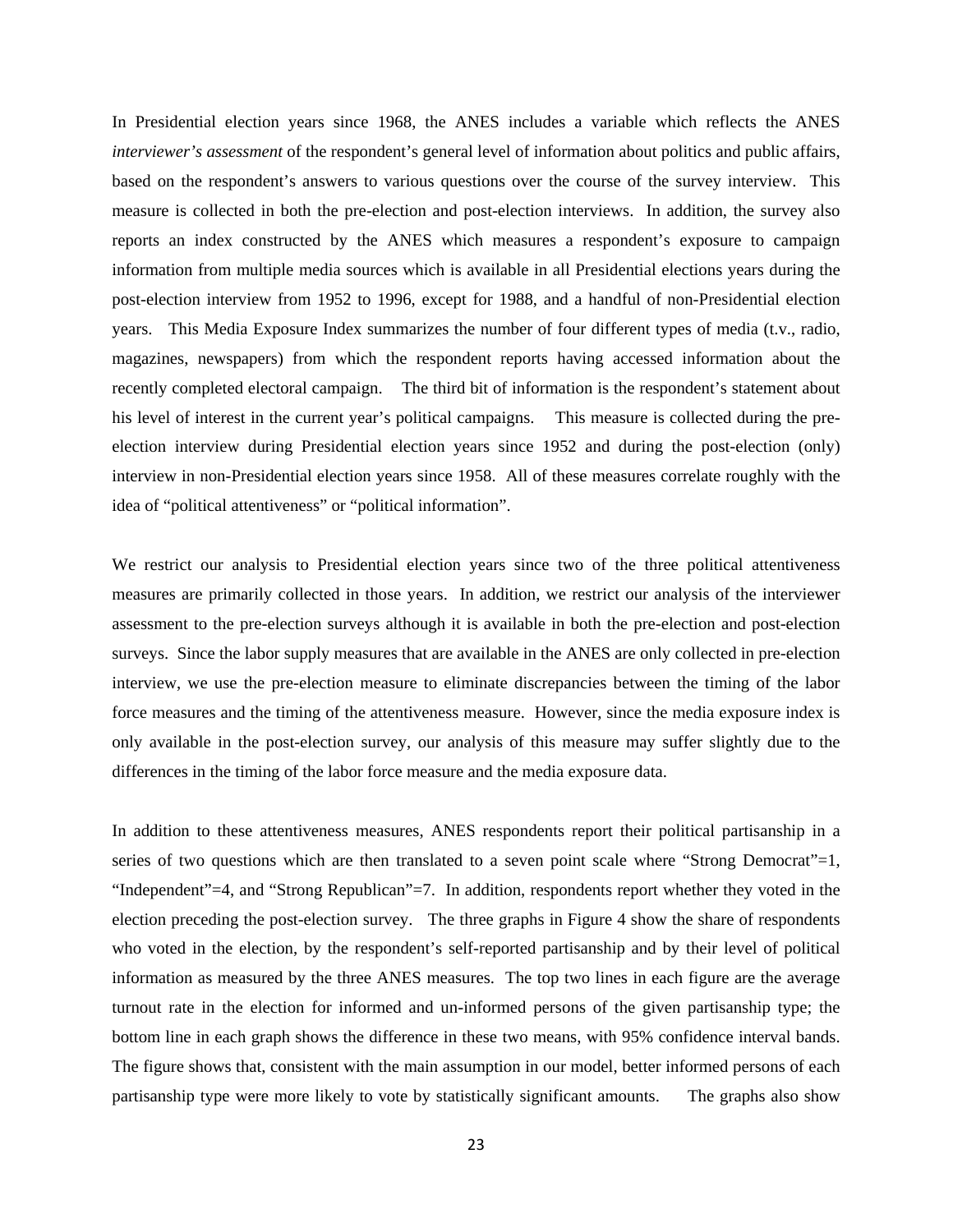that, as our model predicts should be the case, moderates are more sensitive to political information: the gaps in turnout between informed and un-informed moderates is statistically larger than the corresponding gap for voters at the extremes of the partisanship distribution.

A final piece of graphical evidence consistent with the model is found in Figure 5, where we plot the fraction of respondents who are knowledgeable of both candidates in an election based on whether they can rate each candidate on a "thermometer" scale which ranges from 0 to 100. We categorize respondents as not being "recall" a given candidate if when answering this question they either do not recognize the candidate's name or they state that they cannot judge the candidate. Valid numeric responses to this question are categorized as "recalling" the candidate.<sup>[28](#page-24-0)</sup> This is the only available measure of information differences across elections, is admittedly quite coarse, and is not elicited for gubernatorial elections. It is nonetheless quite reassuring that, as we argued above, the levels of ignorance about candidates rise the "bigger" the election: not surprising everyone knows the names of the two candidates for the Presidency, but only 63% or so of voters know the names of the two candidates in a recent Senate election, and about only about a half know both persons who competed in a recent race for the House of Representatives.

While these different pieces of evidence are suggestive that there is to our uncertainty and attentiveness argument, none of them gets at the model's main micro-implication: the direct relationship between individual level labor supply and political information. The ANES provides information about respondents' employment status and state of residence, so we can directly relate the attentiveness and information measures described above to the individual's labor employment status, controlling for state×year effects.

Suppose that the political attentiveness of respondent *i* living in state *s* at time *t*,  $A_{i,t}$ , is given by

$$
A_{_{ist}} = b_0 + b_1 x_{_{ist}} + b_2 E_{_{ist}} + \alpha_i + \pi_{_{st}} + \omega_{_{ist}}.
$$
\n(12)

where  $E_{is}$  measures whether the respondent is employed;  $x_{is}$  is a vector of individual level observables;  $\alpha_i$  is a fixed person effect;  $\pi_{st}$  is a vector of state×year fixed effects and  $\omega_{ist}$  is an error term. We are interested in estimating the effect  $b_2$ . In a pooled crossed section model, there is the problem that particular types of people (represented by their  $\alpha_i$ ) who are more likely to be employed at a point in time

<span id="page-24-0"></span><sup>&</sup>lt;sup>28</sup> Thermometer questions for candidates are beginning available in 1968 for Presidential elections. However, since these questions are only asked of Senate and House candidates beginning in 1978, we use non‐Presidential years as well for Figure 5 in order to increase the sample size.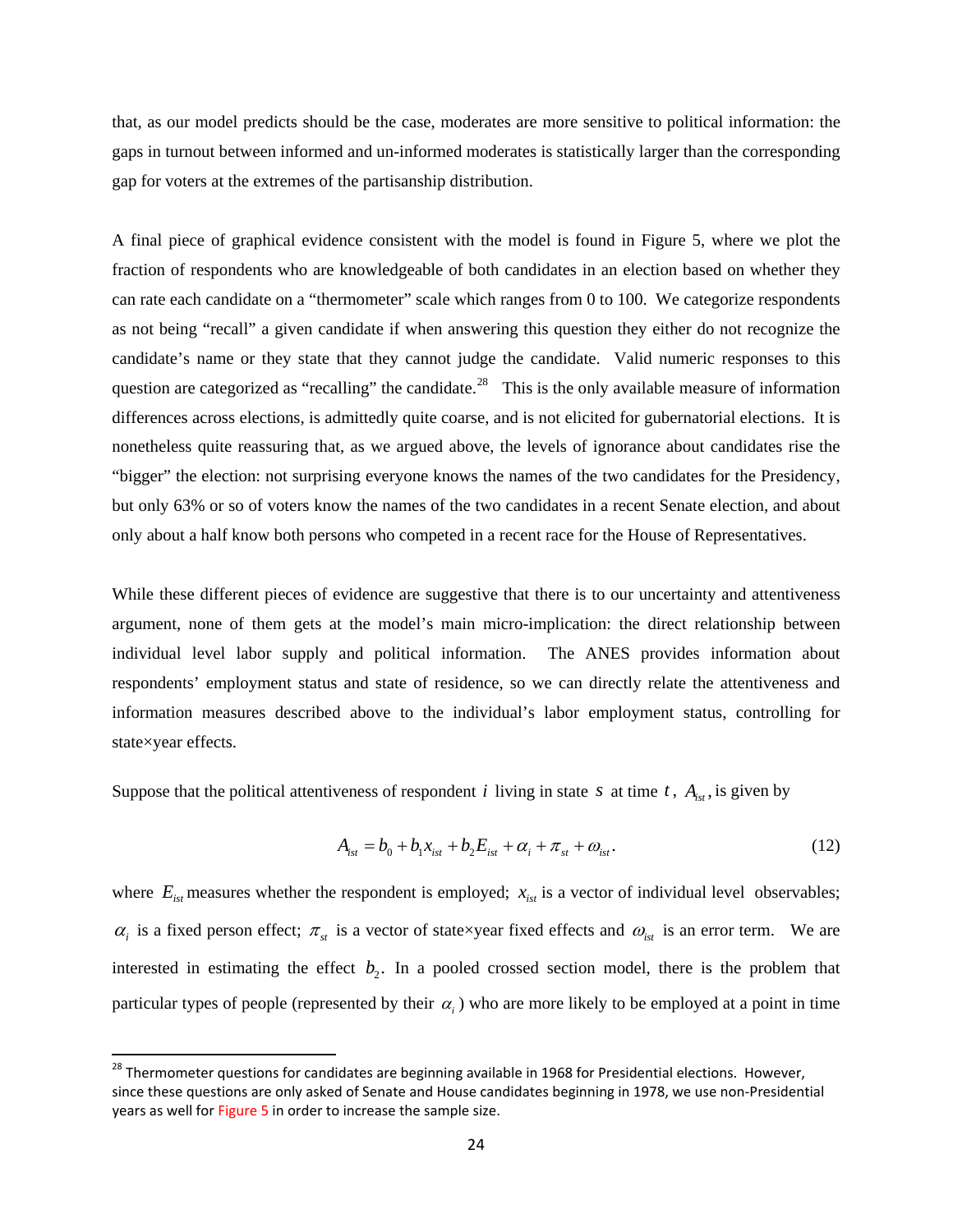also are probably also more likely to be politically attentive. Fortunately, in various years including 1956-1960, 1972-1976, and 1992-1996, the ANES was a panel study, in that the same people were interviewed across successive presidential years. Using this panel sample, we can estimate individual fixed effects models which account for fixed latent factors  $\alpha_i$ .

Table 7 present three sets of results for each of the three attentiveness measures. The results in column (1) show the effect of employment status on political attentiveness, information and interest from pooled cross section models. In column (2) we estimate the pooled OLS model but restricted the data to only include the ANES panel sample. Column (3) shows the results from the within model – estimated, of course, on the panel sample. We find that in the pooled cross-section, being employed is very strongly positively correlated with being thought by the interviewer to be a politically informed person, and with being rated highly on the Media Exposure index. There is no effect of employment on self-reported interest in politics. When we limit the much smaller set of people who constitute the panel sample, the pooled OLS regressions yield similar results for being thought to be highly informed about politics, but the estimated effect of employment status on the other two variables are not statistically different from zero. No causal interpretation should be attached to these estimates, since they are undoubtedly contaminated by the presence of unobserved person effects, <sup>α</sup>*<sup>i</sup>* .

The within-estimator shown in column (3) relates *changes* in an individual's attentiveness across elections to *changes* in the person's employment status. These results are very different, and are consistent with prediction of the model above. Once fixed, person-specific effects are accounted for, we find that whether the person is informed about politics and their level of media exposure to political events are negatively related to their employment status. The evidence for the person's self-reported interest in politics moves in the same direction as the other two variables, but it is only marginally statistically significant. Note that the estimated effects for gaining employment on being informed and for having a high level of media exposure of -.09 and -.07 are both relatively large compared to the means of the two variables of 0.44 and 0.42.

We regard this micro-evidence as strongly supportive of the model presented above which rationalizes the aggregate county and SEA level results.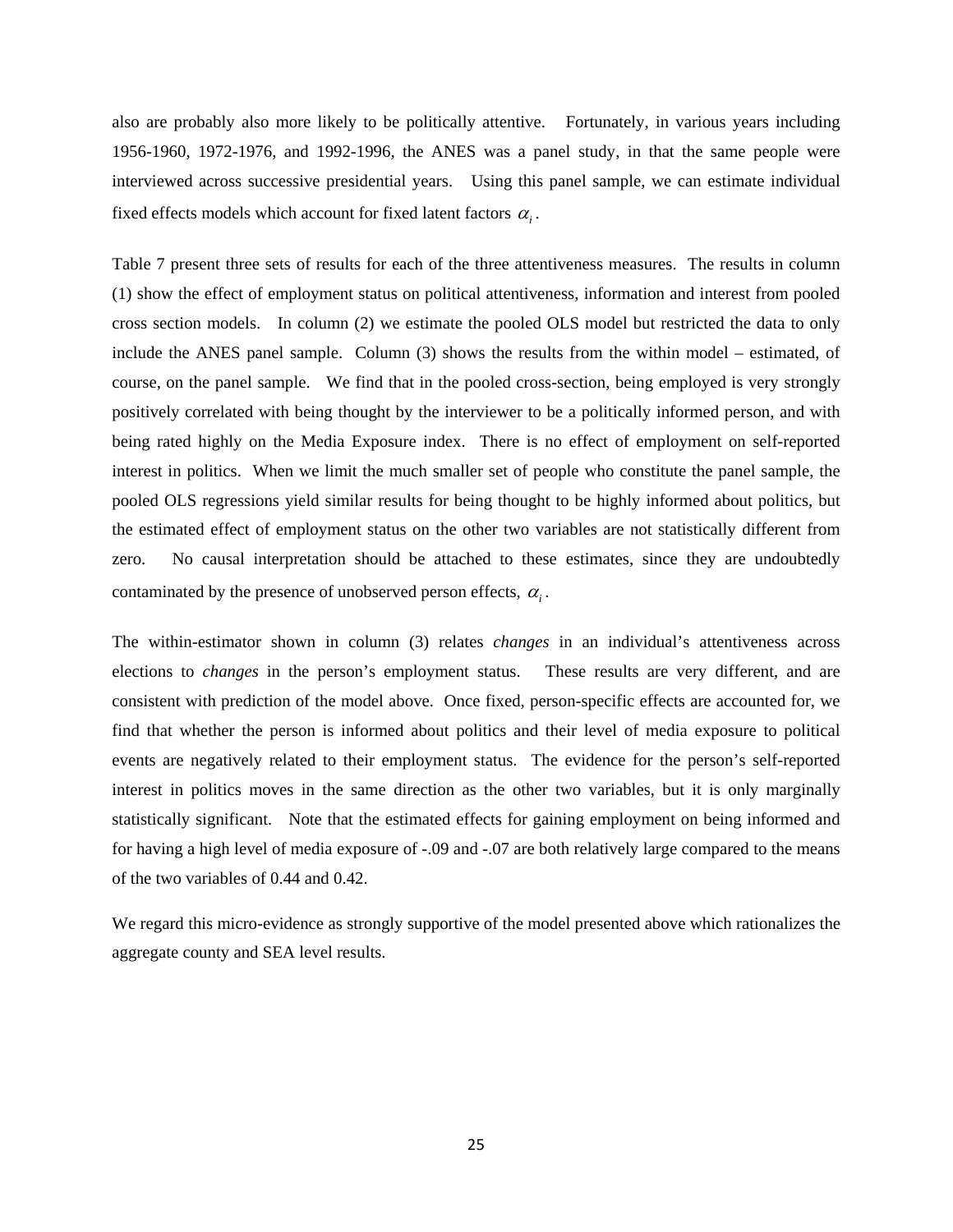#### **7. Conclusion and Discussion**

Using county-level data and a variety of estimation methods, we find that improvements in local per capita earnings and per capita employment lead to reductions in voter turnout in Senate and gubernatorial elections. For Presidential elections, by contrast, labor market conditions have no effect on county level turnout in our data. Although the relationship between voting behavior and local labor market conditions has long been studied by political scientists and economists, virtually all of the previous literature in what is called the economic voting literature has focused on the incumbent vote share – how the fraction of votes cast received by the incumbent varies with changes in the labor market. Our focus on and results about the extensive margin of voting behavior thus represent an important extension of this literature. Most previous work has used state or national level data, so our use of county level data, and the ability we have as a consequence to control for state×year fixed effects, is another important way in which we extend previous work.

We present a model of expressive voting in which people vote only if they have some minimum level of information about candidates' positions. The extent of voter uncertainty in the model is assumed to depend the time that agents can devote to accessing information from media sources, and the information about politics on those outlets. The key insight is high wages and abundant employment opportunities lead to an increase in market work and to a reduction in political attentiveness. We show that with this very simple framework can reconcile all of our various county level results, and may also explain previous estimates by others that the incumbent's vote share is pro-cyclical. This latter finding has been accounted for by the argument that voters credit politicians for improvements in the macro-economy. Although we are agnostic about whether this argument explains voting behavior in part, this argument has been criticized in the literature on the grounds that it is inconsistent with rational behavior. Our model can explain that previous finding without appealing to the previous theoretical argument.

Our model yields a number of testable implications. Using several years of individual level data from the American National Election Study (ANES), we find strong evidence for most of these in the data – including, most importantly, the finding from individual panel data models that changes in labor supply are systematically negatively related with changes in knowledge about political affairs.

Our analysis suggests several directions for future work in this area. One important empirical challenge for the future will be the estimation of models of the effect of labor market outcomes on voting behavior that jointly study both the extensive (the decision to turnout) and intensive (whom to vote for, conditional on voting) dimensions. This issue is analogous to the problem in the labor supply literature of estimating the effect of wages on hours of work, accounting for the fact that wages affect selection into the labor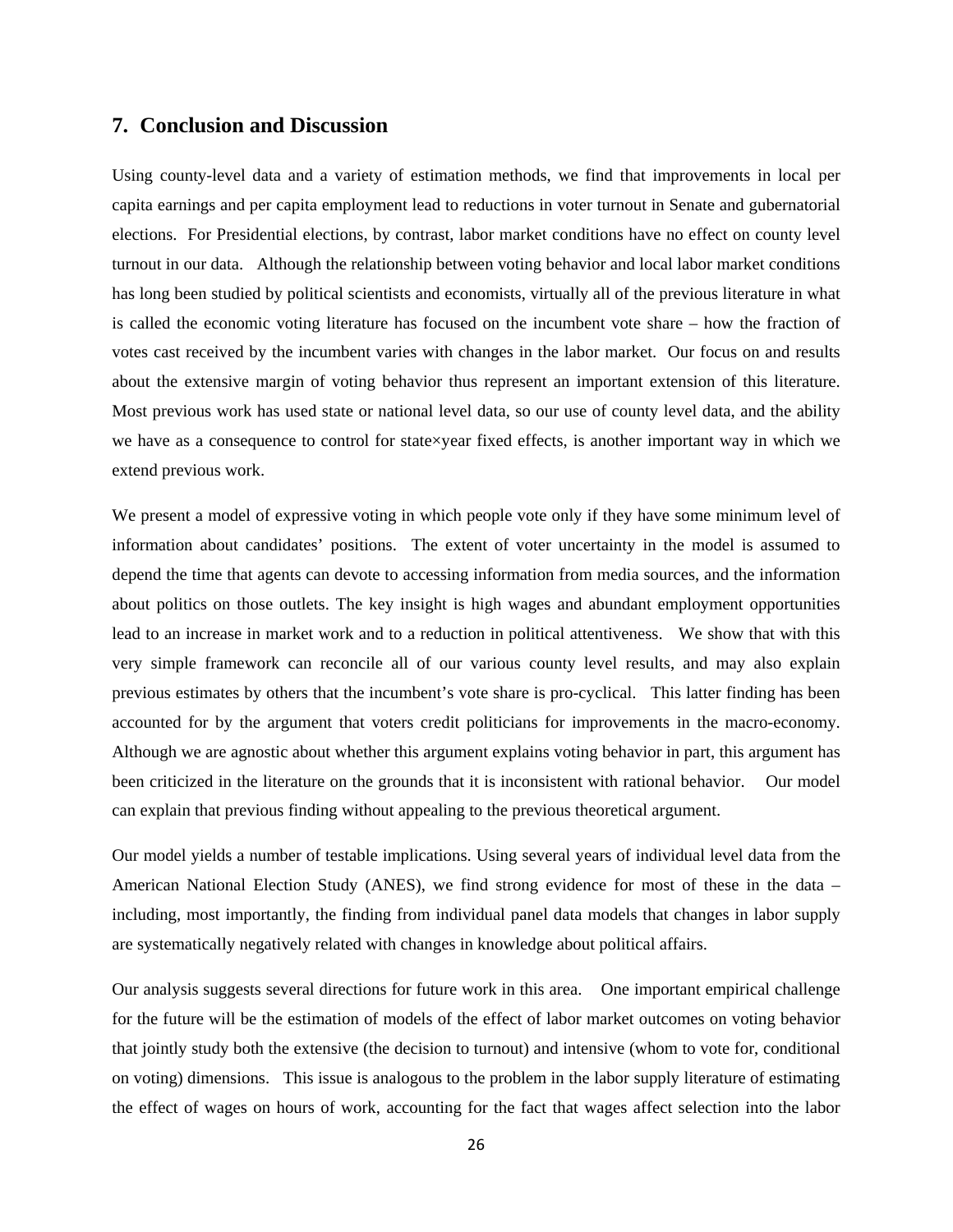market and many challenges confronted in that large literature are likely to attend the estimation of the joint models in the economic voting literature. Nonetheless, only from the specification and estimation of models of that form will it be possible to carefully assess the various dimensions along which labor market conditions affect voting behavior and why.

We believe that the various bits of evidence we have presented in this paper suggests strongly that one way that the performance of the labor market affects voting is by varying agents political attentiveness and thus their level of uncertainty about political affairs. We have proposed a particularly simple form of uncertainty:, in which agents do not know their relative closeness to candidates seeking office. It is, however, possible that the effect of uncertainty on voting is more nuanced. In particular, it might be the effect of uncertainty about the challenger has different effects on behavior than uncertainty about the incumbent. Indeed, although we do not show these results in the paper, we find in the ANES data that when most of voter uncertainty concerns uncertainty about the challenger rather than the incumbent for all election other than that for the President. Studying the effects of different types of uncertainty on various dimensions of voting behavior, phenomena like the incumbency advantage, is an interesting area for future work.

Finally, it is clear that from our results and the previous literature on economic voting that variation in local labor market conditions affect various aspects of voting behavior. But labor market performance measured at different levels of aggregation affects a voter's decision making through very different channels. In our paper, where we care about the local job and earnings opportunities affect voting behavior, it is important that we use data at a fine enough level of to allow us to control for state\*year fixed effects. But for other questions in the economic voting area, such whether good labor market outcomes make people thinking better of the incumbent, it is not at all clear that very local labor markets are what voters refer to when forming these judgments. For that input into their voting decision they might care about how their state performs overall, how particular persons in their states fare, or even about the performance of *other* states in the case of national elections. Indeed, this last is precisely the argument made by advocates of the notion that voting is partly socio-tropic (see Kinder). An important task of future work in this area will be analyze what determinants of voting behavior are and are not affected by labor market variation at different levels of aggregation.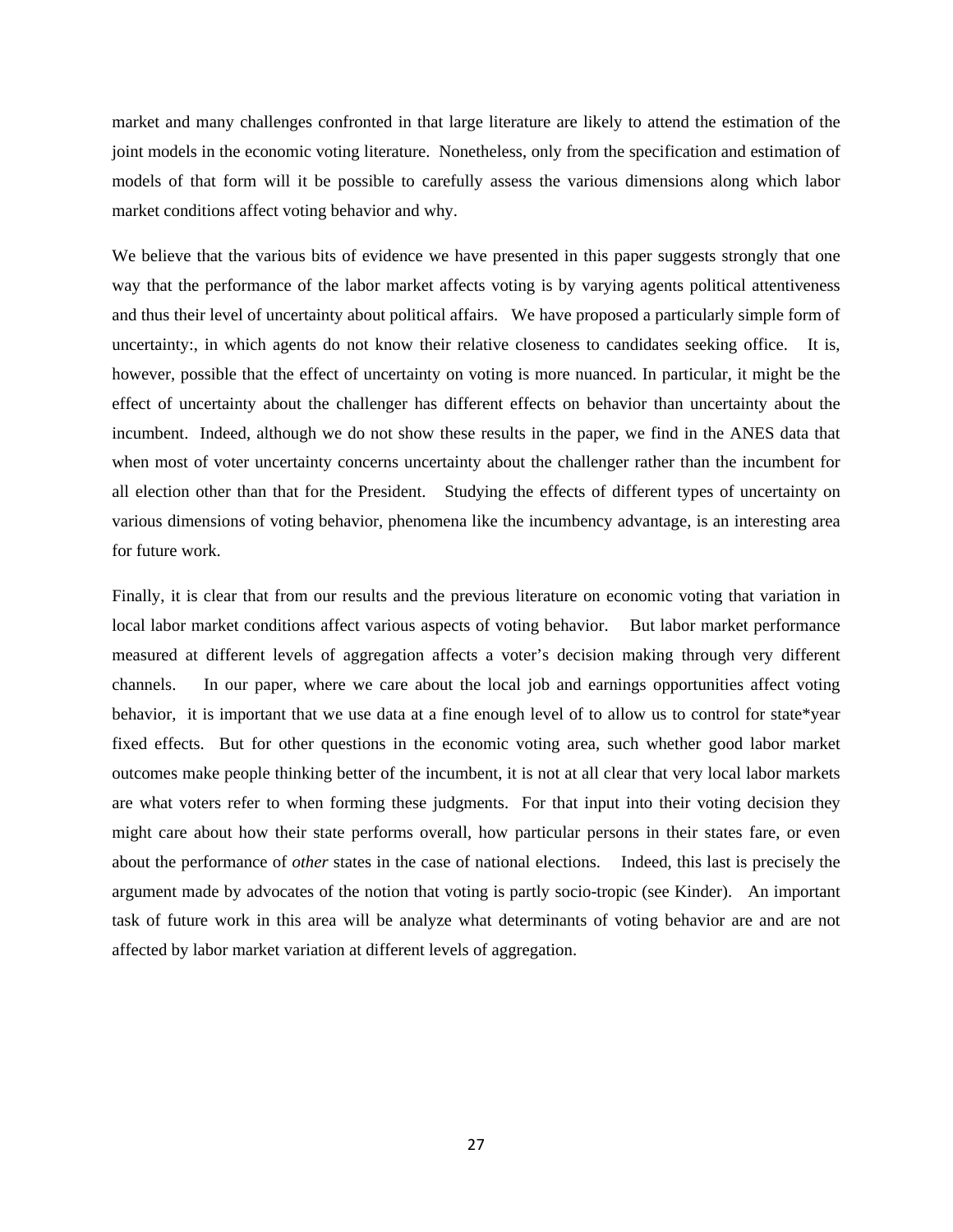## **References**

Abramowitz, Alan I., David J. Lanoue, and Subha Ramesh (1988). "Economic Conditions, Causal Attributions, and Political Evaluations in the 1984 Presidential Election." The Journal of Politics, 50 (4) (Nov.), pp. 848-63.

Acemoglu, Daron Amy Finkelstein and Matthew J. Notowidigdo (2009). "[Income and Health](http://econ-www.mit.edu/files/3871)  [Spending: Evidence from Oil Price Shocks](http://econ-www.mit.edu/files/3871)." NBER Working Paper

Anderson, Christopher J (2000). "Economic Voting and Political Context: a Comparative Perspective." Electoral Studies, 19 (2-3) (June), pp. 151-170.

Arcelus, Francisco, and Allan H. Meltzer (1975). "The Effect of Aggregate Economic Variables on Congressional Elections," The American Political Science Review, 69(Dec 1975a.), pp. 1232- 1239.

Ashenfelter, Orley and Stanley Kelley Jr. (1975). "Determinants of Participation in Presidential Elections." Journal of Law and Economics, 18 (3) (December), pp. 695-733.

Battaglini, Marco, Rebecca B. Morton, and Thomas R. Palfrey. Forthcoming "The Swing Voter's Curse in the Laboratory." The Review of Economic Studies.

Bélanger, Éric and Jean-François Godbout (2007). "How Sophisticated Can a Voter be to Make Causal Attributions?: a Response to Gomez and Wilson's Comment." Political Research Quarterly, 60 (3) (September), pp. 559-60.

Black, Dan,Kermit Daniel and Seth Sanders( 2002). "[The Impact of Economic Conditions on](http://ideas.repec.org/a/aea/aecrev/v92y2002i1p27-50.html)  [Participation in Disability Programs: Evidence from the Coal Boom and Bust](http://ideas.repec.org/a/aea/aecrev/v92y2002i1p27-50.html)," [American](http://ideas.repec.org/s/aea/aecrev.html)  [Economic Review,](http://ideas.repec.org/s/aea/aecrev.html) 92(1), March, pp 27-50.

Bloom, Howard S. and H. Douglas Price (1975). "Voter Response to Short-Run Economic Conditions: the Asymmetric Effect of Prosperity and Recession." The American Political Science Review, 69 (4) (December), pp. 1240-54.

Bogue, Donald J. 1951. State Economic Areas. Washington, DC: U.S. Government Printing Office.

Bound, John, Charles C. Brown, and Nancy Mathiowetz. "Measurement Error in Survey Data." In *Handbook of Econometrics* edited by E.E. Learner and J.J. Heckman. Pp. 3705-3843. New York: North Holland Publishing. 2001.

Coupe, Thomas and Abdul Noury. 2004. "Choosing not to choose: on the link between information and abstention." Economics Letters. 84, pp. 261-65.

Downs, Anthony (1957). An Economic Theory of Democracy, New York: Harper and Row.

Feddersen, Timothy and Pesendorfer Wolfgang, 1996. "The Swing Voter's Curse." American Economic Review. 86(3), pp. 404-24.

Fiorina, Morris (1978). "Economic Retrospective Voting in American National Elections: a Micro-Analysis." American Journal of Political Science, 22 (2) (May), pp. 426-43.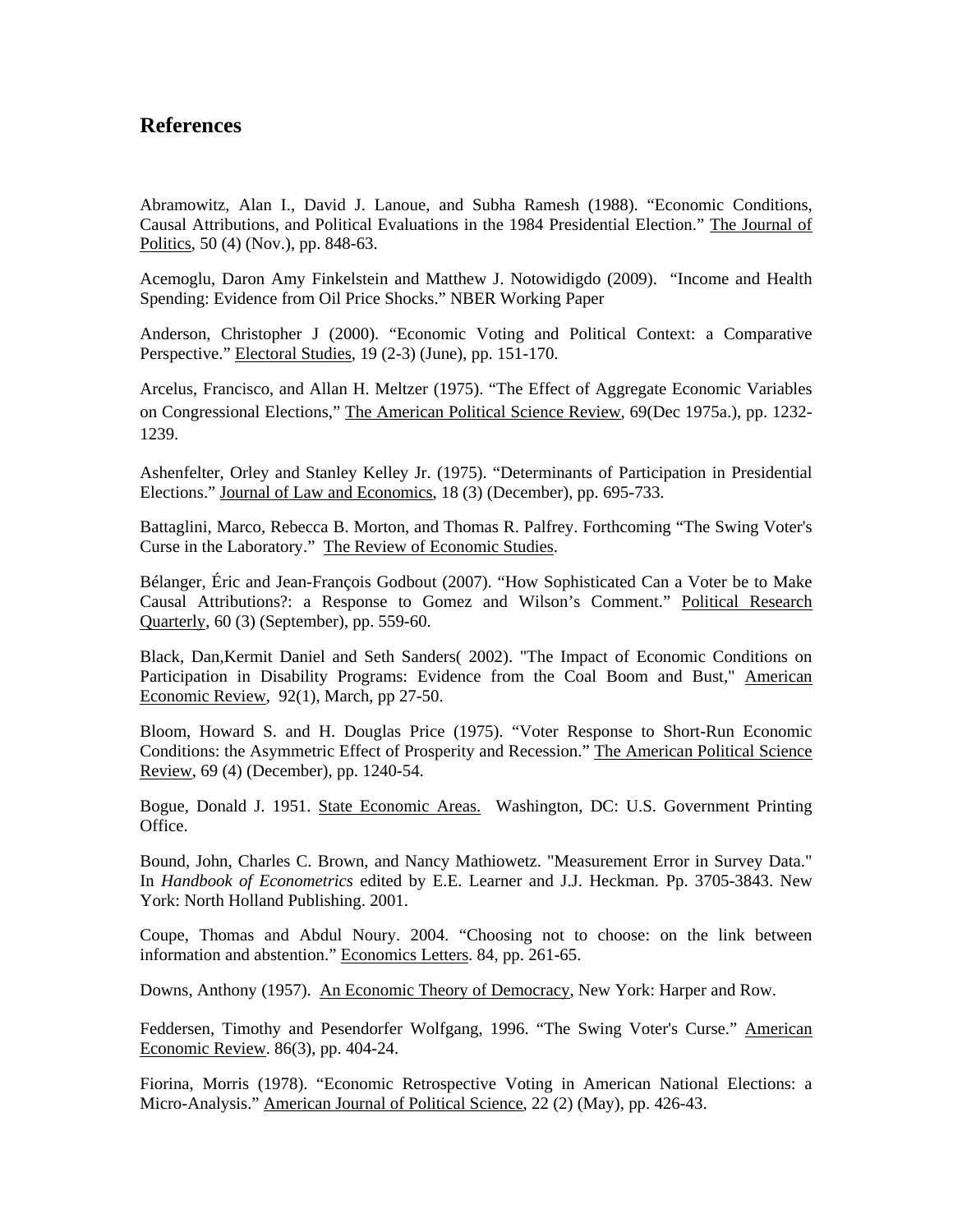Gentzkow, Matthew. 2006. "Television and Voter Turnout." Quarterly Journal of Economics. 121 (August): 931-72.

Gentzkow, Matthew, Jesse M. Shapiro and Michael Sinkinson. 2009. "Media Market Structure and Political Participation." Unversity of Chicago Manuscript.

Gomez, Brad T. and J. Matthew Wilson (2003). "Causal Attribution and Economic Voting in American Congressional Elections." Political Research Quarterly, 56 (3) (September), pp. 271-82.

Gomez, Brad T. and J. Matthew Wilson (2007). "Economic Voting and Political Sophistication: Defending Heterogeneous Attribution." Political Research Quarterly, 45 (4) (September), pp. 555-58.

Hibbs, Douglass Hibbs Jr. (2005). "Voting and the Macroeconomy," in The Oxford Handbook of Political Economy, Barry R. Weingast and Donald Wittman, eds. Oxford University Press.

Kramer, Gerald (1971). "Short-Term Fluctuations in U.S. Voting Behavior, 1896-1964." The American Political Science Review, 65 (1) (March), pp. 131-143.

Kramer, Gerald H. (1983) "The Ecological Fallacy Revisited: Aggregate-versus Individual-Level Findings on Economics and Elections, and Sociotropic Voting." The American Political Science Review, 77 (1) (March), pp. 92-111.

Lassen, David, 2005. "The Effect of Information on Voter Turnout: Evidence from a Natural Experiment." American Journal of Political Science, 49(1), pp. 103-18.

Lewis-Beck, Michael S. and Mary Stegmaier (2000). "Economic Determinants of Electoral Outcomes." Annual Review of Political Science, 3, pp. 183-219.

Lewis-Beck, Michael S. and Martin Paldam (2000). "Economic Voting: an Introduction." Electoral Studies, 19 (2-3) (June), pp. 112-121.

Paldam, Martin (1991). "How Robust is the Vote Function? A Study of Seventeen Nations Over Four Decades". In Norpoth, H., Lewis-Beck, M. and Lafay, J.D eds., Economics and Politics: The Calculus of Support. Ann Arbor: University of Michigan Press

Palmer, Harvey D. and Guy D. Whitten (1999). "Cross-National Analyses of Economic Voting." Electoral Studies, 18 (1) (March), pp. 49-67.

Peffley, Mark and John T. Williams (1985). "Attributing Presidential Responsibility for National Economic Problems." American Politics Quarterly, 13 (4) (October), pp. 393-425.

Peffley, Mark (1984). "The Voter as Juror: Attributing Responsibility for Economic Conditions." Political Behavior, 6 (3) (September), pp. 275-294.

Peltzman, Sam (1987). "Economic Conditions and Gubernatorial Elections." The American Economic Review, 77 (2) (May), pp. 293-97.

Peltzman, Sam (1990). "How Efficient is the Voting Market?" Journal of Law and Economics, 33 (1) (April), pp. 27-63.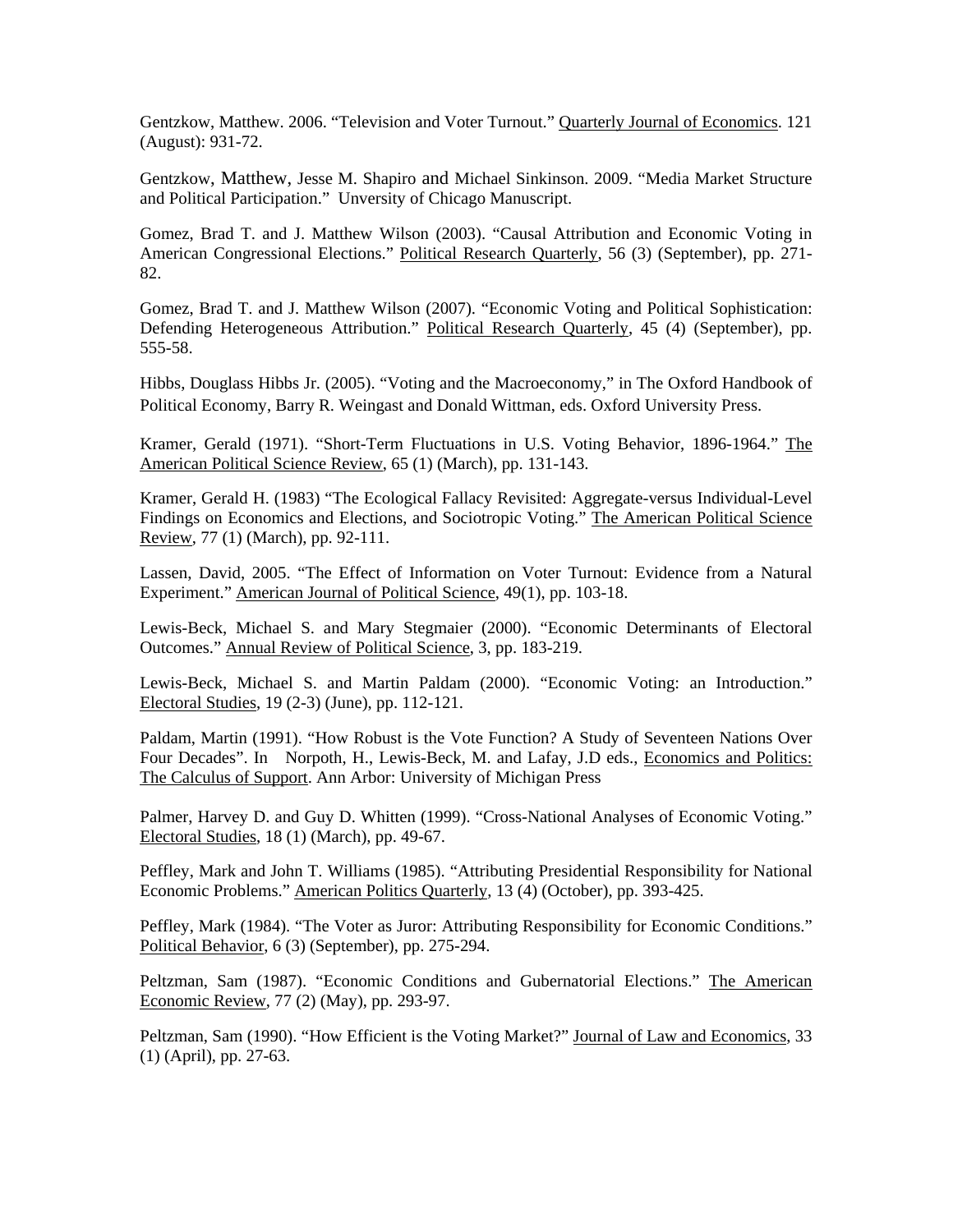Powell, Jr., G. Bingham and Guy D. Whitten (1993). "A Cross-National Analysis of Economic Voting: Taking Account of the Political Context." American Journal of Political Science*,* 21 (3) (May), pp. 391-414.

Sapiro, Virginia, Steven J. Rosenstone, and the National Election Studies. American National Election Studies Cumulative Data File, 1948-2004 [Computer file]. 13th ICPSR version. Ann Arbor, MI: University of Michigan, Center for Political Studies [producer], 2005. Ann Arbor, MI: Inter-university Consortium for Political and Social Research [distributor], 2005.

Stigler, George J. (1973). "General Economic Conditions and National Elections." The American Economic Review, 63 (2) (May), pp. 160-67.

Stigler, George J. (1975). "The Effects of Economic Policies on Votes for the Presidency: Some Evidence from Recent Elections: Comment." Journal of Law and Economics, 18 (3) (December), pp. 801-02.

Wattenberg, Martin, Ian McAllister, and Anthony Salvanto. 2000. "How Voting is Like an SAT Test: An Analysis of American Voter Rolloff." American Politics Quarterly, 28(2), pp. 234-50.

Wolfers, Justin. 2002. "Are Voters Rational? Evidence from Gubernatorial Elections." Stanford GSB Research Paper no. 1730.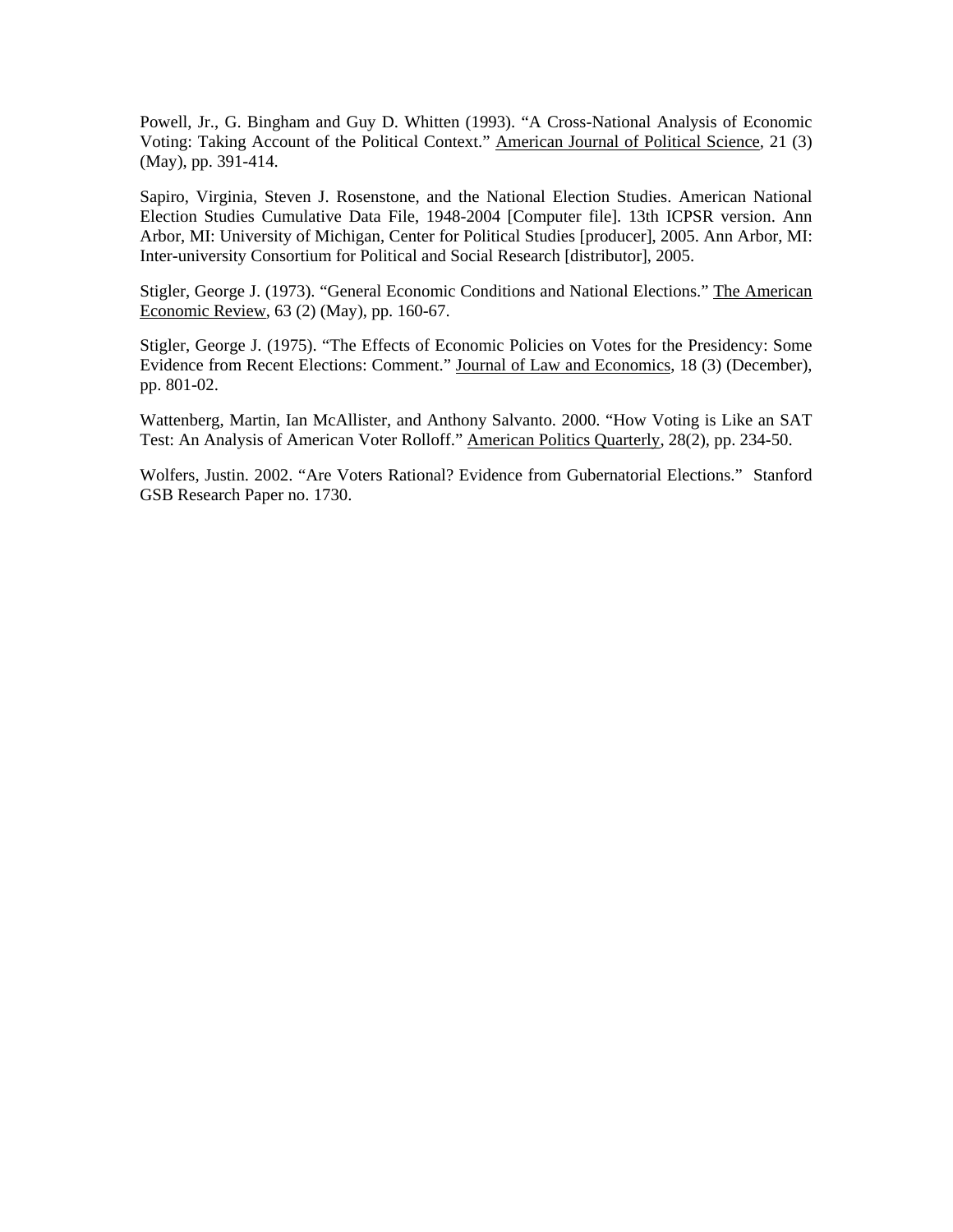#### **Data Appendix**

This Appendix discusses a number of issues surrounding the data used in our analysis.

#### *Matching Across Data Sources*

Matching the data from the various sources was facilitated by the use of county FIPS codes. Merging was based on the modified FIPS codes used by the REIS. These county fips codes are generally the same as the standard FIPS codes with the exception that many independent cities in Virginia are merged with neighboring counties to create new ``counties". Since most data sources contain separate observations for these independent cities, these observations are first summarized according to the definitions of these new counties and then merged by the REIS FIPS codes. (Independent cities in Maryland, Missouri, and Nevada appear as separate observations in the REIS data and thus require no further adjustment.)

The voting data available from ICPSR uses the ICPSR county codes as opposed to the FIPS county codes. A bridge file between FIPS and ICPSR county codes is used to connect the ICPSR files with the remaining data sources.

Changes in FIPS codes during the sample period also needed to be addressed. Miami and Dade County merge in 1999 generating a new FIPS code (12086) which replaced the previous code (12025). LaPaz county, AZ (4012) is established in 1983 after splitting off from Yuma, AZ (4027).

#### *Voting Data*

The voting totals found in ``General Election Data for the United States, 1950-1990" (ICPSR study no. 13) were adjusted for a variety of issues detailed here.

First, since the ICPSR data are available for even-numbered years only prior 1980, gubernatorial elections which occur in odd-numbered year are, for the most part, not found in the data. Kentucky, Louisiana, Mississippi, New Jersey, and Virginia have odd year governor elections. These data were obtained from the CQ Press Voting and Elections Collection. However, for some odd-year elections prior to 1972, the election results are incorrectly entered into an adjacent even year. These observations were moved to the appropriate years.

Second, while is nearly all cases Democratic or Republican candidates totals fall into these columns, in Minnesota these candidates typically are listed under a different party name. Democratic gubernatorial and senatorial candidates in Minnesota are typically found in the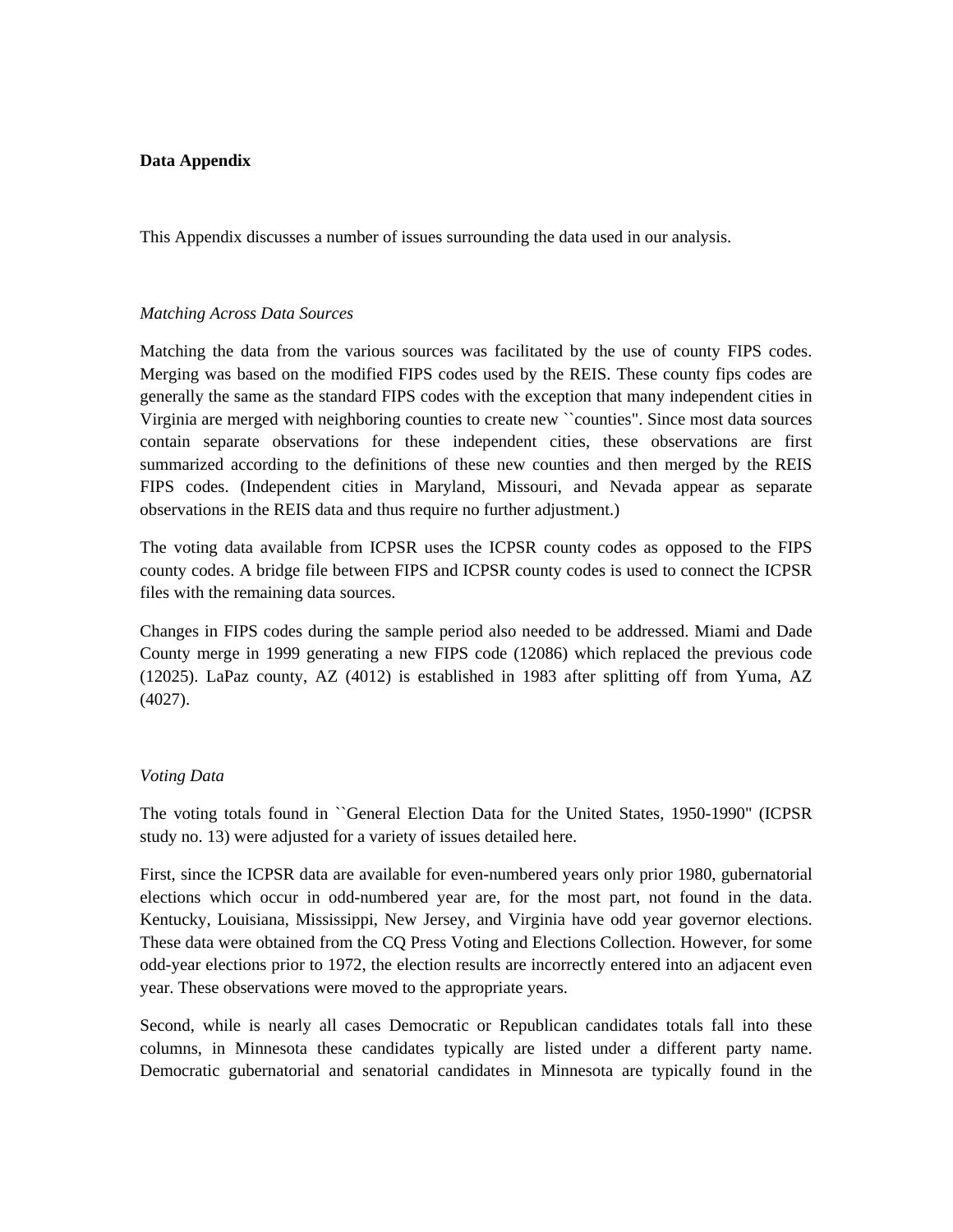Democrat Farmer Labor party category while their Republican counterparts are found in the Independent Republican category.

Third, in some instances all of the data for a single state for a given election was replaced with data from CQ either due to missing data or numerous suspicious values: 1972 Wisconsin Presidential election, 1978 Louisiana Senate election, 1980 Alabama Senate election, 1982 Florida Senate election, 1988 Minnesota Presidential election,

Finally, a small fraction of individual counties in each year have data that are arise most likely because of incorrect coding. In most instances, these errors appear to be due to a switch in values for observations which appear consecutively in the alphabetized county list. A list of these counties and elections which have individual election problems that were corrected are available from the authors.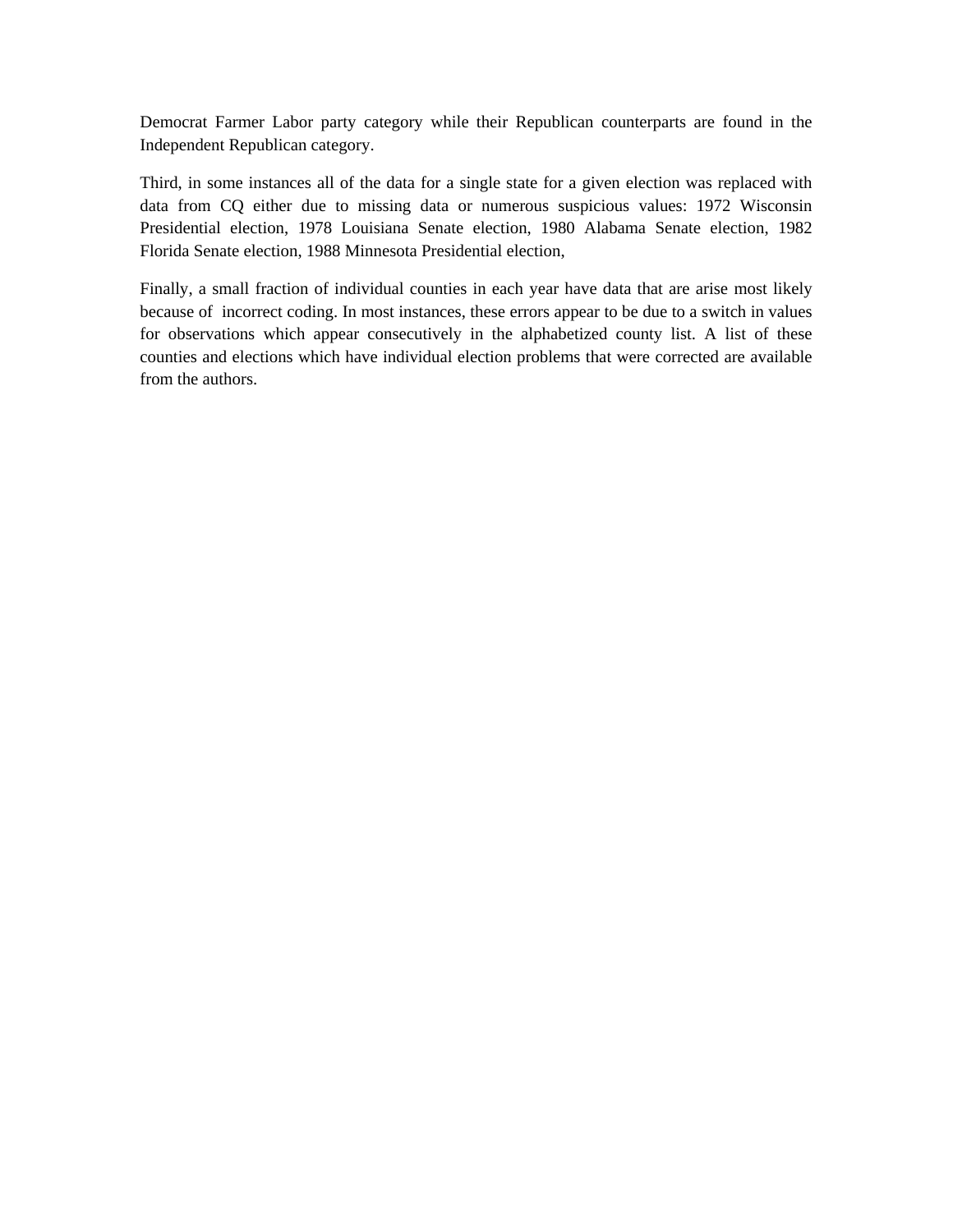|                                  | <b>Oil States</b> |      |      |      |             |      |              | <b>Coal States</b> |      |      |             |      |
|----------------------------------|-------------------|------|------|------|-------------|------|--------------|--------------------|------|------|-------------|------|
|                                  | Oil Workers       |      |      |      | All Workers |      | Coal Workers |                    |      |      | All Workers |      |
|                                  | 1970              | 1980 | 1990 | 1970 | 1980        | 1990 | 1970         | 1980               | 1990 | 1970 | 1980        | 1990 |
| Age                              |                   |      |      |      |             |      |              |                    |      |      |             |      |
| Under 25                         | 16.2              | 25.2 | 8.1  | 25.7 | 26.4        | 17.8 | 10.3         | 16.6               | 4.9  | 24   | 24.7        | 18.3 |
| 25-34                            | 22.9              | 32.7 | 32.5 | 20.3 | 27.7        | 27.5 | 18.3         | 36.7               | 24.4 | 18.8 | 25.8        | 25.9 |
| 35-44                            | 24                | 17   | 30   | 18.7 | 17.8        | 24.7 | 22           | 20.4               | 38.8 | 18.7 | 17.6        | 24.3 |
| 45-54                            | 22.2              | 13.6 | 15.9 | 17.4 | 14.1        | 15.5 | 29.1         | 14.7               | 19.9 | 19.7 | 15.8        | 16.2 |
| 55-64                            | 11.5              | 9.2  | 10   | 12.6 | 10          | 9.8  | 18           | 10.4               | 9.8  | 13.9 | 12.5        | 10.9 |
| $65+$                            | 3.2               | 2.3  | 3.6  | 5.3  | 4           | 4.8  | 2.3          | $1.3\,$            | 2.3  | 4.9  | 3.7         | 4.5  |
| Male                             | 86.8              | 82.8 | 81.9 | 61.4 | 57.4        | 54.4 | 97.3         | 95.6               | 95.1 | 61.4 | 57.9        | 54.1 |
| <b>Education</b>                 |                   |      |      |      |             |      |              |                    |      |      |             |      |
| 8 or less yrs                    | 17.3              | 9    | 5.6  | 20.4 | 9.8         | 6.1  | 48.1         | 20.6               | 10   | 18.6 | 8.4         | 3.8  |
| 9-11 yrs                         | 18.8              | 15.2 | 10.1 | 22.3 | 17.3        | 11.4 | 22.2         | 20.3               | 17.1 | 22.7 | 17.4        | 11.7 |
| 12 yrs                           | 30                | 35.2 | 33.9 | 30.7 | 35.5        | 31.8 | 24.4         | 45.3               | 52.4 | 37.6 | 43.8        | 41.7 |
| Some Coll                        | 15.5              | 19.4 | 26   | 14.9 | 20.3        | 30.6 | 4            | 9.1                | 15.3 | 11   | 15.7        | 25   |
| Coll Grad.                       | 18.5              | 21.2 | 24.5 | 11.7 | 17.1        | 20.1 | 1.2          | 4.6                | 5.1  | 10.1 | 14.7        | 17.9 |
| Occupation                       |                   |      |      |      |             |      |              |                    |      |      |             |      |
| Managerial/Professional          | 22.3              | 21.1 | 26.2 | 19   | 20.1        | 23.4 | 3.3          | 5.2                | 6.3  | 17.1 | 19          | 21.9 |
| Tech., Sales, Admin.             | 19.6              | 22.2 | 19.8 | 25.8 | 29.8        | 31   | 3.9          | 10                 | 6.4  | 26.4 | 28.2        | 30   |
| Service                          | 1.5               | 1.4  | 1.4  | 14.3 | 13.2        | 14.4 | $\mathbf{1}$ | 1.5                | 2.2  | 12.7 | 13.6        | 13.9 |
| Farming, Forestry, Fishing       | 0.1               | 0.1  | 0.1  | 6.3  | 3.9         | 4.2  | 0.1          | 0.1                | 0.1  | 2.8  | 2.3         | 2.5  |
| Prec. Product., Craft, Repairers | 47.8              | 38.3 | 34.1 | 12.5 | 13.9        | 11.7 | 68.5         | 55.5               | 55.7 | 13.1 | 13.4        | 11.9 |
| Operatives, Laborers             | 8.8               | 17   | 18.4 | 18.8 | 17.1        | 15   | 23.2         | 27.7               | 29.3 | 27.1 | 23          | 19.7 |

Table 1. Demographic and Occupational Distribution of Workers in Oil and Coal States. Data from Multiple Years **of Census IPUMS.**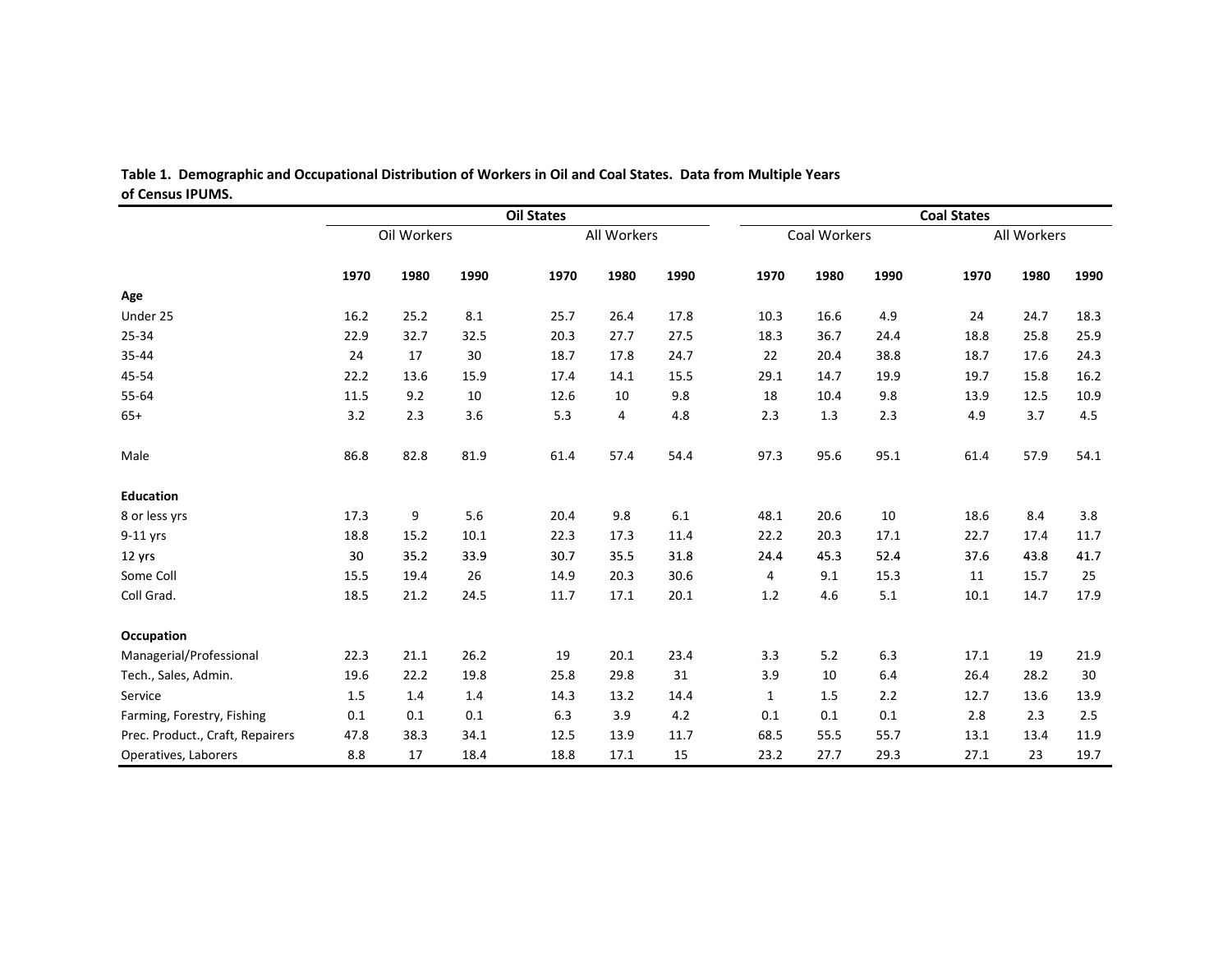|                             | <b>All Counties</b> | <b>Counties in Oil and Coal States</b> |                  |  |  |
|-----------------------------|---------------------|----------------------------------------|------------------|--|--|
|                             | Years: 1972-2000    | Years: 1972-2000                       | Years: 1972-1990 |  |  |
| A: Voter Turnout            |                     |                                        |                  |  |  |
| Gubernatorial               |                     |                                        |                  |  |  |
| Mean                        | .43                 | .41                                    | .43              |  |  |
| Std. Dev.                   | .11                 | .11                                    | .11              |  |  |
| # elections                 | 22375               | 8377                                   | 5581             |  |  |
| Senatorial                  |                     |                                        |                  |  |  |
| Mean                        | .47                 | .46                                    | .46              |  |  |
| Std. Dev.                   | .11                 | .11                                    | .11              |  |  |
| # elections                 | 30460               | 11702                                  | 8052             |  |  |
| <b>Presidential</b>         |                     |                                        |                  |  |  |
| Mean                        | .55                 | .55                                    | .56              |  |  |
| Std. Dev.                   | .09                 | .08                                    | .08              |  |  |
| # elections                 | 24513               | 9343                                   | 5837             |  |  |
| <b>B: Economic Measures</b> |                     |                                        |                  |  |  |
| log per capita earnings     |                     |                                        |                  |  |  |
| Mean                        | 9.66                | 9.59                                   | 9.54             |  |  |
| Std. Dev.                   | .44                 | .43                                    | .41              |  |  |
| <b>Employment per adult</b> |                     |                                        |                  |  |  |
| Mean                        | .76                 | .75                                    | .73              |  |  |
| Std. Dev.                   | .22                 | .18                                    | .17              |  |  |
| # County/Years              | 47942               | 18624                                  | 12388            |  |  |

**Table 2. Means of Economic Measures, Voter Turnout and Incumbent Vote Share for All Counties and For Counties in Coal and Oil States. By Time Period and Across Presidential and Non‐Presidential Years. (Stan. Dev. In Parentheses)**

Data drawn from multiple sources on aggregate voting data. See text for details.

"Oil" are those in which 1% of 1974 from oil and gas workers.

"Coal" States are four states in the "coal seam": WV, KY, PA, OH.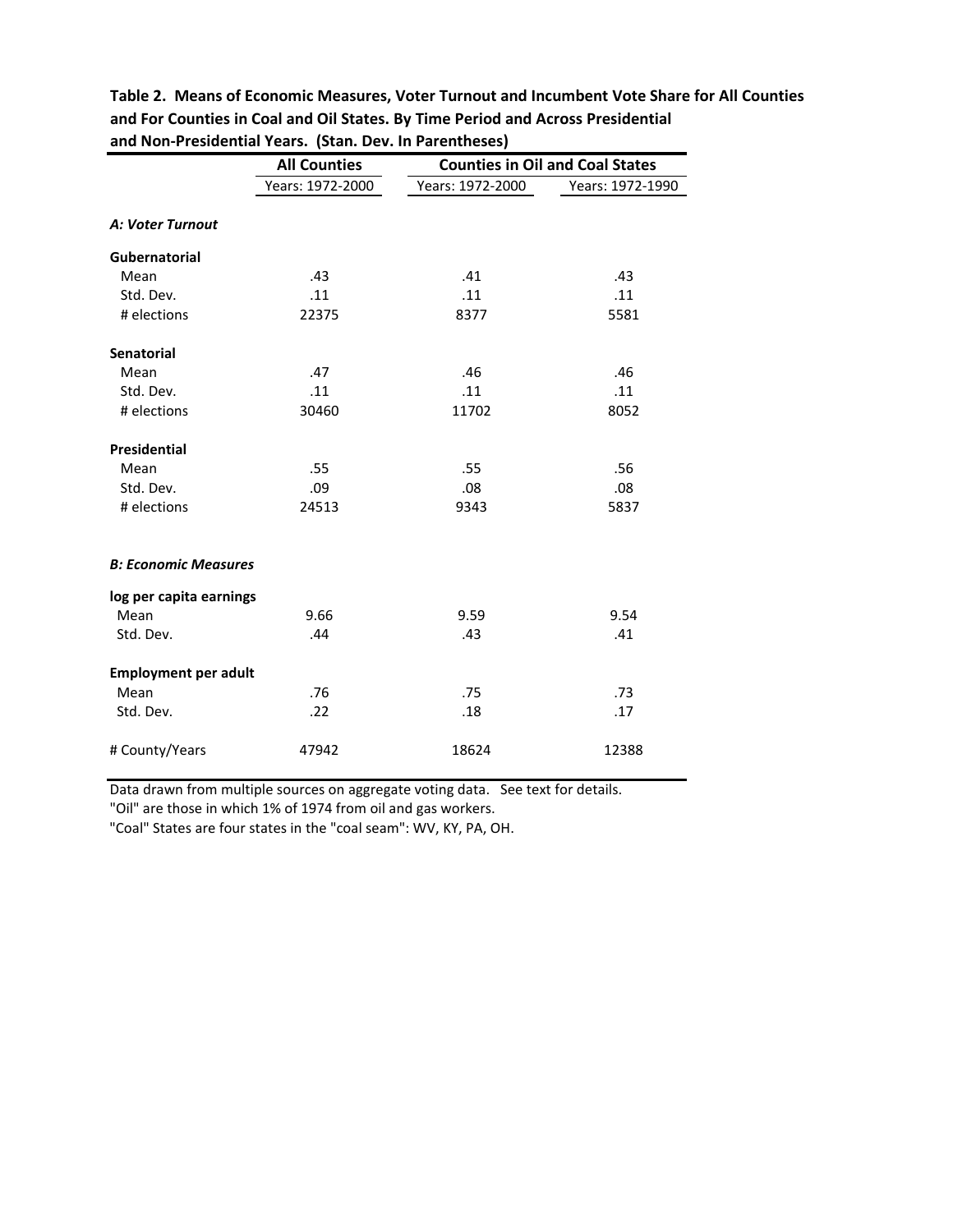Table 3.OLS Estimates of Effect of Local Economic Performance on Voter Participation: County-Level Regresssions for all Counties in U.S. for 1969-2000 Elections. Pooled Cross-Section and Difference (Changed Since Last Election) Models.

|                                              | Governor       |                   |                   |                | <b>Senate</b>      |                   | <b>President</b> |                   |                   |  |
|----------------------------------------------|----------------|-------------------|-------------------|----------------|--------------------|-------------------|------------------|-------------------|-------------------|--|
|                                              | Pooled OLS     |                   | Difference Models | Pooled OLS     |                    | Difference Models | Pooled OLS       |                   | Difference Models |  |
|                                              | (a)            | (b)               | (c)               | (a)            | (b)                | (c)               | (a)              | (b)               | (c)               |  |
| <b>Local Labor Market</b><br><b>Measure</b>  |                |                   |                   |                |                    |                   |                  |                   |                   |  |
| (1) Log per capita Earnings                  | .031           | $-.031$           | $-.014$           | .038           | $-.017$            | .001              | .043             | .004              | .001              |  |
| (county measure)                             | (.006)         | (.012)            | (.005)            | (.006)         | (.013)             | (.005)            | (.007)           | (.008)            | (.004)            |  |
| Log per capita Earnings<br>(state measure)   |                |                   |                   |                |                    |                   |                  |                   |                   |  |
| (2) Employment per Adult<br>(county measure) | .030<br>(.007) | $-.062$<br>(.038) | $-.004$<br>(.010) | .039<br>(.007) | $-0.055$<br>(.033) | .003<br>(.010)    | .045<br>(.007)   | $-.007$<br>(.020) | .017<br>(.008)    |  |
| Employment per Adult<br>(state measure)      |                |                   |                   |                |                    |                   |                  |                   |                   |  |
| Year Effects                                 | Yes            | Yes               | No                | Yes            | Yes                | No                | Yes              | Yes               | <b>No</b>         |  |
| <b>State Effects</b>                         | Yes            | No                | No                | Yes            | No                 | No                | Yes              | No                | No                |  |
| State*Year Fixed Effects                     | <b>No</b>      | <b>No</b>         | Yes               | <b>No</b>      | <b>No</b>          | Yes               | <b>No</b>        | <b>No</b>         | Yes               |  |
| Observations                                 | 22375          | 19878             | 19878             | 30460          | 23657              | 23657             | 24513            | 21427             | 21427             |  |

Each point estimate in table represents results from <sup>a</sup> different regression. Standard Errors Account for Arbitrary Clustering within States.

R‐squrared statistics for 9 regressions in row (1) are, in turn, 0.70, 0.29, 0.75, 0.70, 0.84, 0.94, 0.63, 0.57, and 0.79.

R‐squrared statistics for 9 regressions in row (2) are, in turn, 0.70, 0.29, 0.75, 0.70, 0.84, 0.94, 0.61, 0.57, and 0.79.

All regressions control for total Population; % Population Female; % Population: Black, Race "Other"; % Population aged 30s, 40s, 50s, 60s, 70+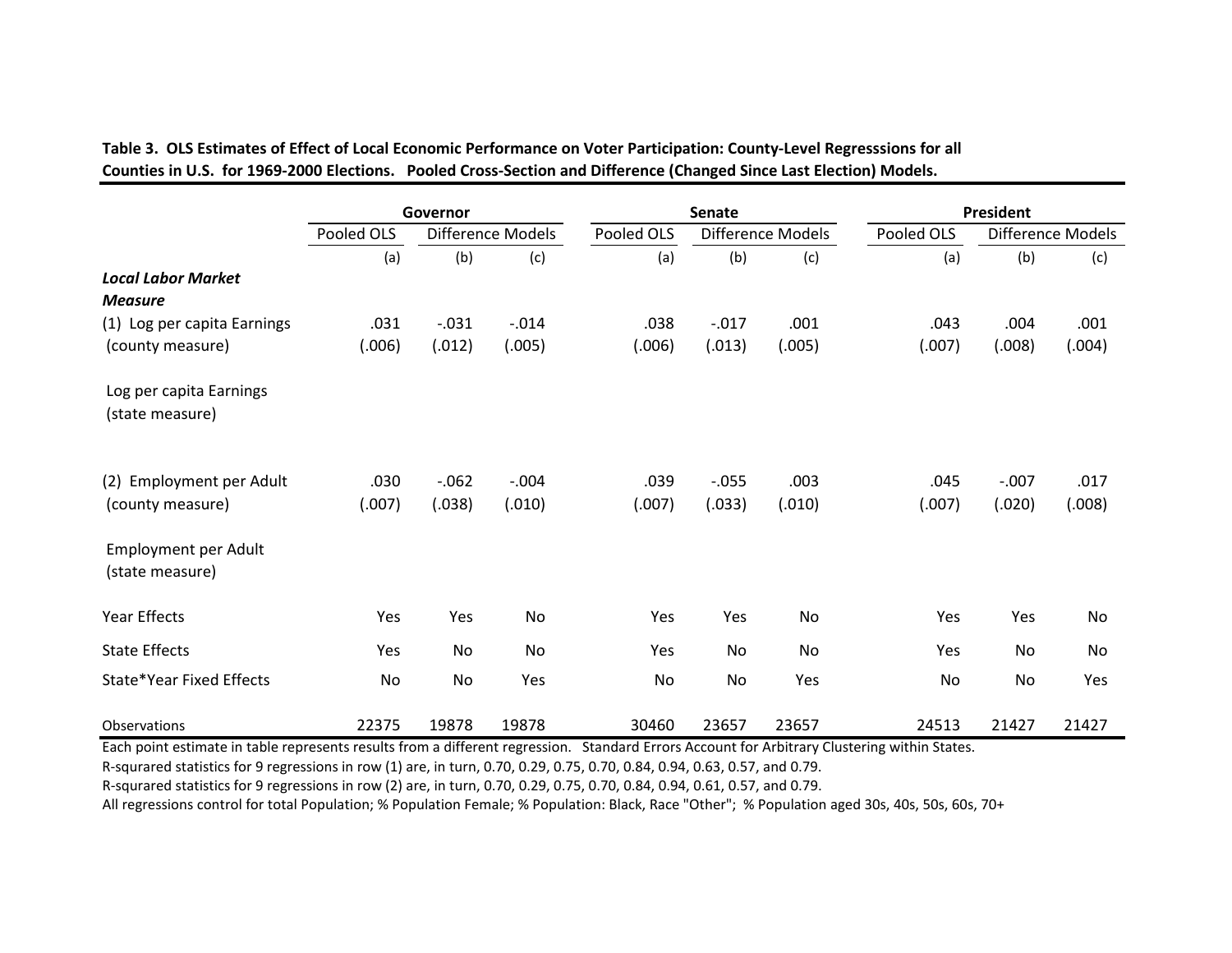|                                                      | A. Δ County per Capita<br><b>Annual Earnings</b> |                | <b>Β. Δ County Employment</b><br>per Adult |                |                | C. Δ Voter Turnout |                   |                    |                   |
|------------------------------------------------------|--------------------------------------------------|----------------|--------------------------------------------|----------------|----------------|--------------------|-------------------|--------------------|-------------------|
|                                                      | Gov.                                             | Senate         | Pres.                                      | Gov.           | Senate         | Pres.              | Gov.              | Senate             | Pres.             |
| <b>Oil/Coal Price Shock:</b>                         |                                                  |                |                                            |                |                |                    |                   |                    |                   |
| (Δ Coal Price) X I(Medium Coal 1974)                 | .098<br>(.025)                                   | .149<br>(.029) | .127<br>(.021)                             | .016<br>(.006) | .026<br>(.005) | .036<br>(.005)     | $-.021$<br>(.013) | $-.010$<br>(.012)  | .016<br>(.006)    |
| (Δ Coal Price) X I(Large_Coal_1974)                  | .214<br>(.058)                                   | .225<br>(.064) | .237<br>(.044)                             | .044<br>(.008) | .030<br>(.014) | .062<br>(.007)     | $-.045$<br>(.024) | $-.001$<br>(.014)  | .011<br>(.017)    |
| (Δ Oil Price) X I(Medium Oil 1974)                   | .057<br>(.011)                                   | .032<br>(.007) | .049<br>(.021)                             | .018<br>(.005) | .007<br>(.005) | .013<br>(.012)     | $-.002$<br>(.004) | $-0.006$<br>(.007) | $-.003$<br>(.002) |
| (∆ Oil Price) X I(Large Oil 1974)                    | .167<br>(.018)                                   | .110<br>(.021) | .128<br>(.036)                             | .063<br>(.011) | .034<br>(.011) | .047<br>(.022)     | $-.030$<br>(.003) | $-.014$<br>(.004)  | .002<br>(.003)    |
| State*Year Fixed Effects<br>F-Stat on Oil/Coal Shock | Yes<br>25.3                                      | Yes<br>22.3    | Yes<br>12.6                                | Yes<br>16.6    | Yes<br>8.3     | Yes<br>26.6        | Yes               | Yes                | Yes               |
| <b>Observations</b>                                  | 4731                                             | 5657           | 4666                                       | 4733           | 5659           | 4666               | 4731              | 5657               | 4666              |

## Table 4. OLS Estimates of Effect Oil and Coal Price Shocks on *Change S*ince last Election in County Labor Market Outcomes and **Change in County Voter Participation for 1969‐1990 Elections.**

Robust standard Errors Account for Arbitrary Clustering within States.

Counties are "medium" if share of employment in oil/coal at least 5% but less than 20%; "large" if share <sup>&</sup>gt; 20%

All regressions control for **Change Since Last Election** in: Total Population; % Population Female; % Population: Black, Race "Other"; % Population Aged 30s, 40s, 50s, 60s, 70+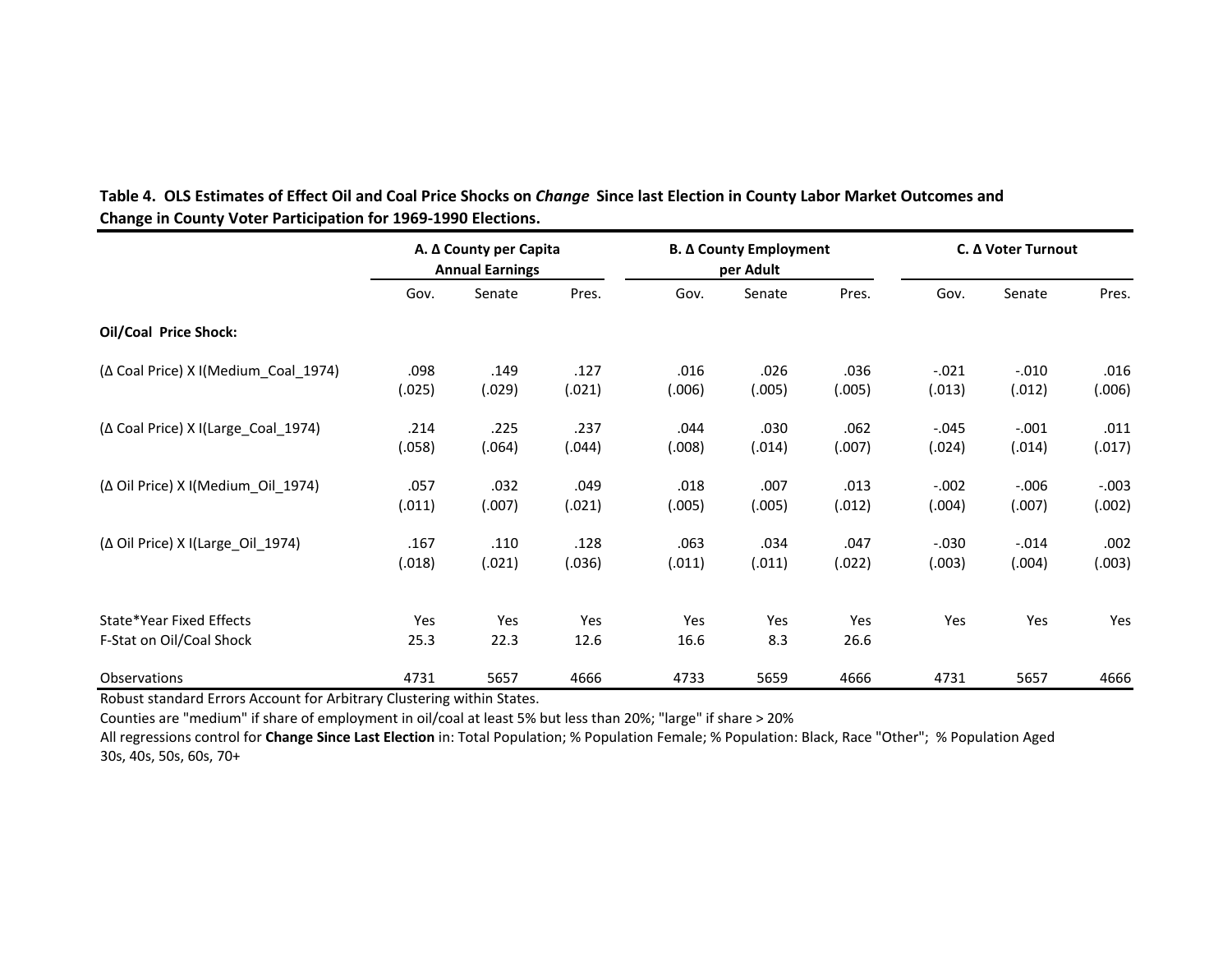|                                | Governor   |             | <b>Senator</b> |             | <b>President</b> |             |  |
|--------------------------------|------------|-------------|----------------|-------------|------------------|-------------|--|
|                                | <b>OLS</b> | <b>TSLS</b> | <b>OLS</b>     | <b>TSLS</b> | <b>OLS</b>       | <b>TSLS</b> |  |
|                                |            |             |                |             |                  |             |  |
| (1)<br>Log per capita Earnings | $-.029$    | $-168$      | $-.018$        | $-068$      | $-.002$          | .034        |  |
|                                | (.008)     | (.032)      | (.006)         | (.040)      | (.003)           | (.038)      |  |
| (2)<br>Employment per Adult    | $-.057$    | $-.500$     | $-0.036$       | $-386$      | .004             | .108        |  |
|                                | (.019)     | (.130)      | (.016)         | (.194)      | (.019)           | (.114)      |  |
|                                |            |             |                |             |                  |             |  |
| State*Year Fixed Effects       | Yes        | Yes         | Yes            | Yes         | Yes              | Yes         |  |
|                                |            |             |                |             |                  |             |  |

Table 5. OLS and TLS Estimates of Effect of *Change* in County-Level Labor Market Outcomes on *Change* in **Voter Turnout. Gubernatorial, Senate and Presidential Elections from 1969‐1990 in "Oil" and "Coal" States.**

Instruments for TSLS Models: Price of Oil/Coal \* I(County "medium"/"large")

| $\sim$<br>Observations<br>. | $-72.5$<br>⊥ر<br>______ | 1724<br>--<br>______ | $- - - -$<br>כסכ<br>- - - | ----<br>∠לסכ<br>___ | .<br>4666 | $- - - -$<br>4666 |
|-----------------------------|-------------------------|----------------------|---------------------------|---------------------|-----------|-------------------|
|-----------------------------|-------------------------|----------------------|---------------------------|---------------------|-----------|-------------------|

Each point estimate in table represents results from <sup>a</sup> different regression.

Robust standard Errors Account for Arbitrary Clustering within States.

Counties are "medium" if share of employment in oil/coal at least 5% but less than 20%; "large" if share <sup>&</sup>gt; 20% All regressions control for **Change Since Last Election** in: Total Population; % Population Female; % Population: Black, Race "Other"; % Population Aged 30s, 40s, 50s, 60s, 70+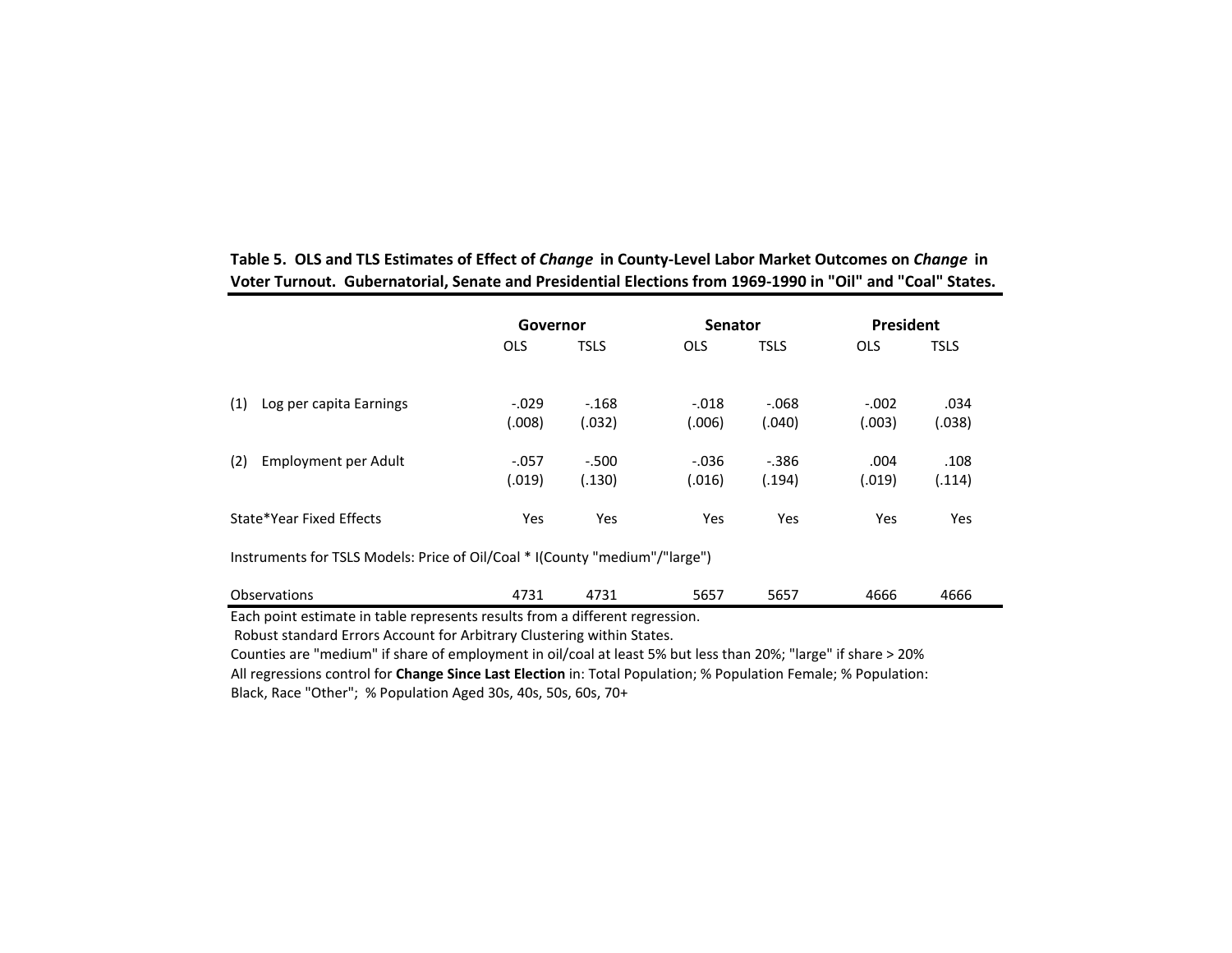|                          | Governor  |          | <b>Senator</b> |         | <b>President</b> |        |
|--------------------------|-----------|----------|----------------|---------|------------------|--------|
| (1)                      | $-.058$   | $-0.035$ | $-.029$        | .002    | .014             | .004   |
| Log per capita Earnings  | (.028)    | (.012)   | (.028)         | (.013)  | (.019)           | (.010) |
| (2)                      | $-162$    | $-.047$  | $-.141$        | $-.014$ | $-.055$          | .012   |
| Employment per Adult     | (.082)    | (.024)   | (.062)         | (.029)  | (.033)           | (.017) |
| Year Effects             | Yes       | No       | Yes            | No.     | <b>Yes</b>       | No.    |
| State*Year Fixed Effects | <b>No</b> | Yes      | No             | Yes     | No               | Yes    |
| <b>Observations</b>      | 3047      | 3047     | 3677           | 3677    | 3251             | 3251   |

Table 6. OLS Estimates of Effect of State Economic Area (SEA)-Level Economic Performance on Voter Participation: SEA-Level Regresssions for all SEAs in U.S. for 1969-2000 Elections. Difference (Change Since Last Election) Models.

Each point estimate represents results from <sup>a</sup> different regression.

Robust standard Errors Account for Arbitrary Clustering within States.

R‐Squared for all OLS regressions <sup>&</sup>gt; .6

SEA defined as large if share of employment in oil and gas or in coal greater than 10; "small" if share less than 3%.

All regressions control for **Change Since Last Election** in: Total Population; % Population Female; % Population:

Black, Race "Other"; % Population Aged 30s, 40s, 50s, 60s, 70+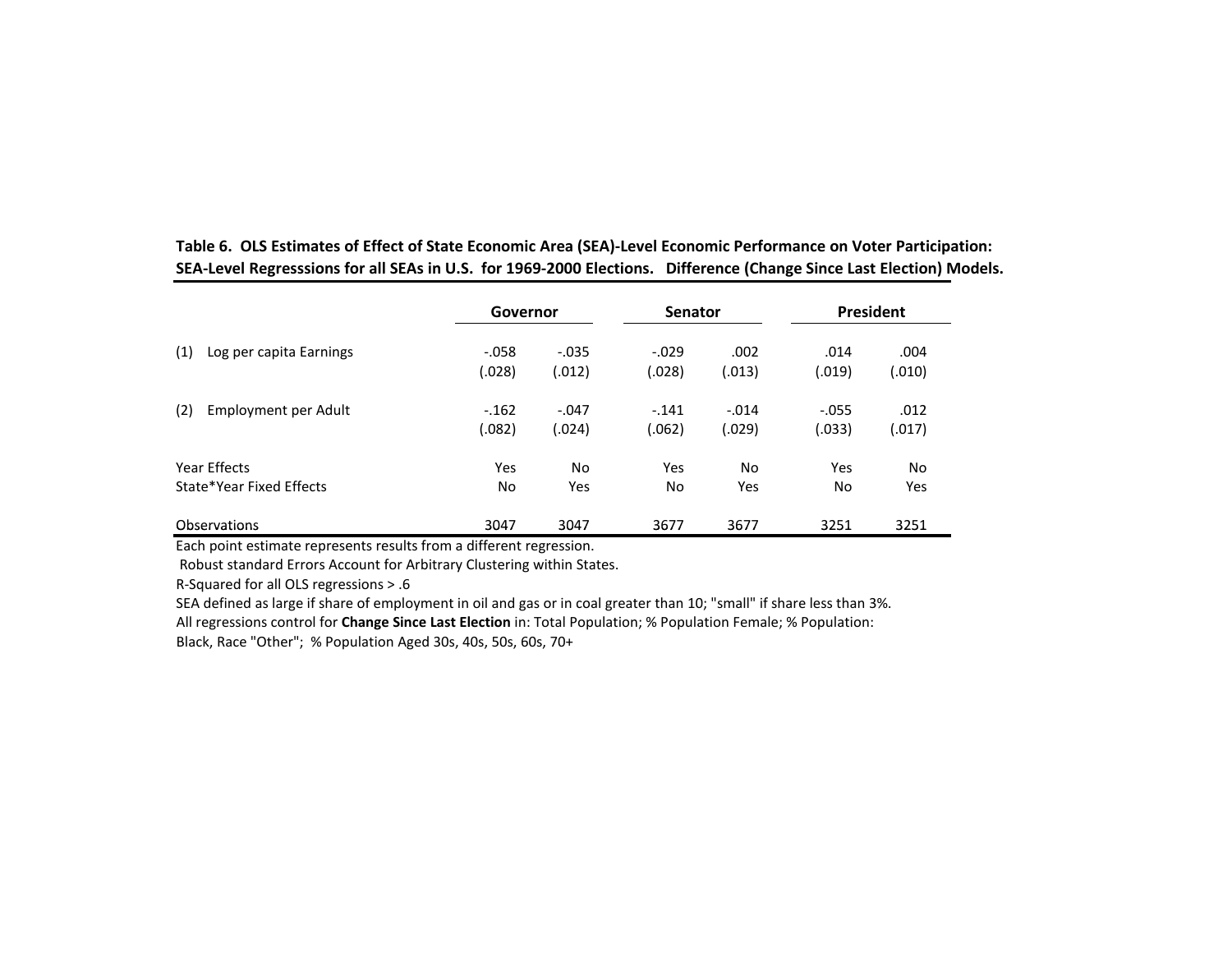## **Table 7. OLS and Within Individual‐Level Estimates of Effect of Being Employed on Alternative Measures of Political Information, Media Exposure and Political Interest in the American National Election Study.**

|                                       | (1)                                                       | (2)          | $\overline{3}$                                                                                                                                     |
|---------------------------------------|-----------------------------------------------------------|--------------|----------------------------------------------------------------------------------------------------------------------------------------------------|
|                                       | <b>Pooled OLS</b>                                         |              | <b>Within Estimator</b>                                                                                                                            |
|                                       | <b>Full Sample</b>                                        | Panel Sample | Panel Sample                                                                                                                                       |
| А:                                    | seemed "very high" or "fairly high"?                      |              | Interviewer reports R's general level of information about politics/public affairs<br>(Mean of Dep. Variable: 0.38 full sample; 0.44 panel sample) |
| R. Employed?                          | .069                                                      | .050         | $-.091$                                                                                                                                            |
|                                       | (.008)                                                    | (.026)       | (.038)                                                                                                                                             |
| # Observations<br># Unique R. Numbers | 19227                                                     | 2492         | 2492<br>1246                                                                                                                                       |
| B:                                    | tv, radio, magazine or newspaper?                         |              | ANES Media Exposure Index "high": R exposed to political campaign on 3 or more of<br>(Mean of Dep. Variable: 0.38 full sample; 0.42 panel sample)  |
| R. Employed?                          | .028                                                      | .017         | $-.072$                                                                                                                                            |
|                                       | (.008)                                                    | (.019)       | (.032)                                                                                                                                             |
| # Observations<br># Unique R. Numbers | 21783                                                     | 3916         | 3916<br>1958                                                                                                                                       |
| C:                                    | R "very much" interested in policial campaigns this year? |              | (Mean of Dep. Variable: 0.33 full sample; 0.37 panel sample)                                                                                       |
| R. Employed?                          | $-.002$                                                   | $-.014$      | $-.043$                                                                                                                                            |
|                                       | (.007)                                                    | (.019)       | (.031)                                                                                                                                             |
| # Observations<br># Unique R. Numbers | 25468                                                     | 3888         | 3888<br>1944<br>All Pegressians Include Constant Term State *Vear Eived Effects, Ago, Ago Squared, OLS Pegressians also                            |

All Regressions Include Constant Term, State\*Year Fixed Effects, Age, Age‐Squared. OLS Regressions also include dummy variables for whether Respondent Male.

All Regressions weighted using ANES sample weights.

Data from Multiple Years of American National Elections Study. See text for details.

R‐Squared Statistics for all regressions in table all approximately 0.1 .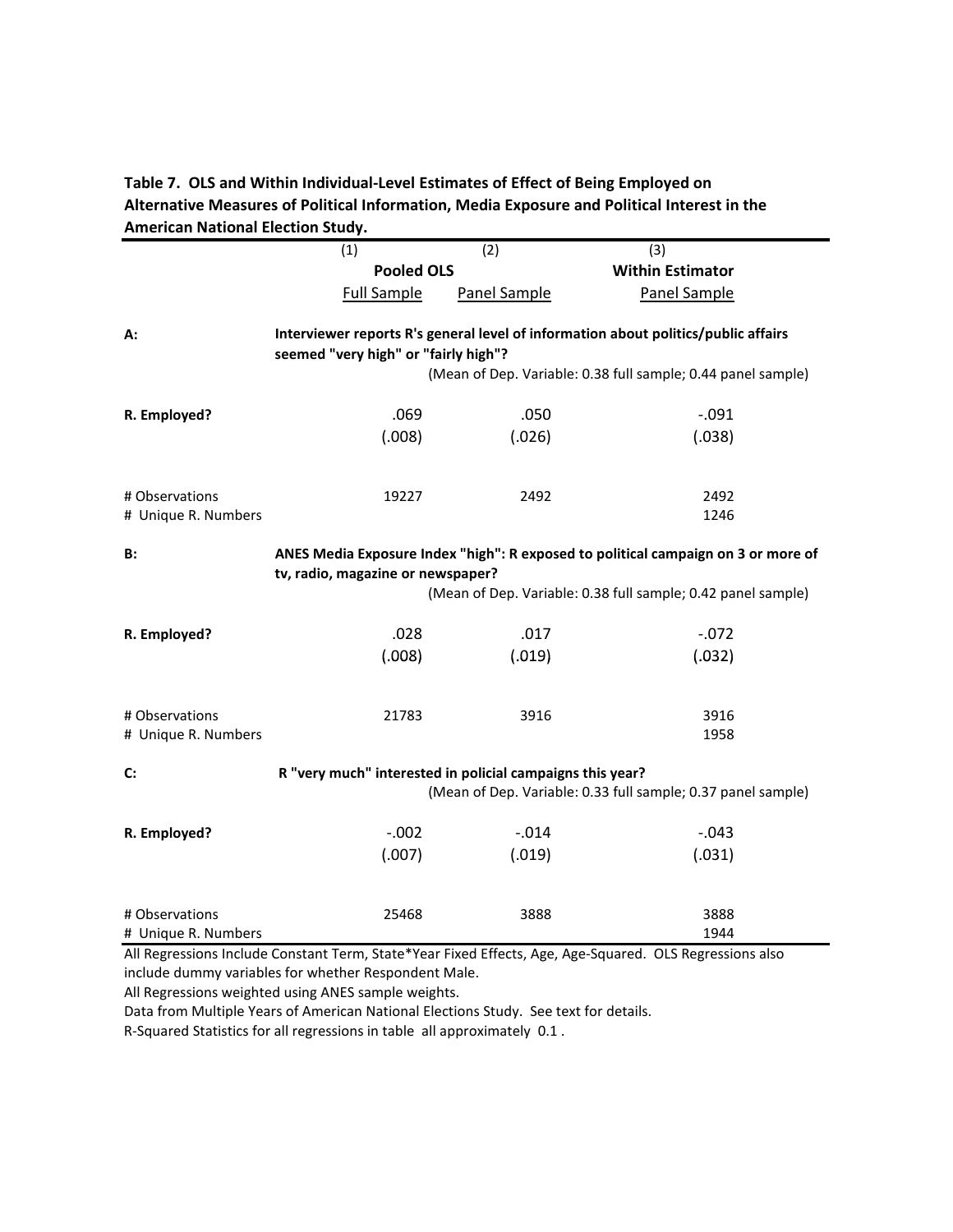| Percent of<br>1974 CBP<br>Employment |             | 1974 CBP Share of<br>mining establishments<br>found in: |      | 1967 CMI Share of<br>mining establishments<br>found in: |      |  |
|--------------------------------------|-------------|---------------------------------------------------------|------|---------------------------------------------------------|------|--|
|                                      | from Mining | Oil and Gas                                             | Coal | Oil and Gas                                             | Coal |  |
| Wyoming                              | 15.8%       | 77%                                                     | 5%   | 81%                                                     | 4%   |  |
| West Virginia                        | 13.3%       | 40%                                                     | 53%  | 40%                                                     | 57%  |  |
| <b>New Mexico</b>                    | 7.8%        | 82%                                                     | 1%   | 82%                                                     | 2%   |  |
| Louisiana                            | 5.9%        | 88%                                                     | 0%   | 92%                                                     | 0%   |  |
| Montana                              | 4.3%        | 66%                                                     | 5%   | 66%                                                     | 5%   |  |
| Kentucky                             | 4.3%        | 16%                                                     | 74%  | 28%                                                     | 60%  |  |
| Arizona                              | 4.1%        | 21%                                                     | 2%   | 22%                                                     | 1%   |  |
| Alaska                               | 3.9%        | 70%                                                     | 3%   | 59%                                                     | 4%   |  |
| Oklahoma                             | 3.9%        | 90%                                                     | 1%   | 94%                                                     | 1%   |  |
| Utah                                 | 3.7%        | 47%                                                     | 5%   | 36%                                                     | 10%  |  |
| <b>Texas</b>                         | 3.2%        | 88%                                                     | 0%   | 94%                                                     | 0%   |  |
| Colorado                             | 2.2%        | 58%                                                     | 6%   | 50%                                                     | 11%  |  |
| Nevada                               | 2.1%        | 14%                                                     | N/A  | 11%                                                     | 0%   |  |
| <b>Kansas</b>                        | 1.8%        | 85%                                                     | 1%   | 86%                                                     | 1%   |  |
| South Dakota                         | 1.7%        | 21%                                                     | N/A  | 22%                                                     | 4%   |  |
| Idaho                                | 1.6%        | 10%                                                     | N/A  | 1%                                                      | 0%   |  |
| Virginia                             | 1.4%        | 4%                                                      | 67%  | 1%                                                      | 78%  |  |
| Pennsylvania                         | 1.2%        | 25%                                                     | 50%  | 26%                                                     | 56%  |  |
| <b>North Dakota</b>                  | 1.2%        | 65%                                                     | 15%  | 63%                                                     | 19%  |  |
| Mississippi                          | 1.1%        | 81%                                                     | N/A  | 81%                                                     | 0%   |  |
| Minnesota                            | 1.1%        | 9%                                                      | 1%   | 3%                                                      | 0%   |  |
| Alabama                              | 1.0%        | 23%                                                     | 34%  | 15%                                                     | 44%  |  |
| Arkansas                             | 0.8%        | 66%                                                     | 3%   | 67%                                                     | 4%   |  |
| Tennessee                            | 0.7%        | 9%                                                      | 41%  | 5%                                                      | 39%  |  |
| Ohio                                 | 0.7%        | 39%                                                     | 20%  | 40%                                                     | 22%  |  |

Appendix Table 1 -Top Twenty Five Mining States By 1974 CBP Employment Shares

Notes: States in **bold** are "Oil States" in our analysis; States in *italics* are "Coal States"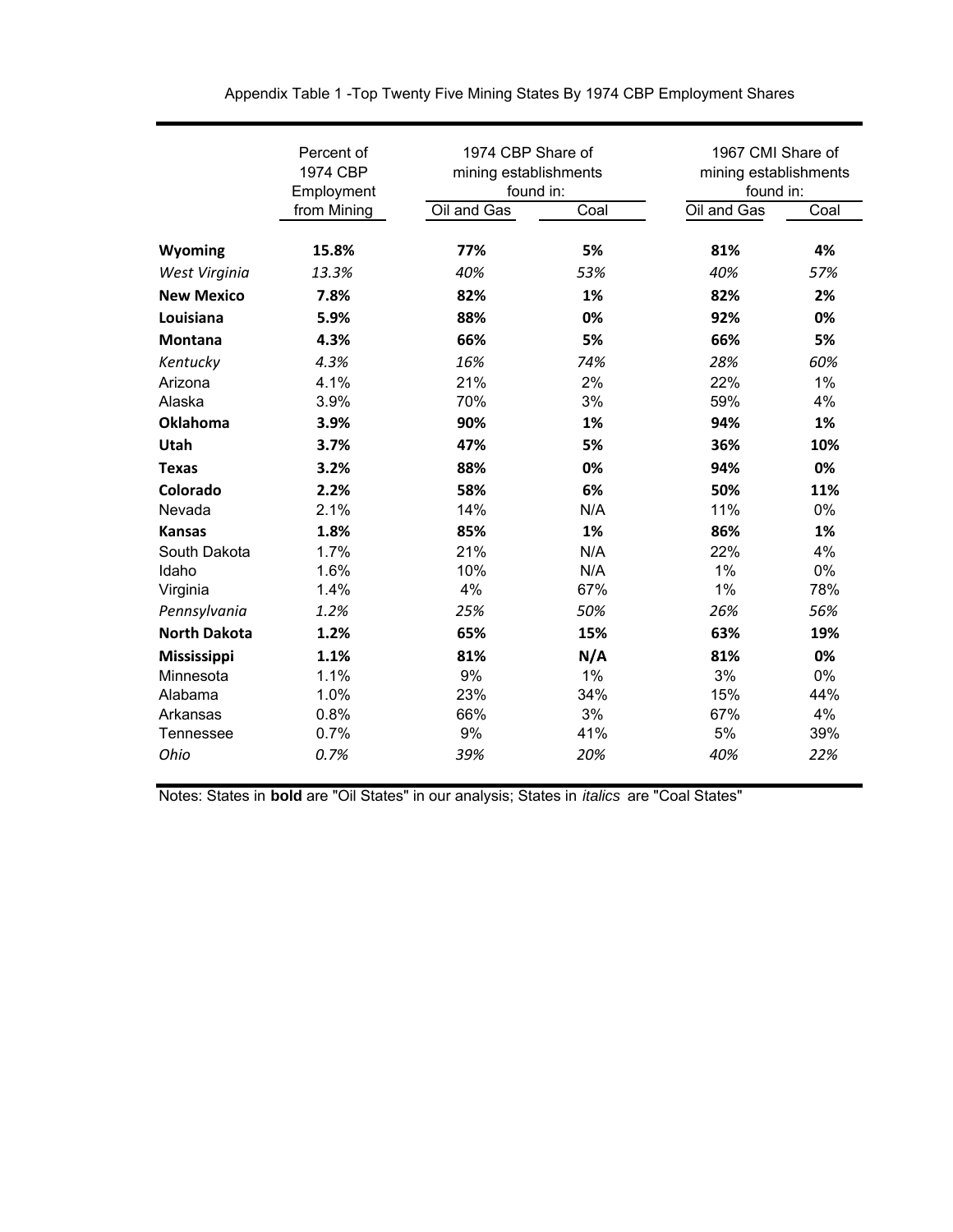|                                                                            | Governor<br><b>Endogenous Regressor</b>          |                                            | <b>Senate</b>                                    |                                            | <b>President</b>                                 |                                            |
|----------------------------------------------------------------------------|--------------------------------------------------|--------------------------------------------|--------------------------------------------------|--------------------------------------------|--------------------------------------------------|--------------------------------------------|
|                                                                            |                                                  |                                            | <b>Endogenous Regressor</b>                      |                                            | <b>Endogenous Regressor</b>                      |                                            |
| <b>Instrument Specification:</b>                                           | $\Delta$ County per<br>Capita Annual<br>Earnings | $\Delta$ County<br>Employment<br>per Adult | $\Delta$ County per<br>Capita Annual<br>Earnings | $\Delta$ County<br>Employment<br>per Adult | $\Delta$ County per<br>Capita Annual<br>Earnings | $\Delta$ County<br>Employment<br>per Adult |
|                                                                            |                                                  |                                            |                                                  |                                            |                                                  |                                            |
| 1. ( $\Delta$ Oil/Coal Price) X                                            | $-155$                                           | $-364$                                     | $-.043$                                          | $-.211$                                    | .048                                             | .133                                       |
| I("medium", "large" Oil/Coal 1967)<br><b>F-Stat on Excluded Instuments</b> | (.035)<br>16.5                                   | (.115)<br>18.4                             | (.032)<br>17.3                                   | (.098)<br>7.3                              | (.033)<br>10.4                                   | (.114)<br>20.4                             |
| 3. ( $\Delta$ National Coal/Oil Employment ) X                             | $-.133$                                          | $-589$                                     | $-.064$                                          | $-.303$                                    | .021                                             | .053                                       |
| I("medium", "large" Oil/Coal 1974)                                         | (.047)                                           | (.183)                                     | (.022)                                           | (.136)                                     | (.024)                                           | (.090)                                     |
| <b>F-Stat on Excluded Instuments</b>                                       | 14.0                                             | 4.5                                        | 11.7                                             | 7.7                                        | 10.0                                             | 10.2                                       |
| 3. ( $\Delta$ National Coal/Oil Employment ) X                             | $-.061$                                          | $-188$                                     | $-.047$                                          | $-.143$                                    | .033                                             | .085                                       |
| I("medium", "large" Oil/Coal 1967)                                         | (.026)                                           | (.077)                                     | (.022)                                           | (.120)                                     | (.026)                                           | (.118)                                     |
| <b>F-Stat on Excluded Instuments</b>                                       | 16.5                                             | 8.8                                        | 16.9                                             | 29.4                                       | 5.5                                              | 14.2                                       |
| State*Year Fixed Effects                                                   | Yes                                              | Yes                                        | Yes                                              | Yes                                        | Yes                                              | Yes                                        |
| Observations                                                               | 4731                                             | 4733                                       | 5657                                             | 5659                                       | 4666                                             | 4668                                       |

Appendix Table 2. TSLS Estimates of Change in County Labor Market Outcomes on Change in Voter Turnout under Alternative Specifications **of Oil and Coal Shock Instruments. (Robust Standard Error in Parentheses).**

Each point estimate in table represents results from <sup>a</sup> different reg

Counties are "medium" if share of employment in oil/coal at least 5% but less than 20%; "large" if share <sup>&</sup>gt; 20%

All regressions control for **Change Since Last Election** in: Total Population; % Population Female; % Population: Black, Race "Other"; % Population Aged 30s, 40s, 50s, 60s, 70+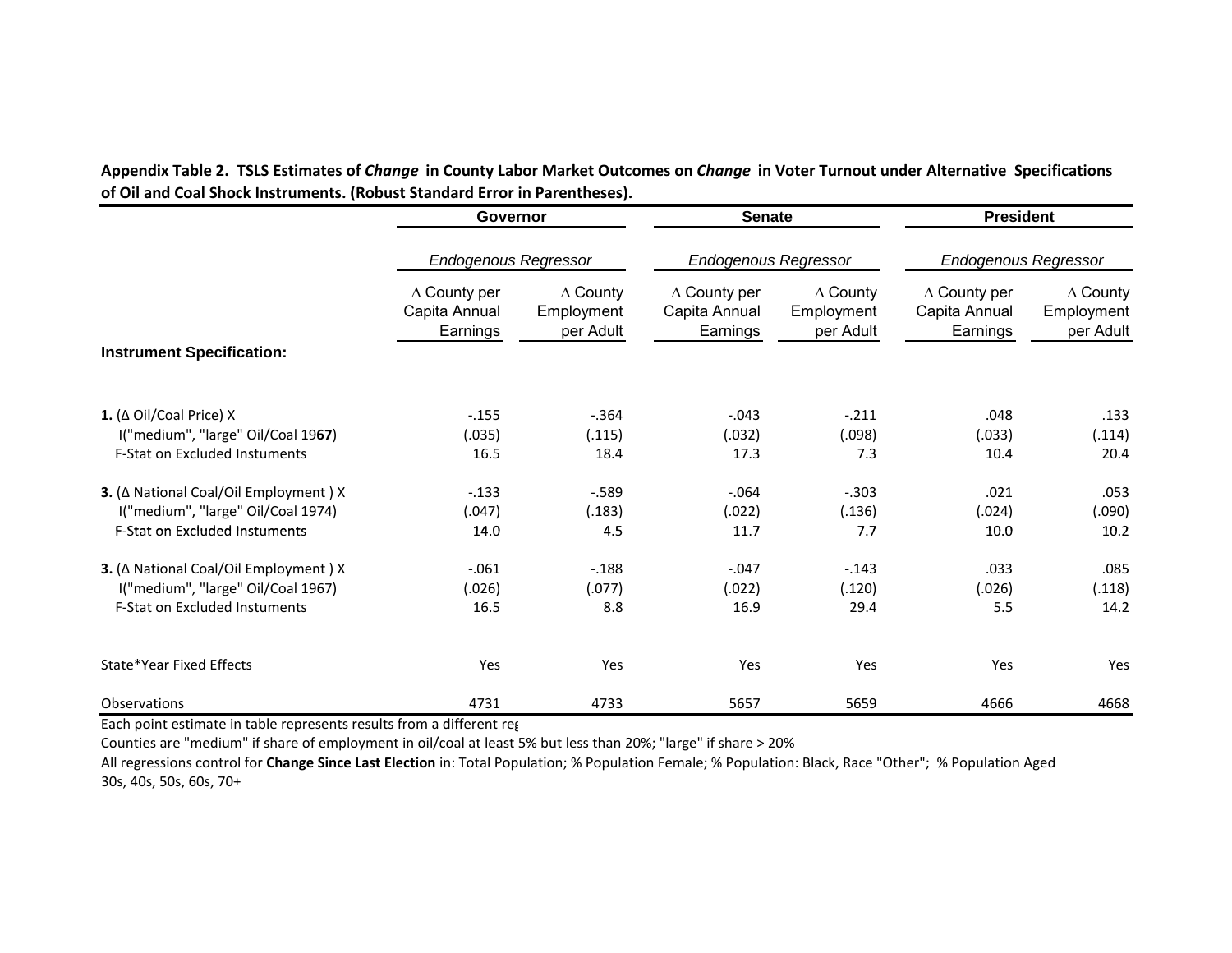

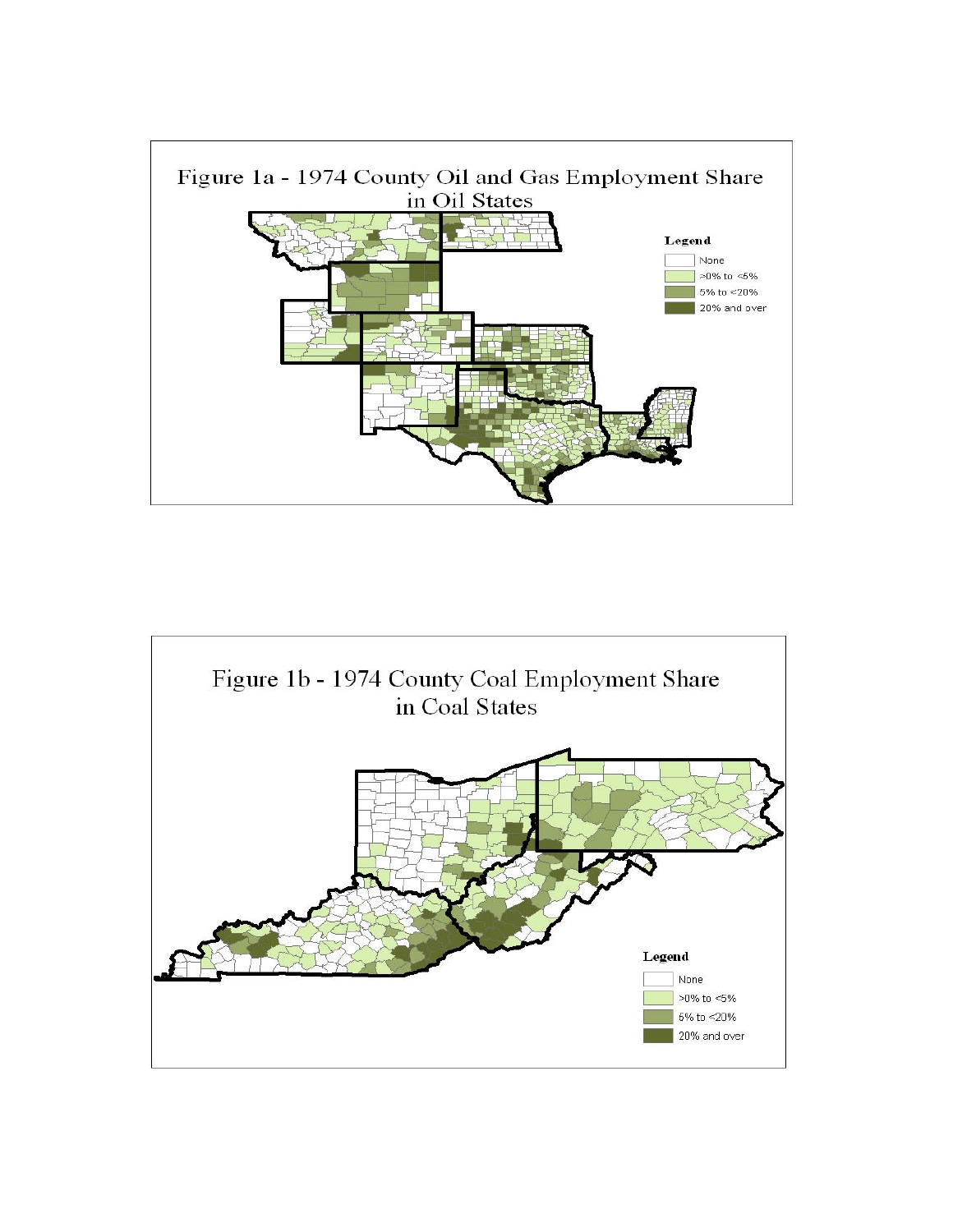

Figure 2b: National Employment in Oil and Gas and in Coal and in

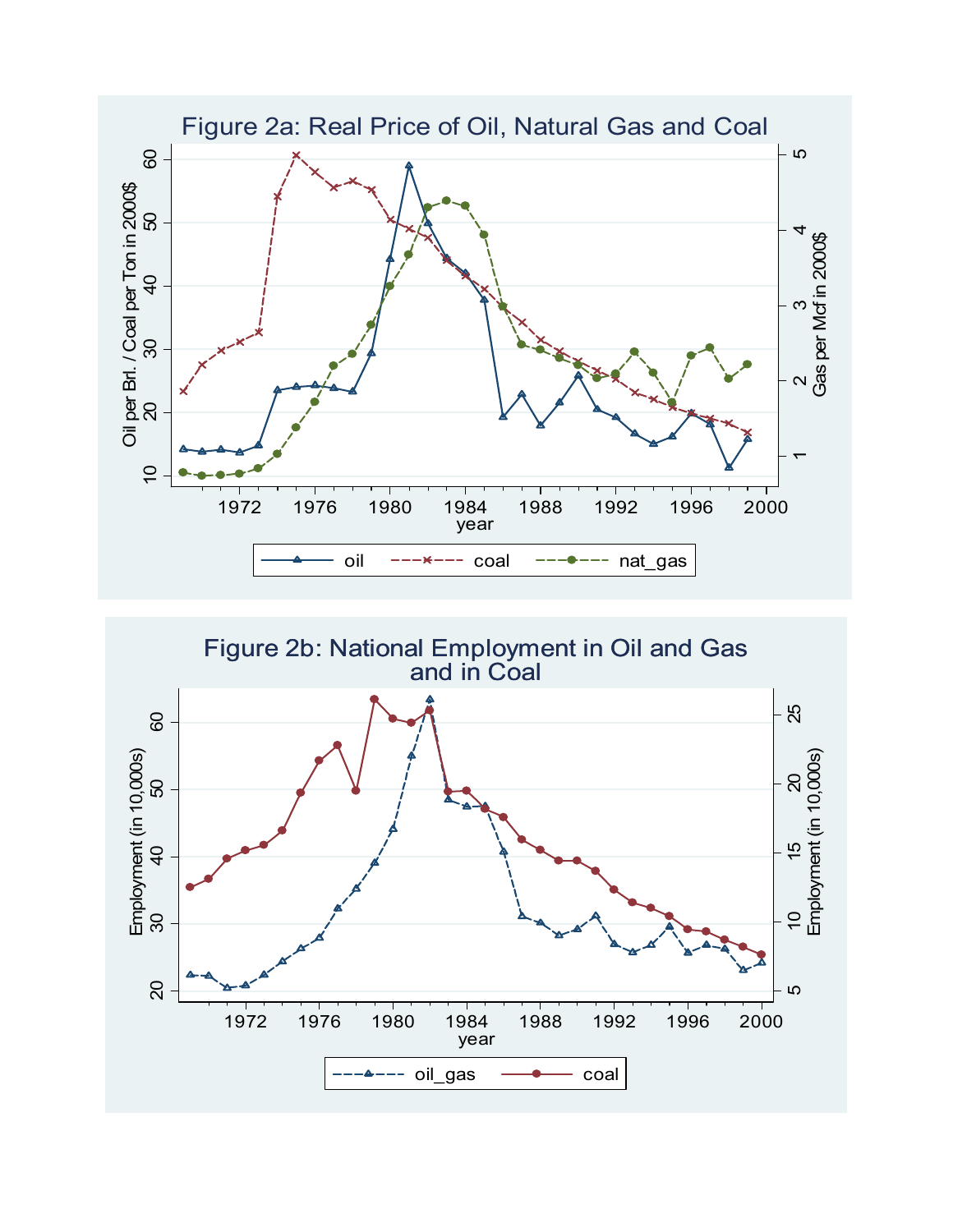**Figure 3.** Voter's Conditional Beliefs about Relative Distance From Two Candidates, and Voting Thresholds.

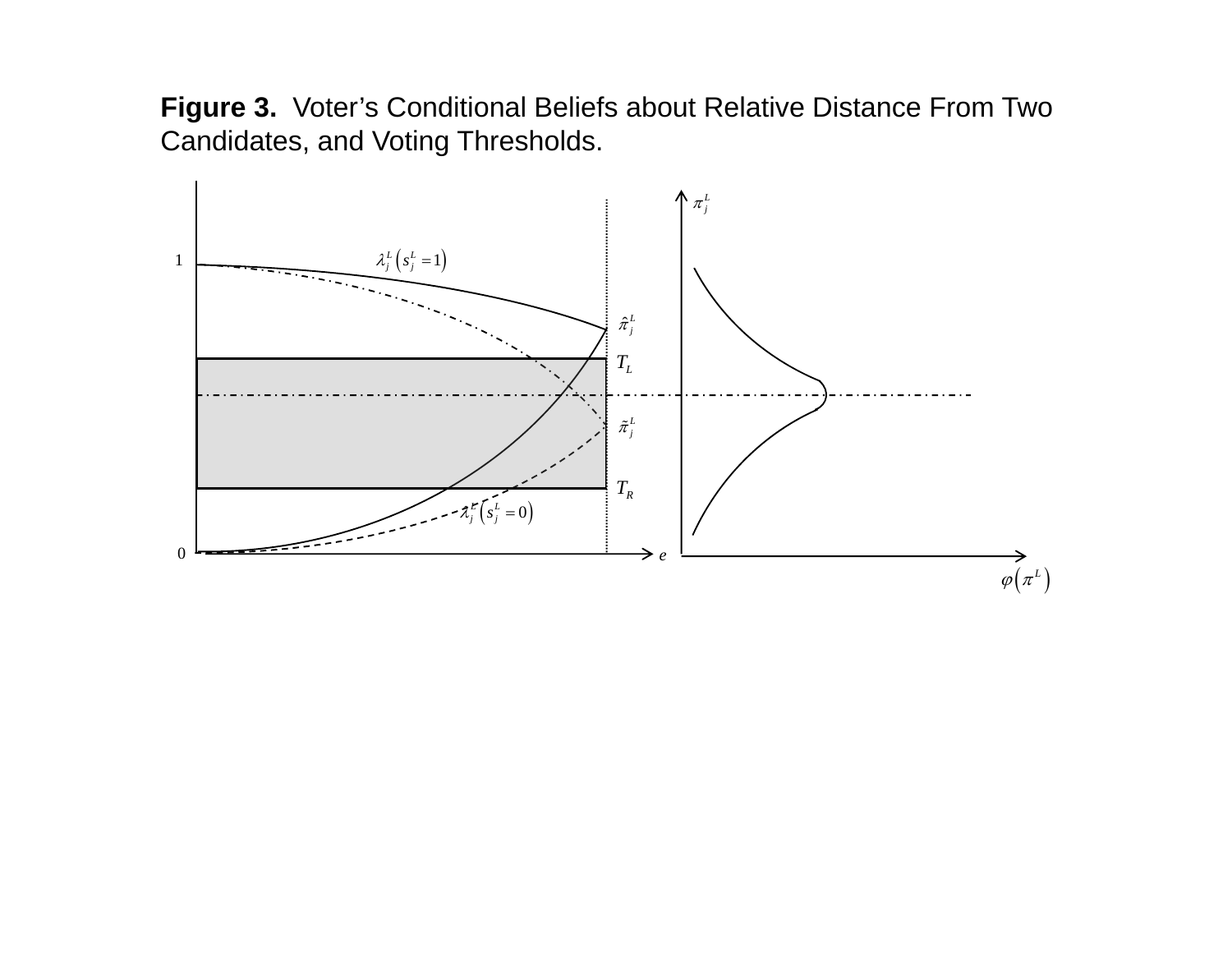

## **Figure 4. Probability of Voting by Respondent Partisanship and Level Of Political Information for Three Alternative Measures of Information.**